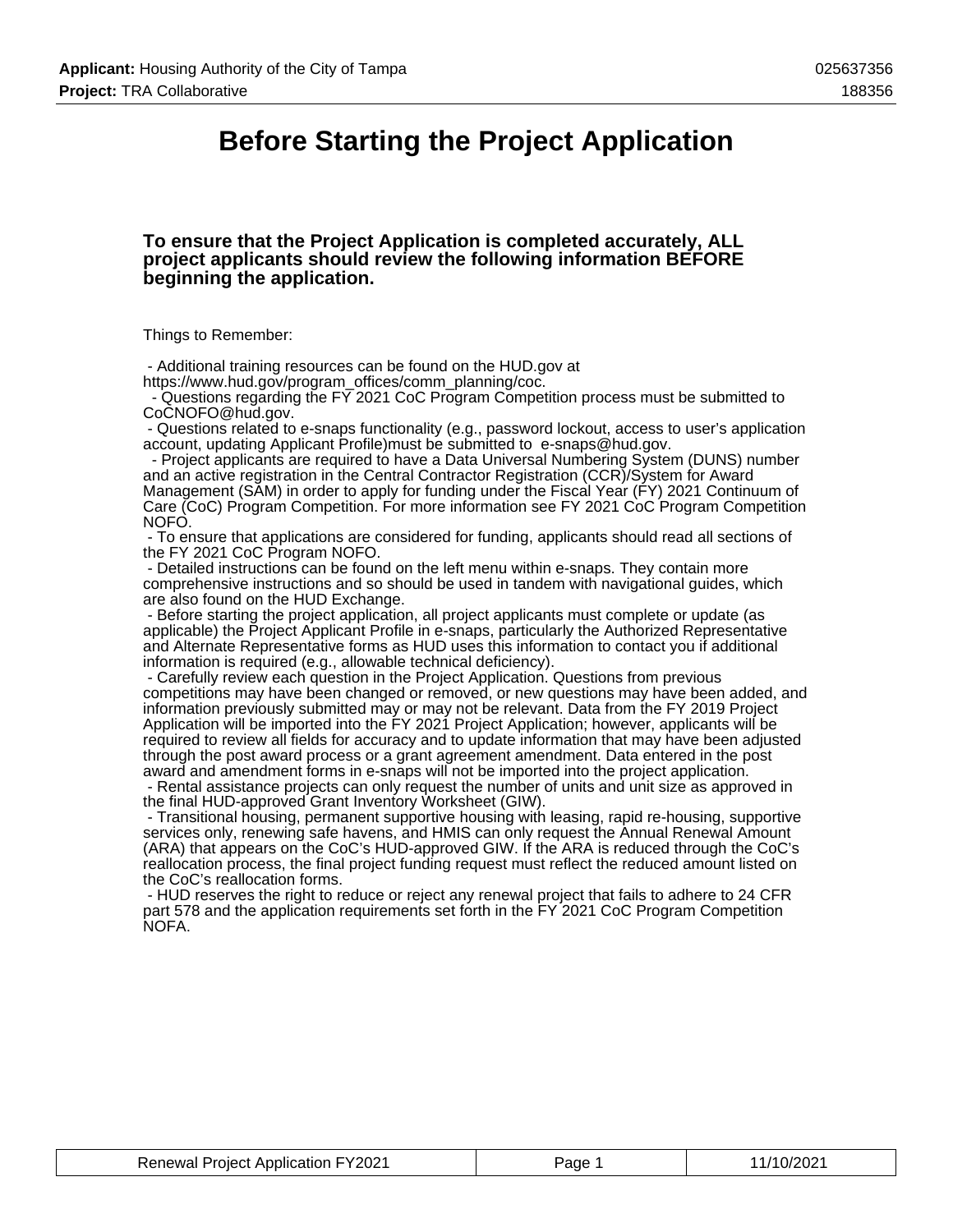# **1A. SF-424 Application Type**

| <b>1. Type of Submission:</b> Application                                                                                                                                                                                                                                                                   |                                                     |
|-------------------------------------------------------------------------------------------------------------------------------------------------------------------------------------------------------------------------------------------------------------------------------------------------------------|-----------------------------------------------------|
|                                                                                                                                                                                                                                                                                                             | 2. Type of Application: Renewal Project Application |
| If "Revision", select appropriate letter(s):                                                                                                                                                                                                                                                                |                                                     |
| If "Other", specify:                                                                                                                                                                                                                                                                                        |                                                     |
| <b>3. Date Received: 11/10/2021</b>                                                                                                                                                                                                                                                                         |                                                     |
| 4. Applicant Identifier:                                                                                                                                                                                                                                                                                    |                                                     |
| 5a. Federal Entity Identifier:                                                                                                                                                                                                                                                                              |                                                     |
| <b>5b. Federal Award Identifier: FL0023</b><br>This is the first 6 digits of the Grant Number,<br>known as the PIN, that will also be indicated<br>on Screen 3A Project Detail. This number<br>must match the first 6 digits of the grant<br>number on the HUD approved Grant Inventory<br>Worksheet (GIW). |                                                     |
| <b>Check to confrim that the Federal Award</b><br>Identifier has been updated to reflect the<br>most recently awarded grant number                                                                                                                                                                          | $\sf X$                                             |
| 6. Date Received by State:                                                                                                                                                                                                                                                                                  |                                                     |
| 7. State Application Identifier:                                                                                                                                                                                                                                                                            |                                                     |

| <b>Renewal Project Application FY2021</b> | Page 2 | 11/10/2021 |
|-------------------------------------------|--------|------------|
|-------------------------------------------|--------|------------|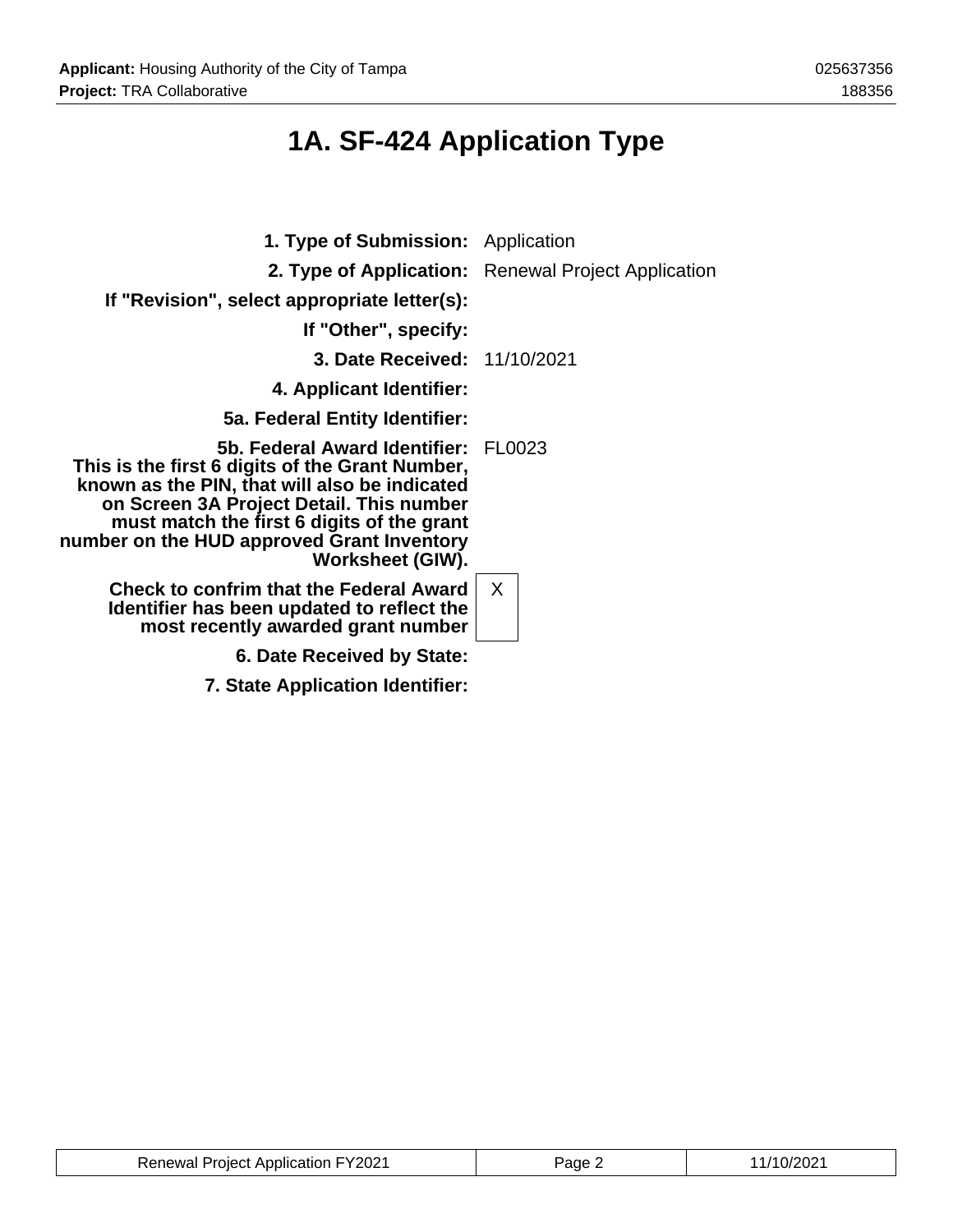# **1B. SF-424 Legal Applicant**

### **8. Applicant**

**a. Legal Name:** Housing Authority of the City of Tampa

**b. Employer/Taxpayer Identification Number** 59-6001289 **(EIN/TIN):**

| c. Organizational DUNS:                                                   |                       | 025637356                                                      | PLUS <sub>4</sub> |  |
|---------------------------------------------------------------------------|-----------------------|----------------------------------------------------------------|-------------------|--|
|                                                                           |                       |                                                                |                   |  |
| d. Address                                                                |                       |                                                                |                   |  |
|                                                                           |                       | <b>Street 1: 5301 West Cypress Street</b>                      |                   |  |
| <b>Street 2:</b>                                                          |                       |                                                                |                   |  |
| City:                                                                     | Tampa                 |                                                                |                   |  |
| <b>County:</b>                                                            | Hillsborough          |                                                                |                   |  |
|                                                                           | <b>State: Florida</b> |                                                                |                   |  |
| <b>Country: United States</b>                                             |                       |                                                                |                   |  |
| Zip / Postal Code: 33607                                                  |                       |                                                                |                   |  |
|                                                                           |                       |                                                                |                   |  |
| e. Organizational Unit (optional)                                         |                       |                                                                |                   |  |
|                                                                           |                       | <b>Department Name:</b> Housing Authority of the City of Tampa |                   |  |
| <b>Division Name:</b> Assisted Housing                                    |                       |                                                                |                   |  |
|                                                                           |                       |                                                                |                   |  |
| f. Name and contact information of person to<br>be                        |                       |                                                                |                   |  |
| contacted on matters involving this<br>application                        |                       |                                                                |                   |  |
| Prefix: Ms.                                                               |                       |                                                                |                   |  |
| First Name: Margaret                                                      |                       |                                                                |                   |  |
| Middle Name: Jane                                                         |                       |                                                                |                   |  |
| Last Name: Jones                                                          |                       |                                                                |                   |  |
| Suffix:                                                                   |                       |                                                                |                   |  |
| Title:                                                                    |                       | Director, Assisted Housing                                     |                   |  |
| <b>Organizational Affiliation:</b> Housing Authority of the City of Tampa |                       |                                                                |                   |  |
| Telephone Number: (813) 253-0551                                          |                       |                                                                |                   |  |
|                                                                           |                       |                                                                |                   |  |

| <b>Renewal Project Application FY2021</b> | Page 3 | 11/10/2021 |
|-------------------------------------------|--------|------------|
|-------------------------------------------|--------|------------|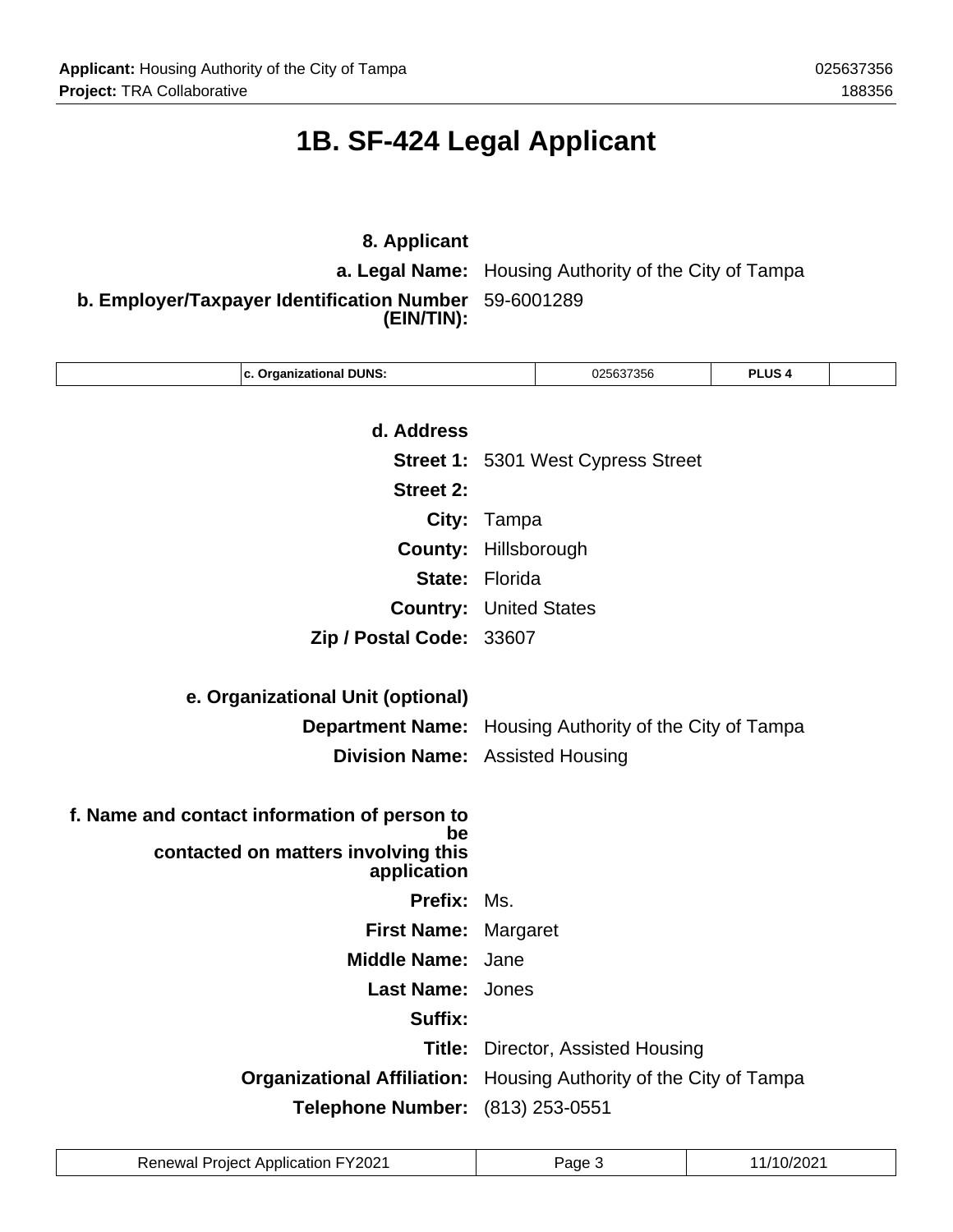**Extension:** 1470 **Fax Number:** (813) 367-0800 **Email:** margaret.jones@thafl.com

| <b>Renewal Project Application FY2021</b> | Page⊹ | 11/10/2021 |
|-------------------------------------------|-------|------------|
|-------------------------------------------|-------|------------|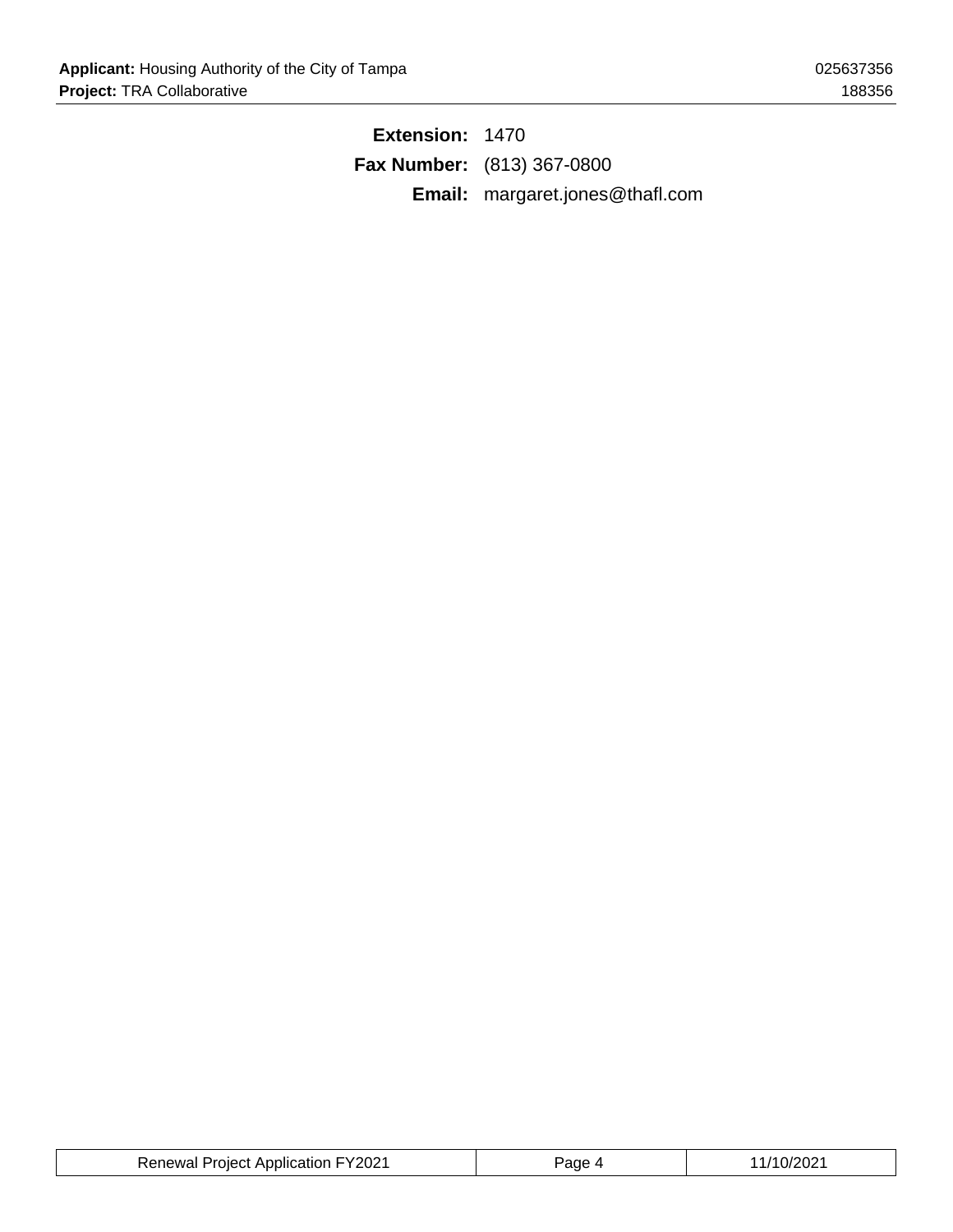# **1C. SF-424 Application Details**

|                                                                  | <b>9. Type of Applicant:</b> La. Public Housing Authority               |
|------------------------------------------------------------------|-------------------------------------------------------------------------|
|                                                                  | 10. Name of Federal Agency: Department of Housing and Urban Development |
| 11. Catalog of Federal Domestic Assistance CoC Program<br>Title: |                                                                         |
| CFDA Number: 14.267                                              |                                                                         |
| 12. Funding Opportunity Number: FR-6500-N25                      |                                                                         |
|                                                                  | <b>Title:</b> Continuum of Care Homeless Assistance<br>Competition      |
| <b>13. Competition Identification Number:</b>                    |                                                                         |
|                                                                  |                                                                         |

**Title:**

| <b>Renewal Project Application FY2021</b> | 'ane |  |
|-------------------------------------------|------|--|
|-------------------------------------------|------|--|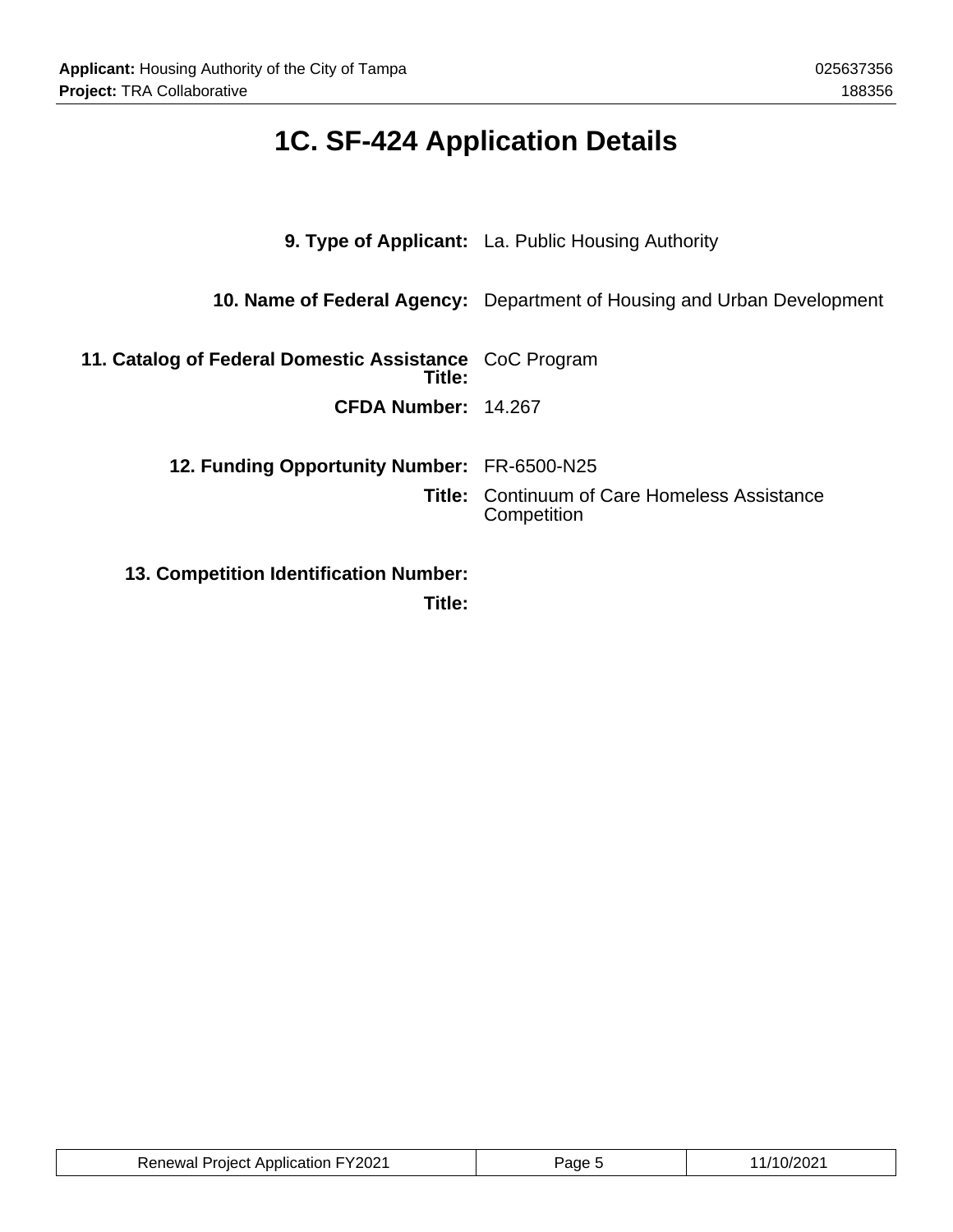# **1D. SF-424 Congressional District(s)**

| 14. Area(s) affected by the project (State(s) Florida<br>only):<br>(for multiple selections hold CTRL key) |                                                     |
|------------------------------------------------------------------------------------------------------------|-----------------------------------------------------|
| 15. Descriptive Title of Applicant's Project: TRA Collaborative                                            |                                                     |
| 16. Congressional District(s):                                                                             |                                                     |
| (for multiple selections hold CTRL key)                                                                    | <b>a. Applicant:</b> FL-017, FL-014, FL-015, FL-012 |
| (for multiple selections hold CTRL key)                                                                    | <b>b. Project:</b> FL-016, FL-014, FL-015, FL-012   |
| 17. Proposed Project                                                                                       |                                                     |
| a. Start Date: 10/01/2022                                                                                  |                                                     |
| <b>b. End Date: 09/30/2023</b>                                                                             |                                                     |
| 18. Estimated Funding (\$)                                                                                 |                                                     |
| a. Federal:                                                                                                |                                                     |
| b. Applicant:                                                                                              |                                                     |
| c. State:                                                                                                  |                                                     |
| d. Local:                                                                                                  |                                                     |
| e. Other:                                                                                                  |                                                     |
| f. Program Income:                                                                                         |                                                     |
| g. Total:                                                                                                  |                                                     |

| <b>Renewal Project Application FY2021</b> | <sup>D</sup> age 6 | 11/10/2021 |
|-------------------------------------------|--------------------|------------|
|-------------------------------------------|--------------------|------------|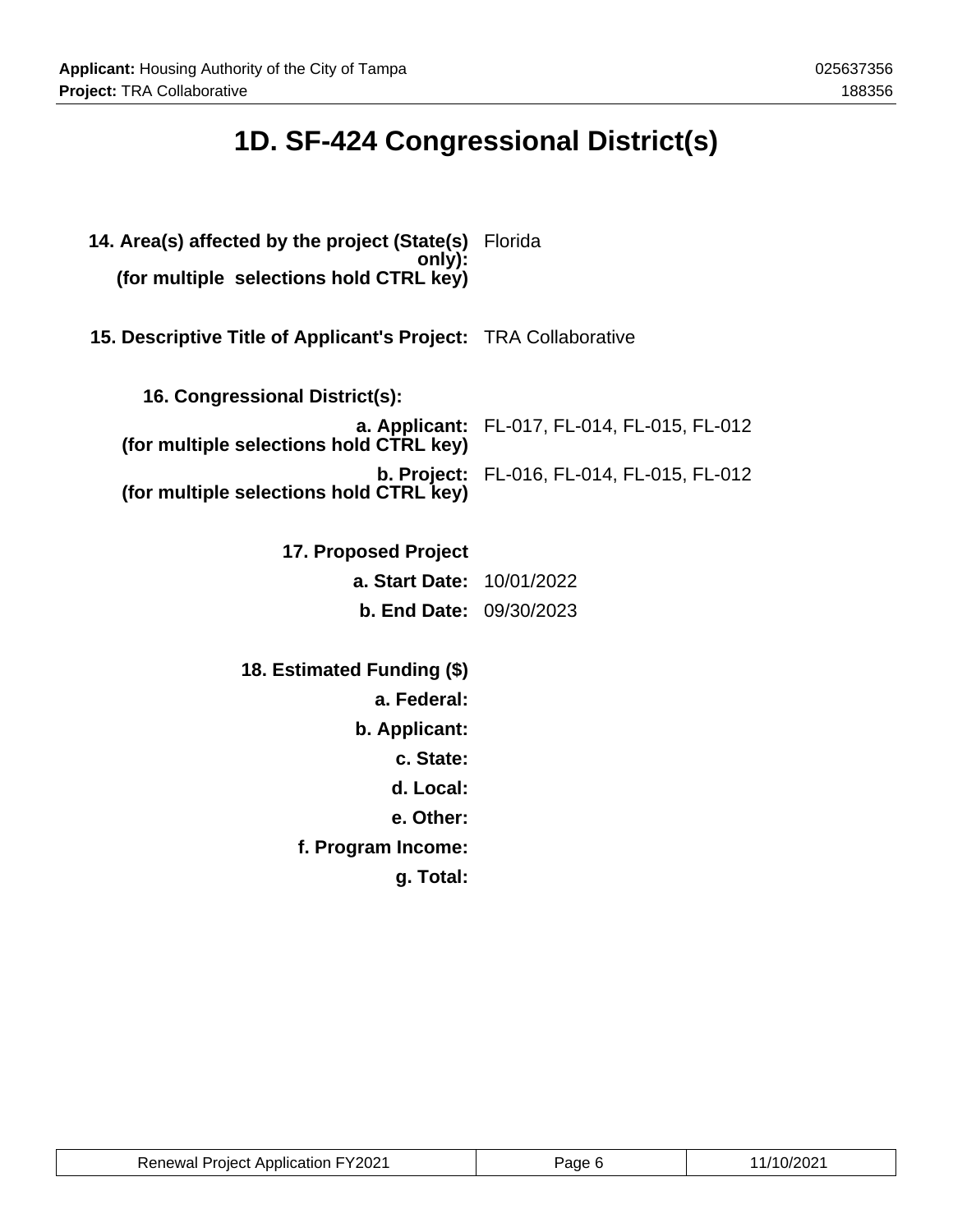## **1E. SF-424 Compliance**

**State Executive Order 12372 Process?** been selected by the State for review.

**19. Is the Application Subject to Review By** b. Program is subject to E.O. 12372 but has not

**If "YES", enter the date this application was made available to the State for review:**

**20. Is the Applicant delinquent on any Federal** No **debt?**

**If "YES," provide an explanation:**

| <b>Renewal Project Application FY2021</b> | Page | 11/10/2021 |
|-------------------------------------------|------|------------|
|-------------------------------------------|------|------------|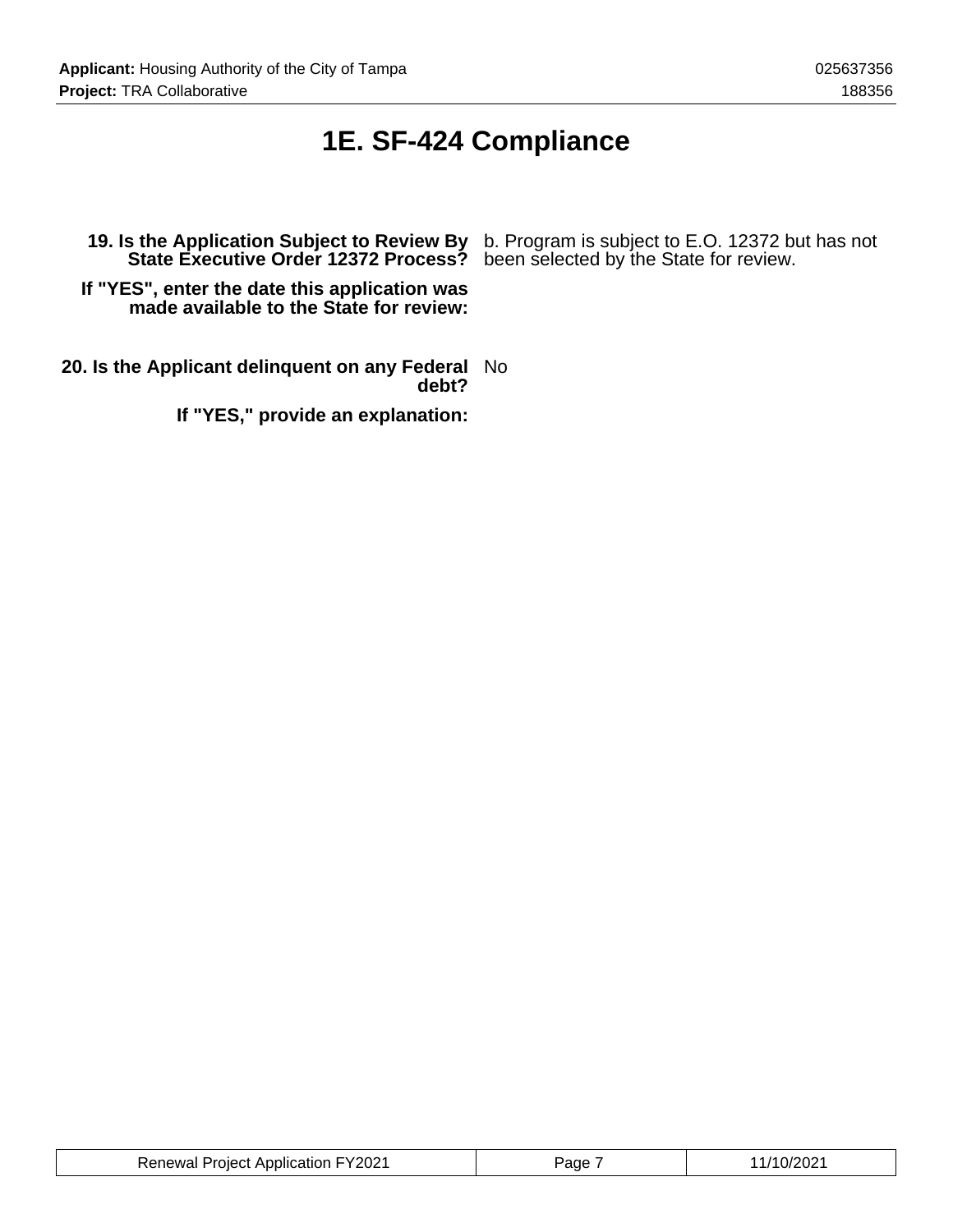# **1F. SF-424 Declaration**

**By signing and submitting this application, I certify (1) to the statements contained in the list of certifications\*\* and (2) that the statements herein are true, complete, and accurate to the best of my knowledge. I also provide the required assurances\*\* and agree to comply with any resulting terms if I accept an award. I am aware that any false, fictitious, or fraudulent statements or claims may subject me to criminal, civil, or administrative penalties. (U.S. Code, Title 218, Section 1001)**

**I AGREE:** X

**21. Authorized Representative**

| Prefix: Mr.                                                       |                                                                                              |
|-------------------------------------------------------------------|----------------------------------------------------------------------------------------------|
| <b>First Name: Jerome</b>                                         |                                                                                              |
| Middle Name: D.                                                   |                                                                                              |
| <b>Last Name:</b> Ryans                                           |                                                                                              |
| Suffix:                                                           |                                                                                              |
|                                                                   | <b>Title:</b> President/CEO                                                                  |
| <b>Telephone Number:</b> (813) 253-0551<br>(Format: 123-456-7890) |                                                                                              |
| (Format: 123-456-7890)                                            | <b>Fax Number:</b> (813) 367-0800                                                            |
|                                                                   | <b>Email:</b> margaret.jones@thafl.com                                                       |
|                                                                   | <b>Signature of Authorized Representative:</b> Considered signed upon submission in e-snaps. |
| <b>Date Signed: 11/10/2021</b>                                    |                                                                                              |

| <b>Renewal Project Application FY2021</b> | Page 8 | 11/10/2021 |
|-------------------------------------------|--------|------------|
|-------------------------------------------|--------|------------|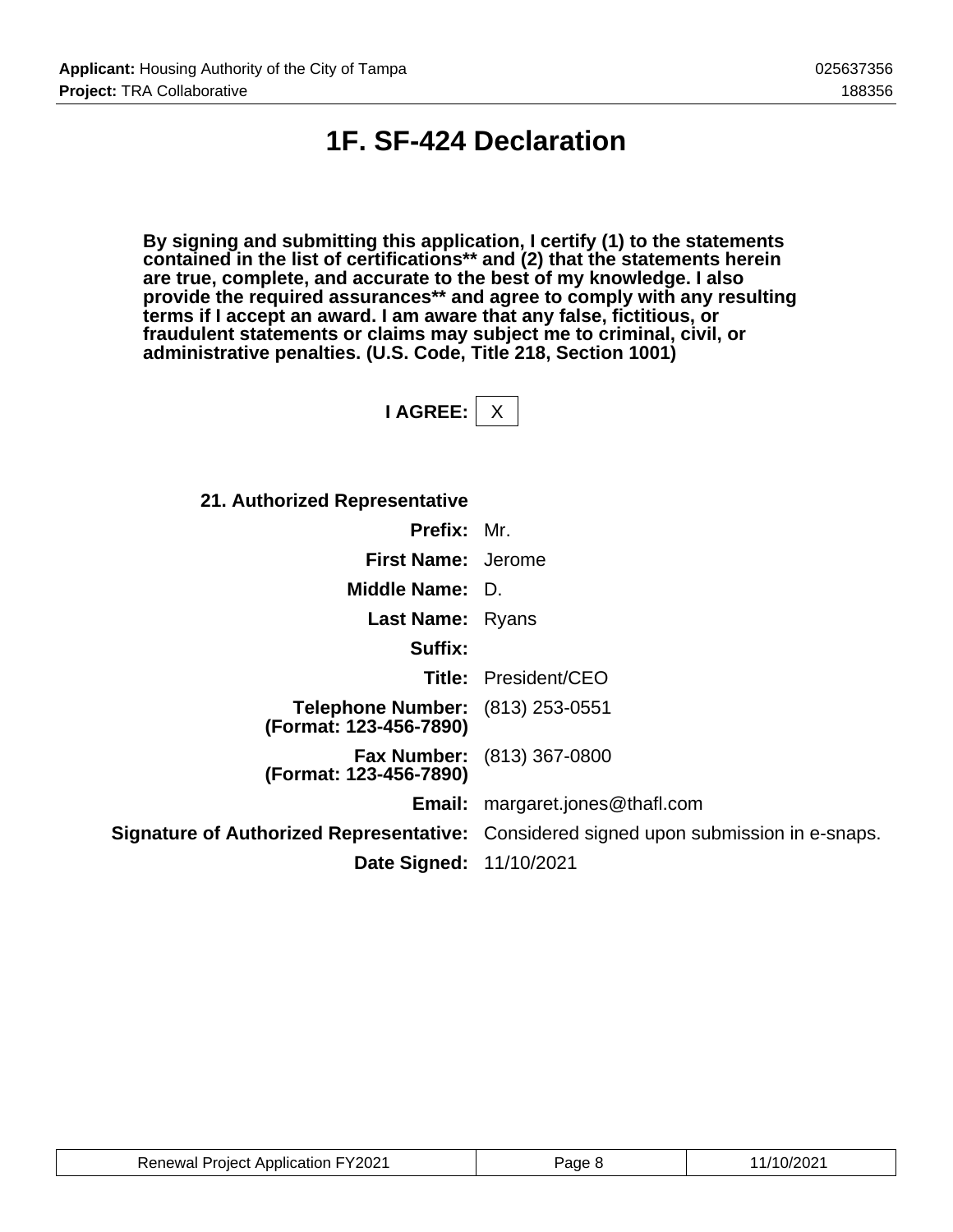# **1G. HUD 2880**

### **Applicant/Recipient Disclosure/Update Report - form HUD-2880 U.S. Department of Housing and Urban Development OMB Approval No. 2506-0214 (exp.02/28/2022)**

### **Applicant/Recipient Information**

### **1. Applicant/Recipient Name, Address, and Phone**

|                                         | <b>Agency Legal Name:</b> Housing Authority of the City of Tampa                                                                                                                                                                                                                                                   |
|-----------------------------------------|--------------------------------------------------------------------------------------------------------------------------------------------------------------------------------------------------------------------------------------------------------------------------------------------------------------------|
| <b>Prefix: Mr.</b>                      |                                                                                                                                                                                                                                                                                                                    |
| First Name: Jerome                      |                                                                                                                                                                                                                                                                                                                    |
| Middle Name: D.                         |                                                                                                                                                                                                                                                                                                                    |
| <b>Last Name: Ryans</b>                 |                                                                                                                                                                                                                                                                                                                    |
| Suffix:                                 |                                                                                                                                                                                                                                                                                                                    |
|                                         | <b>Title: President/CEO</b>                                                                                                                                                                                                                                                                                        |
|                                         | <b>Organizational Affiliation:</b> Housing Authority of the City of Tampa                                                                                                                                                                                                                                          |
| <b>Telephone Number:</b> (813) 253-0551 |                                                                                                                                                                                                                                                                                                                    |
| Extension: 1470                         |                                                                                                                                                                                                                                                                                                                    |
|                                         | <b>Email:</b> margaret.jones@thafl.com                                                                                                                                                                                                                                                                             |
|                                         | City: Tampa                                                                                                                                                                                                                                                                                                        |
|                                         | <b>County: Hillsborough</b>                                                                                                                                                                                                                                                                                        |
|                                         | <b>State: Florida</b>                                                                                                                                                                                                                                                                                              |
|                                         | <b>Country: United States</b>                                                                                                                                                                                                                                                                                      |
| Zip/Postal Code: 33607                  |                                                                                                                                                                                                                                                                                                                    |
|                                         |                                                                                                                                                                                                                                                                                                                    |
|                                         | $\sqrt{2}$ $\sqrt{2}$ $\sqrt{2}$ $\sqrt{2}$ $\sqrt{2}$ $\sqrt{2}$ $\sqrt{2}$ $\sqrt{2}$ $\sqrt{2}$ $\sqrt{2}$ $\sqrt{2}$ $\sqrt{2}$ $\sqrt{2}$ $\sqrt{2}$ $\sqrt{2}$ $\sqrt{2}$ $\sqrt{2}$ $\sqrt{2}$ $\sqrt{2}$ $\sqrt{2}$ $\sqrt{2}$ $\sqrt{2}$ $\sqrt{2}$ $\sqrt{2}$ $\sqrt{2}$ $\sqrt{2}$ $\sqrt{2}$ $\sqrt{2$ |

**2. Employer ID Number (EIN):** 59-6001289 **3. HUD Program:** Continuum of Care Program

### **4. Amount of HUD Assistance Requested/Received**

| <b>Renewal Project Application FY2021</b> | Page 9 | 11/10/2021 |
|-------------------------------------------|--------|------------|
|-------------------------------------------|--------|------------|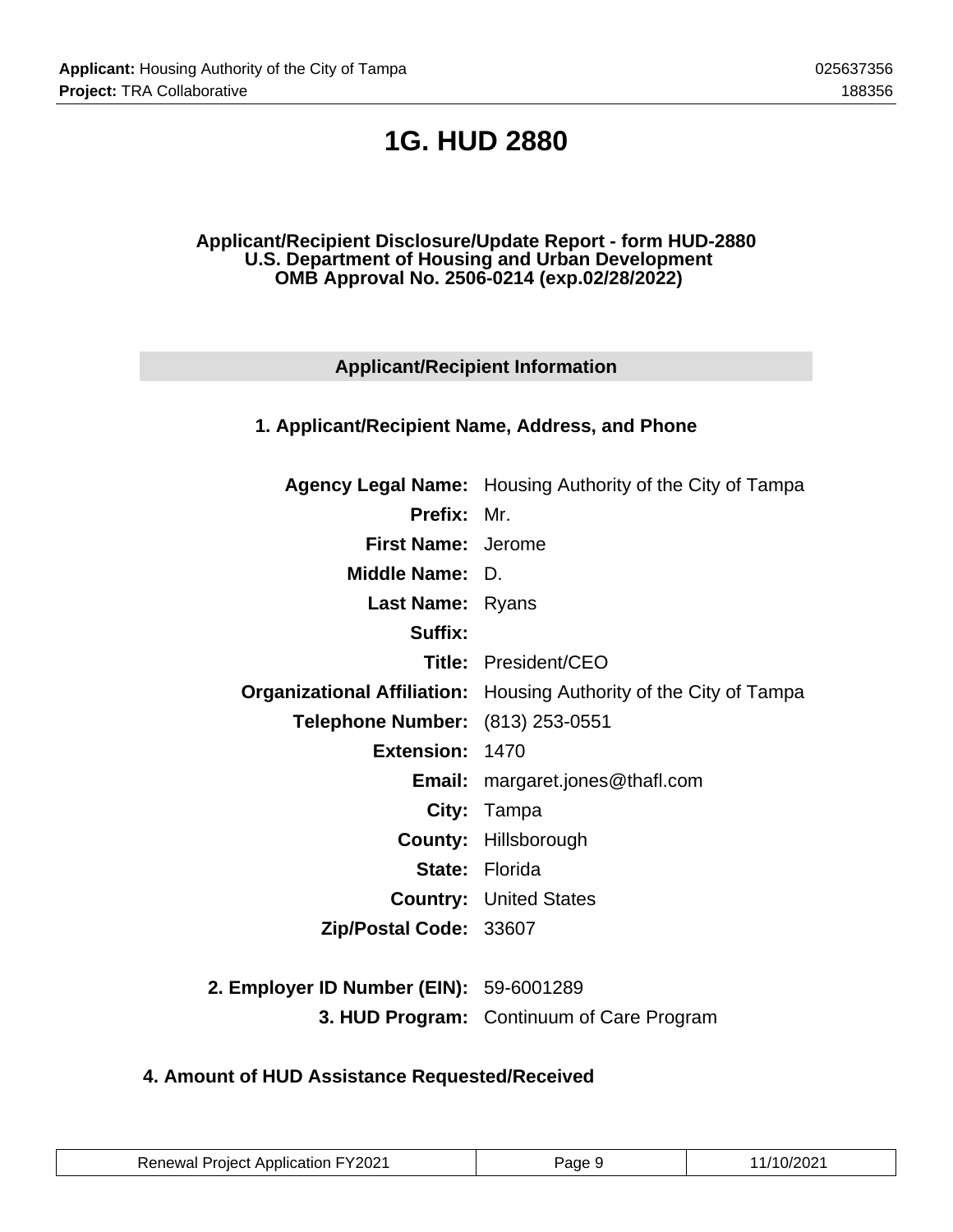### **4a. Total Amount Requested for this project:** \$394,740

#### **5. State the name and location (street** TRA Collaborative 5301 West Cypress Street **address, city and state) of the project or** Tampa Florida **activity:**

Refer to project name, addresses and CoC Project Identifying Number (PIN) entered into the attached project application.

#### **Part I Threshold Determinations**

**1. Are you applying for assistance for a** Yes **specific project or activity? (For further information, see 24 CFR Sec. 4.3).**

**2. Have you received or do you expect to** Yes **receive assistance within the jurisdiction of the Department (HUD), involving the project or activity in this application, in excess of \$200,000 during this fiscal year (Oct. 1 - Sep. 30)? For further information, see 24 CFR Sec. 4.9.**

#### **Part II Other Government Assistance Provided or Requested/Expected Sources and Use of Funds**

Such assistance includes, but is not limited to, any grant, loan, subsidy, guarantee, insurance, payment, credit, or tax benefit.

| Department/Local Agency Name and Address | <b>Type of Assistance</b> | Amount<br><b>Requested /</b><br><b>Provided</b> | <b>Expected Uses of the Funds</b> |
|------------------------------------------|---------------------------|-------------------------------------------------|-----------------------------------|
| N/A                                      | N/A                       | \$0.00 N/A                                      |                                   |
|                                          |                           |                                                 |                                   |
|                                          |                           |                                                 |                                   |
|                                          |                           |                                                 |                                   |
|                                          |                           |                                                 |                                   |

### **Part III Interested Parties**

You must disclose:

1. All developers, contractors, or consultants involved in the application for the assistance or in the planning, development, or implementation of the project or activity and

| <b>Renewal Project Application FY2021</b> | Page 10 | 11/10/2021 |
|-------------------------------------------|---------|------------|
|-------------------------------------------|---------|------------|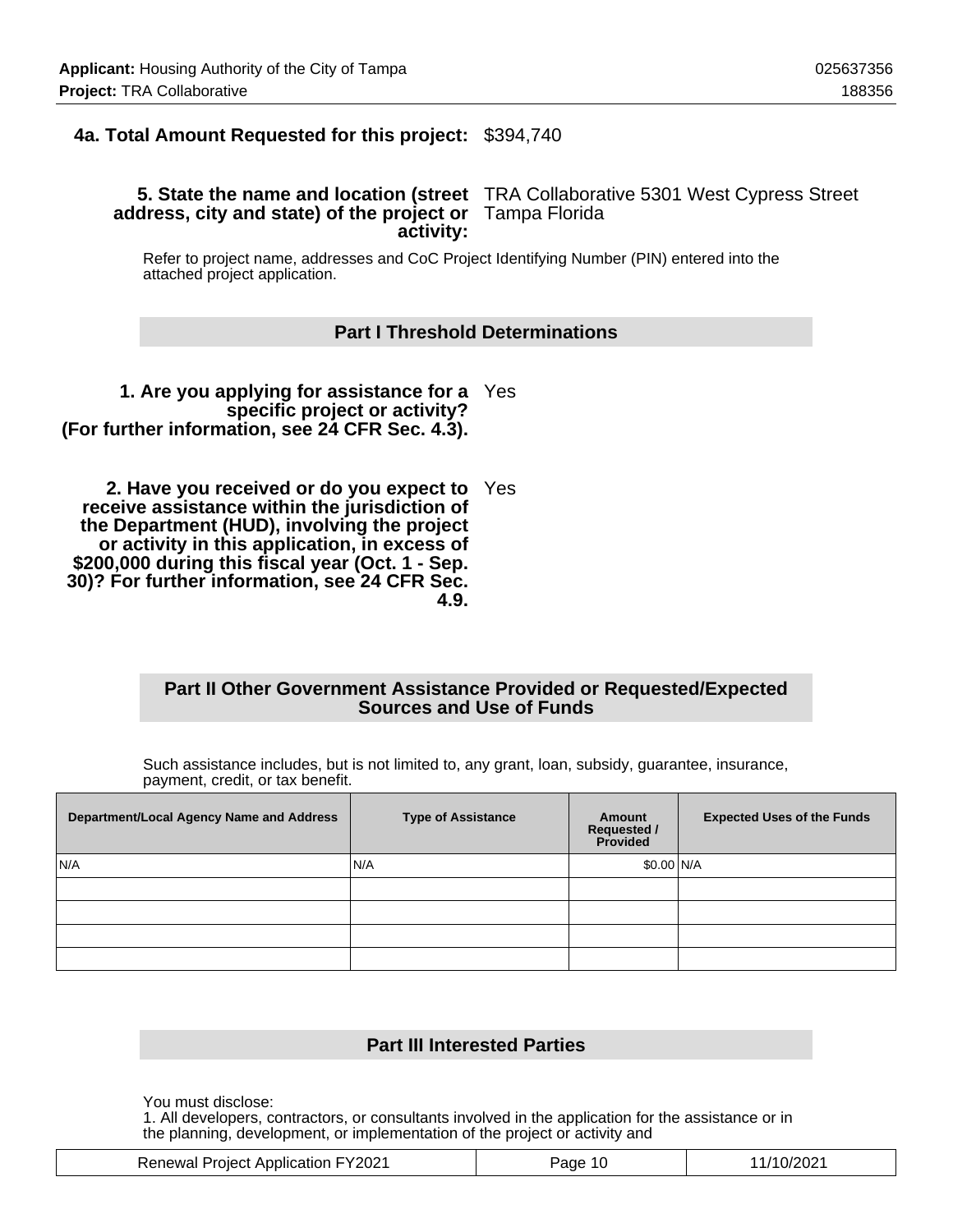2. any other person who has a financial interest in the project or activity for which the assistance is sought that exceeds \$50,000 or 10 percent of the assistance (whichever is lower).

| Alphabetical list of all persons with a<br>reportable financial interest in the<br>project or activity<br>(For individuals, give the last name<br>first) | <b>Social Security No.</b><br>or Employee ID No. | Type of<br>Participation | <b>Financial Interest</b><br>in Project/Activity<br>$($ \$) | <b>Financial Interest</b><br>in Project/Activity<br>(%) |
|----------------------------------------------------------------------------------------------------------------------------------------------------------|--------------------------------------------------|--------------------------|-------------------------------------------------------------|---------------------------------------------------------|
| N/A                                                                                                                                                      | N/A                                              | N/A                      | \$0.00                                                      | $0\%$                                                   |
|                                                                                                                                                          |                                                  |                          |                                                             |                                                         |
|                                                                                                                                                          |                                                  |                          |                                                             |                                                         |
|                                                                                                                                                          |                                                  |                          |                                                             |                                                         |
|                                                                                                                                                          |                                                  |                          |                                                             |                                                         |

### **Certification**

Warning: If you knowingly make a false statement on this form, you may be subject to civil or criminal penalties under Section 1001 of Title 18 of the United States Code. In addition, any person who knowingly and materially violates any required disclosures of information, including intentional nondisclosure, is subject to civil money penalty not to exceed \$10,000 for each violation.

I certify that the information provided on this form and in any accompanying documentation is true and accurate. I acknowledge that making, presenting, submitting, or causing to be submitted a false, fictitious, or fraudulent statement, representation, or certification may result in criminal, civil, and/or administrative sanctions, including fines, penalties, and imprisonment.

| <b>AGRE</b> |  |
|-------------|--|
|             |  |

**Name / Title of Authorized Official:** Jerome Ryans, President/CEO

**Signature of Authorized Official:** Considered signed upon submission in e-snaps.

**Date Signed:** 10/01/2021

| <b>Renewal Project Application FY2021</b> | Page 11 | 11/10/2021 |
|-------------------------------------------|---------|------------|
|-------------------------------------------|---------|------------|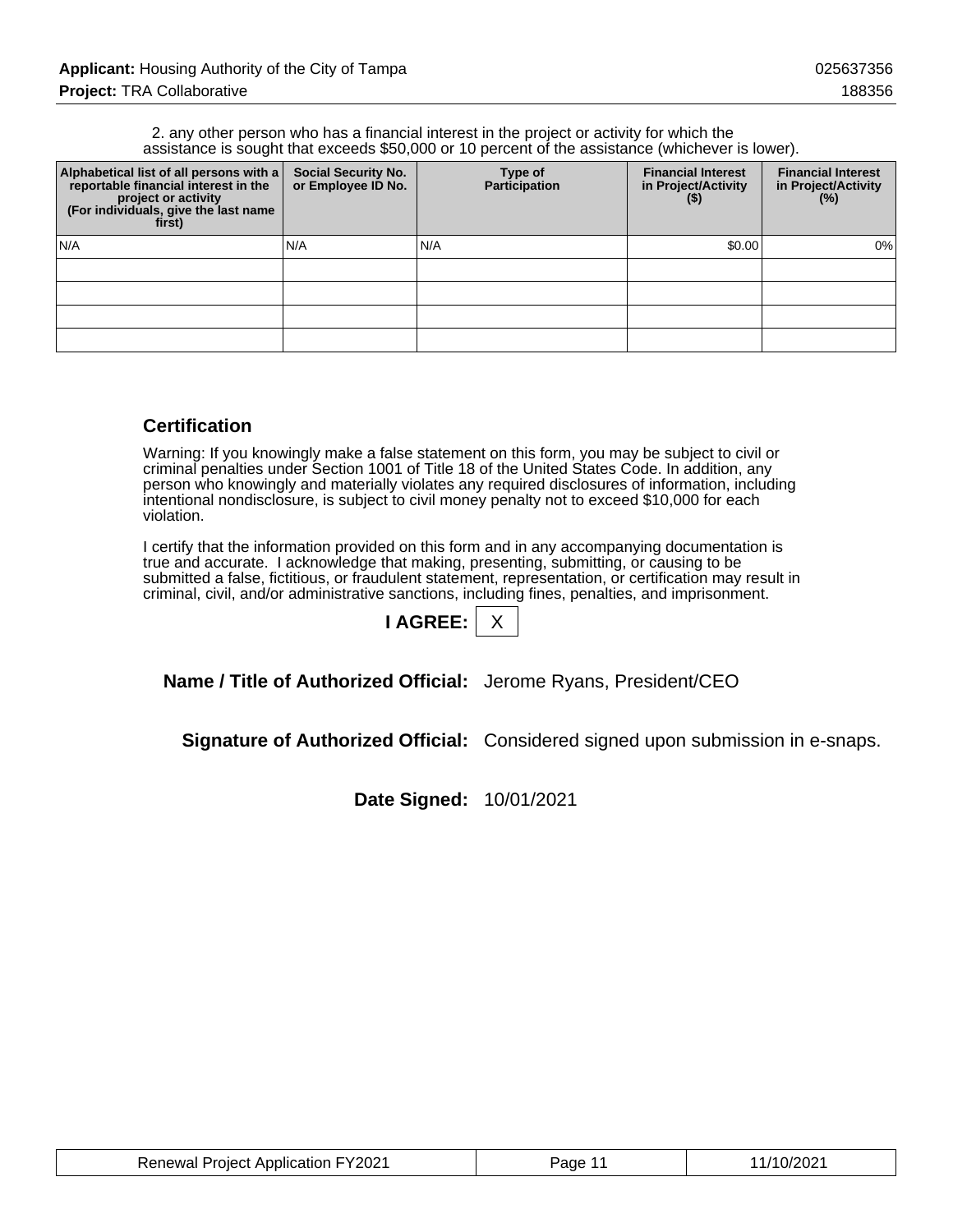# **1H. HUD 50070**

### **HUD 50070 Certification for a Drug Free Workplace**

**Applicant Name:** Housing Authority of the City of Tampa

**Program/Activity Receiving Federal Grant** CoC Program **Funding:**

**Acting on behalf of the above named Applicant as its Authorized Official, I make the following certifications and agreements to the Department of Housing and Urban Development (HUD) regarding the sites listed below:**

|     | I certify that the above named Applicant will or will continue to<br>provide a drug-free workplace by:                                                                                                                                                                                                                                                                                                                |    |                                                                                                                                                                                                                                                                                                                                                                                                                                                                                                                                                                                                                |
|-----|-----------------------------------------------------------------------------------------------------------------------------------------------------------------------------------------------------------------------------------------------------------------------------------------------------------------------------------------------------------------------------------------------------------------------|----|----------------------------------------------------------------------------------------------------------------------------------------------------------------------------------------------------------------------------------------------------------------------------------------------------------------------------------------------------------------------------------------------------------------------------------------------------------------------------------------------------------------------------------------------------------------------------------------------------------------|
| ۱a. | Publishing a statement notifying employees that the unlawful<br>manufacture, distribution, dispensing, possession, or use of a<br>controlled substance is prohibited in the Applicant's workplace<br>and specifying the actions that will be taken against employees<br>for violation of such prohibition.                                                                                                            | е. | Notifying the agency in writing, within ten calendar days after<br>receiving notice under subparagraph d.(2) from an employee or<br>otherwise receiving actual notice of such conviction. Employers<br>of convicted employees must provide notice, including position<br>title, to every grant officer or other designee on whose grant<br>activity the convicted employee was working, unless the<br>Federalagency has designated a central point for the receipt of<br>such notices. Notice shall include the identification number(s)<br>of each affected grant;                                            |
| ١b. | Establishing an on-going drug-free awareness program to<br>inform employees ---<br>(1) The dangers of drug abuse in the workplace<br>(2) The Applicant's policy of maintaining a drug-free workplace;<br>(3) Any available drug counseling, rehabilitation, and employee<br>assistance programs; and<br>(4) The penalties that may be imposed upon employees for drug<br>abuse violations occurring in the workplace. | f. | Taking one of the following actions, within 30 calendar days of<br>receiving notice under subparagraph d.(2), with respect to any<br>employee who is so convicted ---<br>(1) Taking appropriate personnel action against such an<br>employee, up to and including termination, consistent with the<br>requirements of the Rehabilitation Act of 1973, as amended; or<br>(2) Requiring such employee to participate satisfactorily in a<br>drug abuse assistance or rehabilitation program approved for<br>such purposes by a Federal, State, or local health, law<br>enforcement, or other appropriate agency; |
| ۱c. | Making it a requirement that each employee to be engaged in<br>the performance of the grant be given a copy of the statement<br>required by paragraph a.;                                                                                                                                                                                                                                                             | g. | Making a good faith effort to continue to maintain a drugfree<br>workplace through implementation of paragraphs a. thru f.                                                                                                                                                                                                                                                                                                                                                                                                                                                                                     |
| ld. | Notifying the employee in the statement required by paragraph<br>a. that, as a condition of employment under the grant, the<br>emplovee will ---<br>(1) Abide by the terms of the statement; and<br>(2) Notify the employer in writing of his or her conviction for a<br>violation of a criminal drug statute occurring in the workplace<br>no later than five calendar days after such conviction;                   |    |                                                                                                                                                                                                                                                                                                                                                                                                                                                                                                                                                                                                                |

### **Sites for Work Performance.**

The Applicant shall list (on separate pages) the site(s) for the performance of work done in connection with the HUD funding of the program/activity shown above: Place of Performance shall include the street address, city, county, State, and zip code. Identify each sheet with the Applicant name and address and the program/activity receiving grant funding.) Workplaces, including addresses, entered in the attached project application. Refer to addresses entered into the attached project application.

| I certify that the information provided on this<br>form and in any accompanying<br>documentation is true and accurate. I |         |            |
|--------------------------------------------------------------------------------------------------------------------------|---------|------------|
| <b>Renewal Project Application FY2021</b>                                                                                | Page 12 | 11/10/2021 |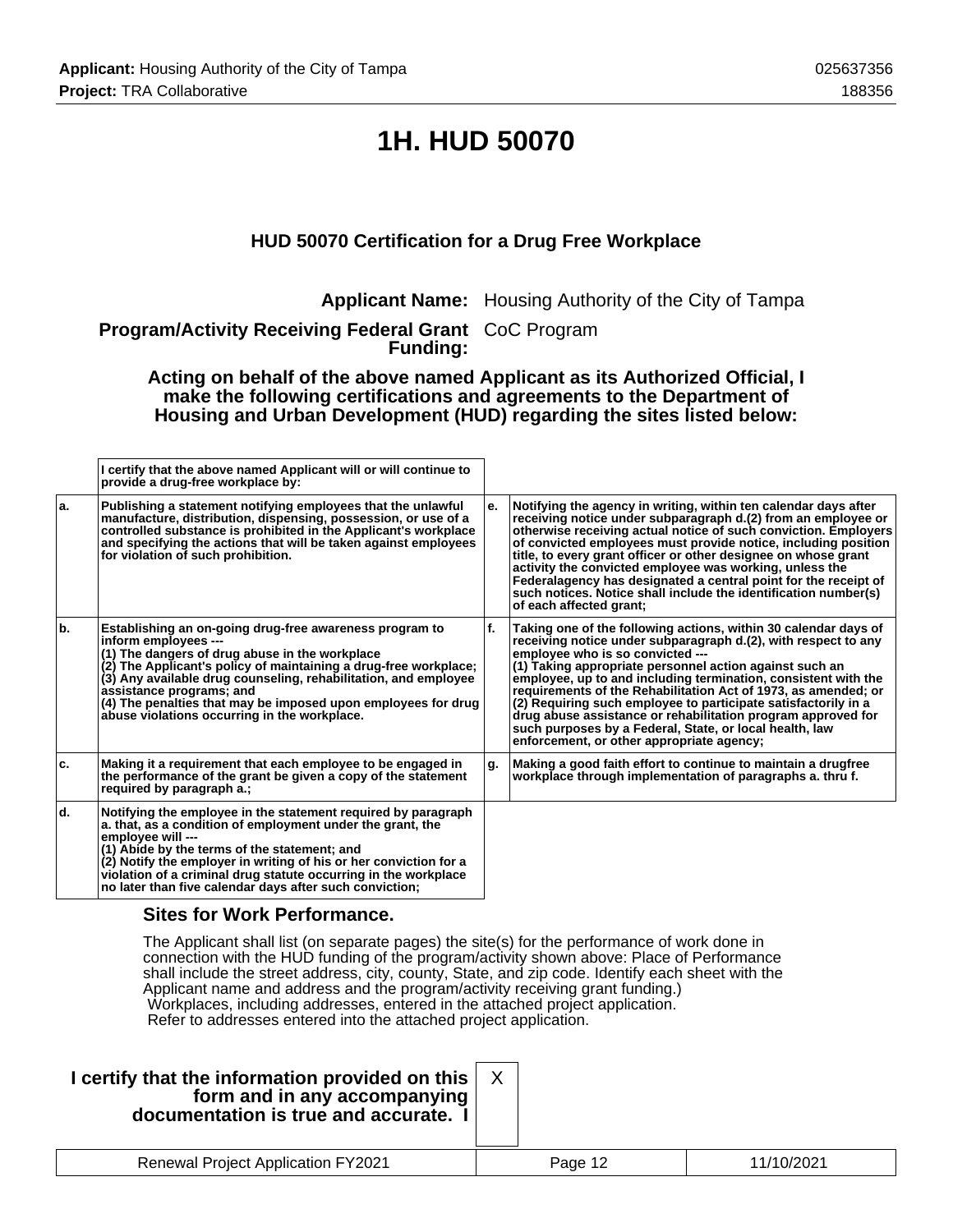**acknowledge that making, presenting, submitting, or causing to be submitted a false, fictitious, or fraudulent statement, representation, or certification may result in criminal, civil, and/or administrative sanctions, including fines, penalties, and imprisonment.**

> WARNING: Anyone who knowingly submits a false claim or makes a false statement is subject to criminal and/or civil penalties, including confinement for up to 5 years, fines, and civil and administrative penalties. (18 U.S.C. §§ 287, 1001, 1010, 1012; 31 U.S.C. §3729, 3802)

### **Authorized Representative**

| <b>Prefix: Mr.</b>                                                |                                                                                              |
|-------------------------------------------------------------------|----------------------------------------------------------------------------------------------|
| First Name: Jerome                                                |                                                                                              |
| Middle Name D.                                                    |                                                                                              |
| Last Name: Ryans                                                  |                                                                                              |
| Suffix:                                                           |                                                                                              |
|                                                                   | <b>Title: President/CEO</b>                                                                  |
| <b>Telephone Number:</b> (813) 253-0551<br>(Format: 123-456-7890) |                                                                                              |
| (Format: 123-456-7890)                                            | <b>Fax Number:</b> (813) 367-0800                                                            |
|                                                                   | <b>Email:</b> margaret.jones@thafl.com                                                       |
|                                                                   | <b>Signature of Authorized Representative:</b> Considered signed upon submission in e-snaps. |
| <b>Date Signed: 11/10/2021</b>                                    |                                                                                              |

| <b>Renewal Project Application FY2021</b> | age | 11/10/2021 |
|-------------------------------------------|-----|------------|
|-------------------------------------------|-----|------------|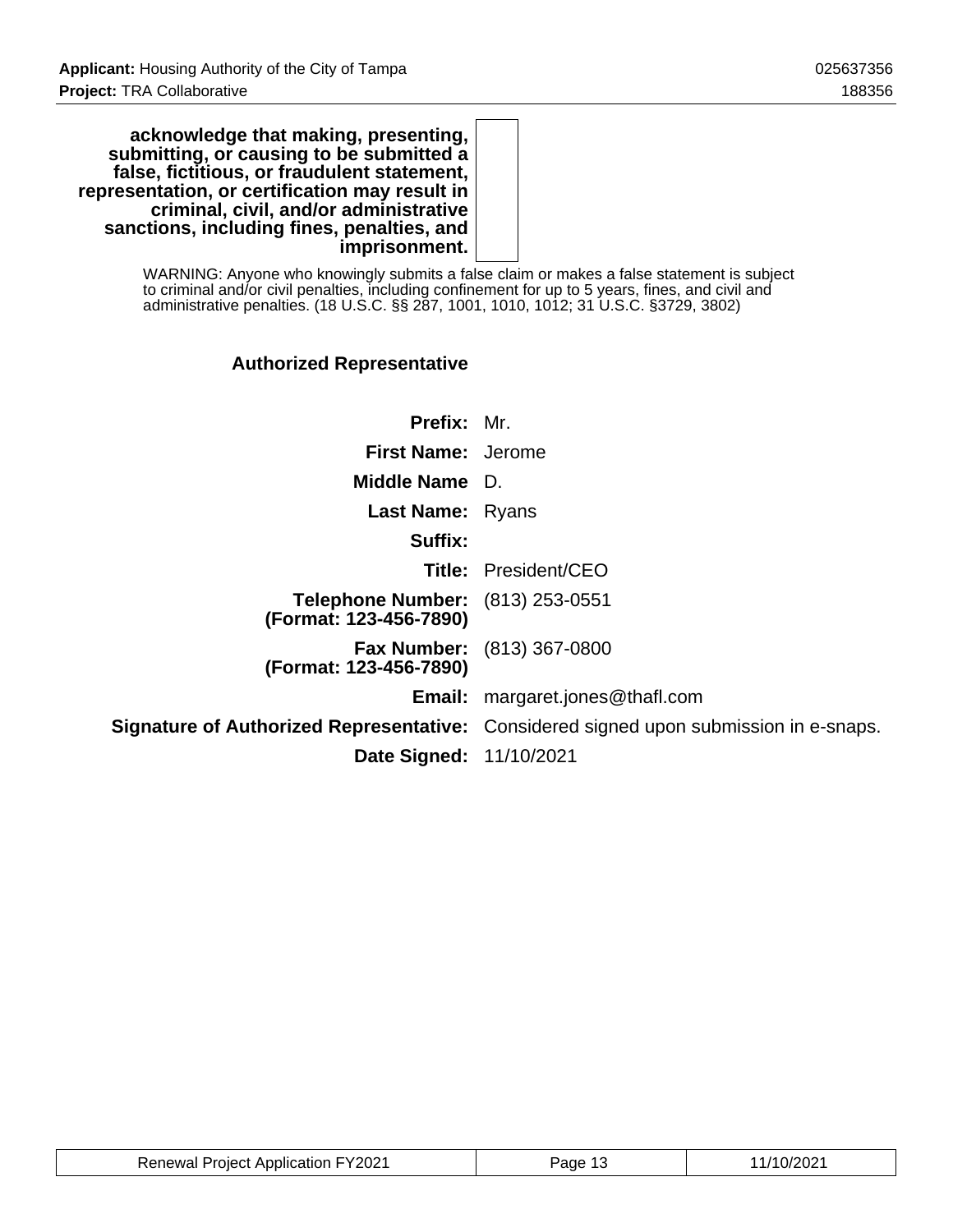## **CERTIFICATION REGARDING LOBBYING**

**Certification for Contracts, Grants, Loans, and Cooperative Agreements**

 **The undersigned certifies, to the best of his or her knowledge and belief, that:**

 **(1) No Federal appropriated funds have been paid or will be paid, by or on behalf of the undersigned, to any person for influencing or attempting to influence an officer or employee of an agency, a Member of Congress, an officer or employee of Congress, or an employee of a Member of Congress in connection with the awarding of any Federal contract, the making of any Federal grant, the making of any Federal loan, the entering into of any cooperative agreement, and the extension, continuation, renewal, amendment, or modification of any Federal contract, grant, loan, or cooperative agreement.**

 **2) If any funds other than Federal appropriated funds have been paid or will be paid to any person for influencing or attempting to influence an officer or employee of any agency, a Member of Congress, an officer or employee of Congress, or an employee of a Member of Congress in connection with this Federal contract, grant, loan, or cooperative agreement, the undersigned shall complete and submit Standard Form-LLL, ''Disclosure of Lobbying Activities,'' in accordance with its instructions.**

 **(3) The undersigned shall require that the language of this certification be included in the award documents for all subawards at all tiers (including subcontracts, subgrants, and contracts under grants, loans, and cooperative agreements) and that all subrecipients shall certify and disclose accordingly. This certification is a material representation of fact upon which reliance was placed when this transaction was made or entered into. Submission of this certification is a prerequisite for making or entering into this transaction imposed by section 1352, title 31, U.S. Code. Any person who fails to file the required certification shall be subject to a civil penalty of not less than \$10,000 and not more than \$100,000 for each such failure.**

 **Statement for Loan Guarantees and Loan Insurance**

 **The undersigned states, to the best of his or her knowledge and belief, that:**

 **If any funds have been paid or will be paid to any person for influencing or attempting to influence an officer or employee of any agency, a Member of Congress, an officer or employee of Congress, or an employee of a Member of Congress in connection with this commitment providing for the United States to insure or guarantee a loan, the undersigned shall complete and submit Standard Form-LLL, ''Disclosure of Lobbying Activities,'' in accordance with its instructions. Submission of this statement is a prerequisite for making or entering into this transaction imposed by section 1352, title 31, U.S. Code. Any person who fails to file**

| <b>Renewal Project Application FY2021</b> | Page 14 | 11/10/2021 |
|-------------------------------------------|---------|------------|
|-------------------------------------------|---------|------------|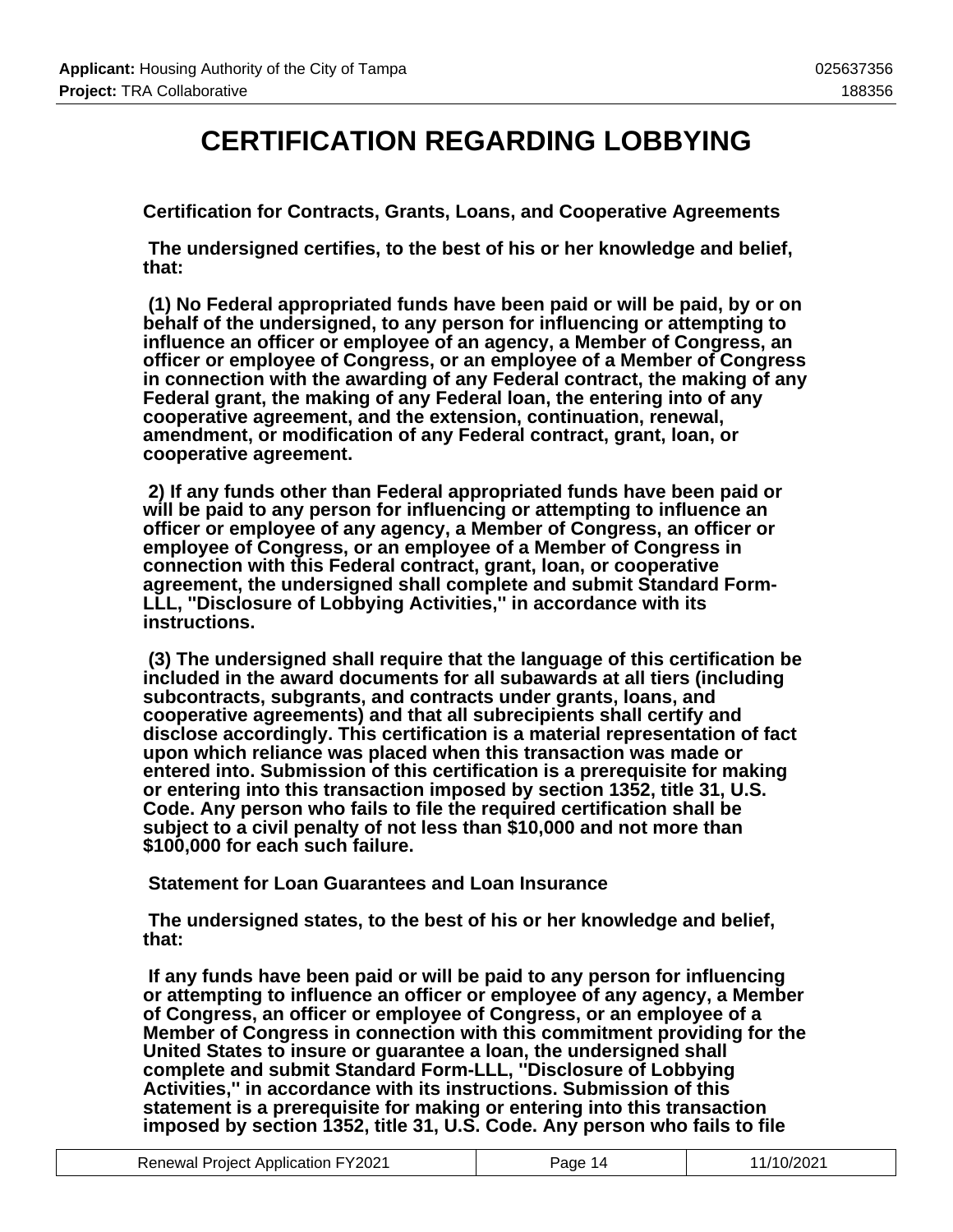### **the required statement shall be subject to a civil penalty of not less than \$10,000 and not more than \$100,000 for each such failure.**

**Warning: HUD will prosecute false claims and statements. Conviction may result in criminal and/or civil penalties. (18 U.S.C. 1001, 1010, 1012; 31 U.S.C. 3729, 3802)**

**Applicant's Organization:** Housing Authority of the City of Tampa

**Name / Title of Authorized Official:** Jerome Ryans, President/CEO

**Signature of Authorized Official:** Considered signed upon submission in e-snaps.

**Date Signed:** 11/10/2021

| <b>Renewal Project Application FY2021</b> | Page 15 | 11/10/2021 |
|-------------------------------------------|---------|------------|
|-------------------------------------------|---------|------------|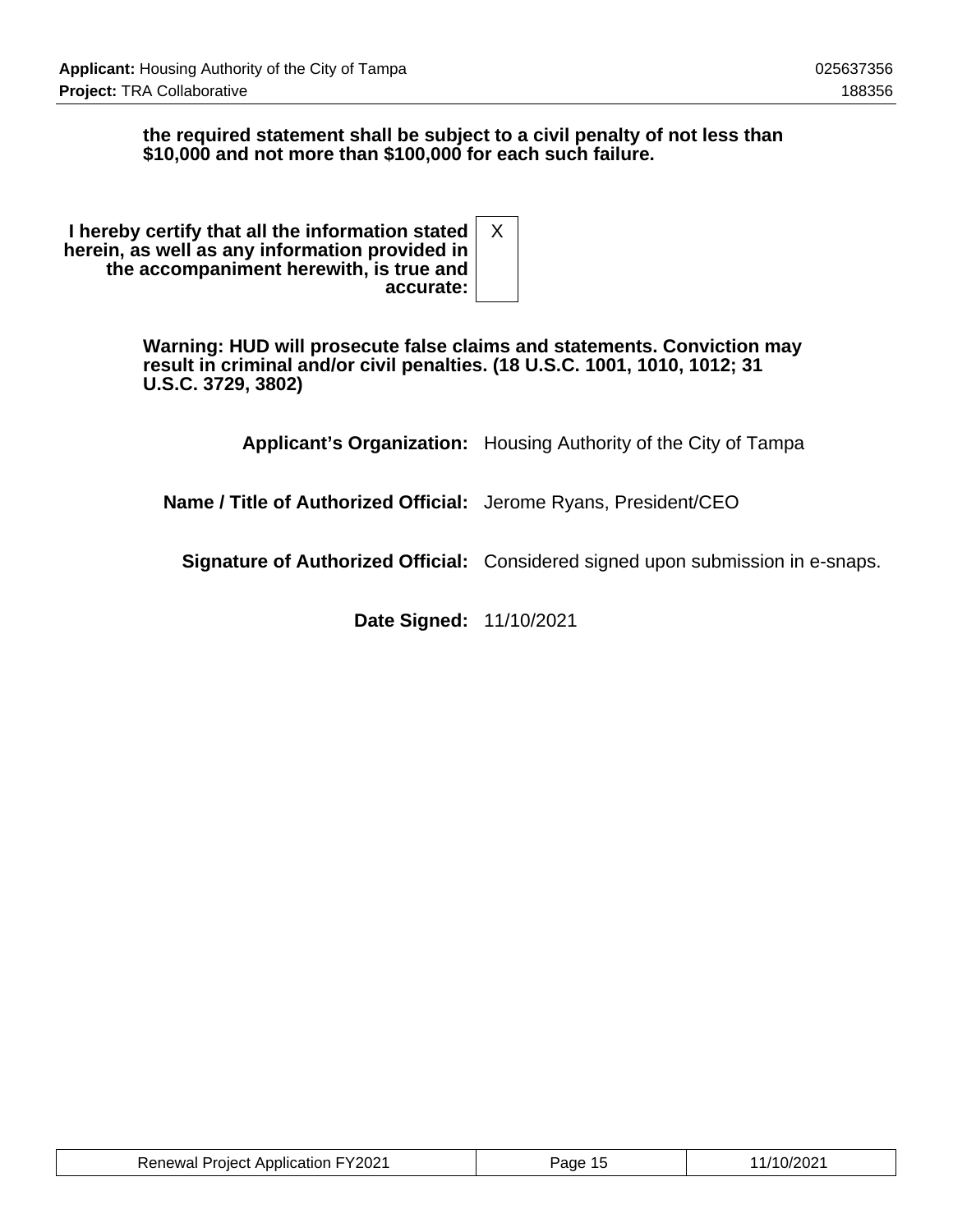# **1J. SF-LLL**

#### **DISCLOSURE OF LOBBYING ACTIVITIES Complete this form to disclose lobbying activities pursuant to 31 U.S.C. 1352. Approved by OMB0348-0046**

HUD requires a new SF-LLL submitted with each annual CoC competition and completing this screen fulfills this requirement.

Answer "Yes" if your organization is engaged in lobbying associated with the CoC Program and answer the questions as they appear next on this screen. The requirement related to lobbying as explained in the SF-LLL instructions states: "The filing of a form is required for each payment or agreement to make payment to any lobbying entity for influencing or attempting to influence an officer or employee of any agency, a Member of Congress, an officer or employee of Congress, or an employee of a Member of Congress in connection with a covered Federal action."

Answer "No" if your organization is NOT engaged in lobbying.

| Does the recipient or subrecipient of this CoC No<br>grant participate in federal lobbying activities<br>(lobbying a federal administration or<br>congress) in connection with the CoC<br>Program? |                                                           |
|----------------------------------------------------------------------------------------------------------------------------------------------------------------------------------------------------|-----------------------------------------------------------|
|                                                                                                                                                                                                    | <b>Legal Name:</b> Housing Authority of the City of Tampa |
|                                                                                                                                                                                                    | <b>Street 1: 5301 West Cypress Street</b>                 |
| Street 2:                                                                                                                                                                                          |                                                           |
|                                                                                                                                                                                                    | City: Tampa                                               |
|                                                                                                                                                                                                    | <b>County: Hillsborough</b>                               |
|                                                                                                                                                                                                    | <b>State: Florida</b>                                     |
|                                                                                                                                                                                                    | <b>Country: United States</b>                             |
| Zip / Postal Code: 33607                                                                                                                                                                           |                                                           |
|                                                                                                                                                                                                    |                                                           |

**11. Information requested through this form is authorized by title 31 U.S.C. section 1352. This disclosure of lobbying activities is a material representation of fact upon which reliance was placed by the tier above when this transaction was made or entered into. This disclosure is required pursuant to 31 U.S.C. 1352. This information will be available for public inspection. Any person who fails to file the required disclosure shall be subject to a civil penalty of not less than \$10,000 and not more than \$100,000 for each such failure.**

| I certify that this information is true and $\vert$ |  |
|-----------------------------------------------------|--|
| complete.                                           |  |

|  | FY2021<br>: Annlication .<br>Renewal<br><b>Project</b> | 'ane | w |
|--|--------------------------------------------------------|------|---|
|--|--------------------------------------------------------|------|---|

X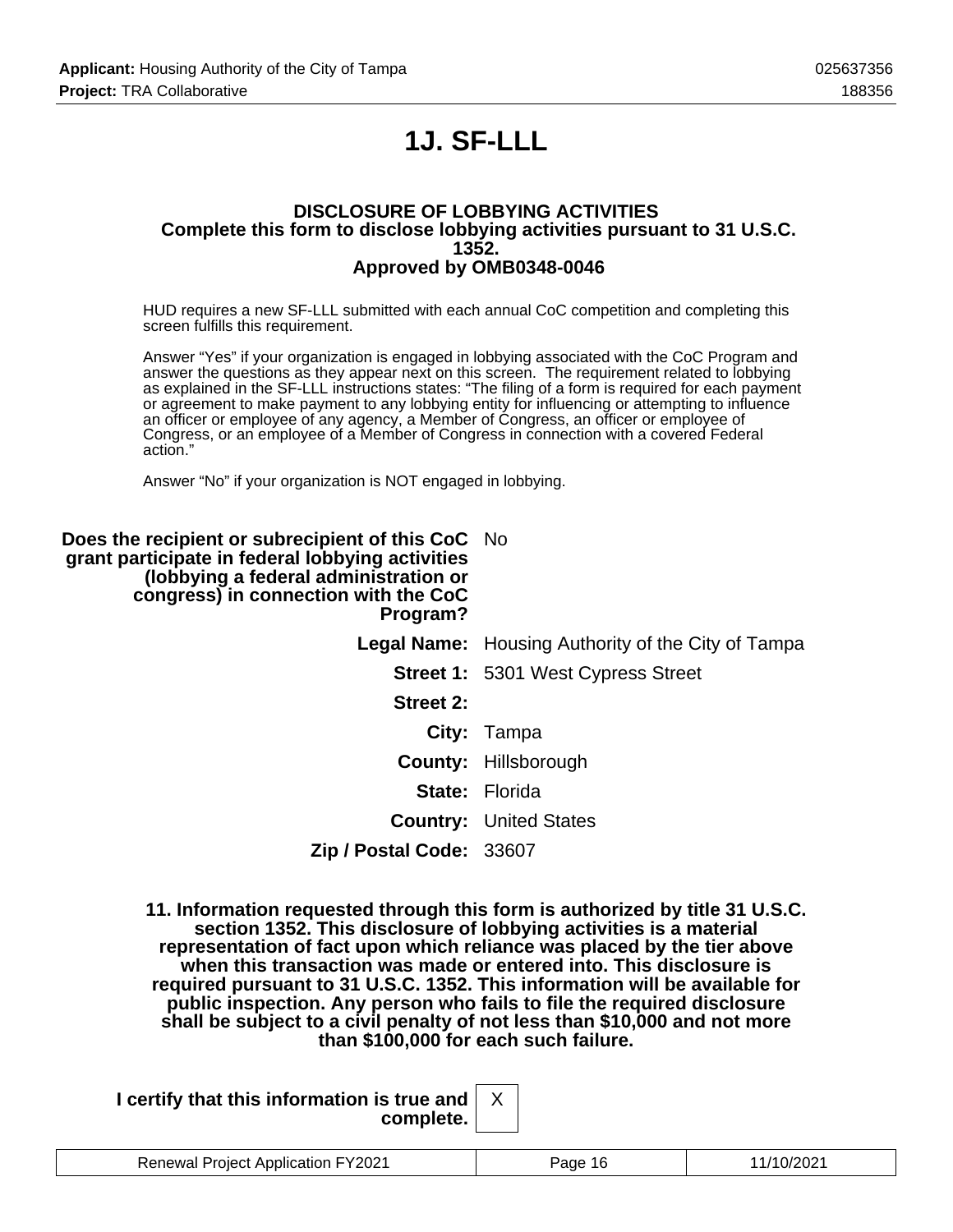| <b>Prefix: Mr.</b>                                                              |
|---------------------------------------------------------------------------------|
| <b>First Name: Jerome</b>                                                       |
| Middle Name: D.                                                                 |
| <b>Last Name:</b> Ryans                                                         |
|                                                                                 |
| <b>Title: President/CEO</b>                                                     |
| <b>Telephone Number:</b> (813) 253-0551                                         |
| <b>Fax Number:</b> (813) 367-0800                                               |
| <b>Email:</b> margaret.jones@thafl.com                                          |
| Signature of Authorized Official: Considered signed upon submission in e-snaps. |
| <b>Date Signed: 11/10/2021</b>                                                  |
|                                                                                 |

| <b>Renewal Project Application FY2021</b> |  | /10/202 |
|-------------------------------------------|--|---------|
|-------------------------------------------|--|---------|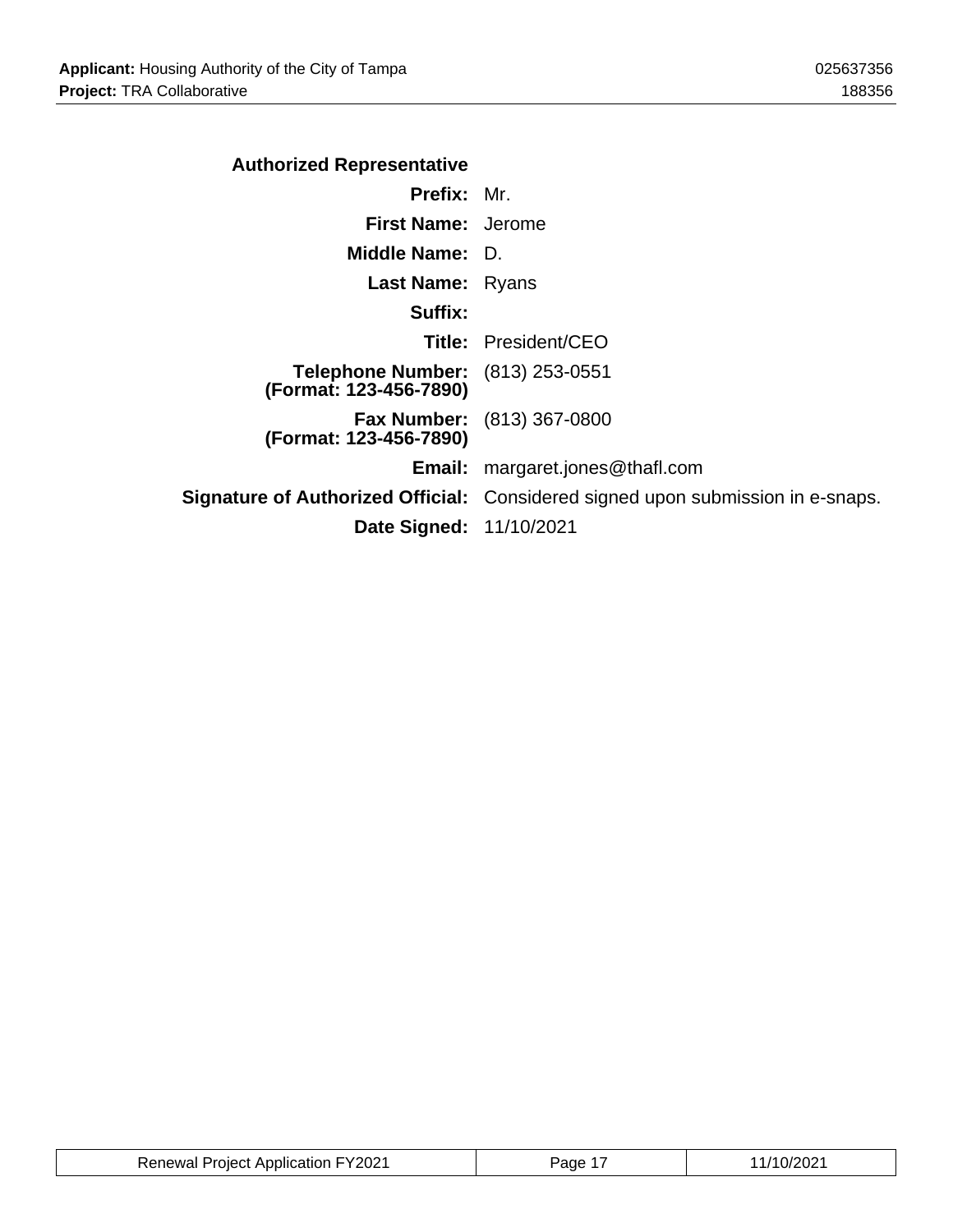# **IK. SF-424B**

### **(SF-424B) ASSURANCES - NON-CONSTRUCTION PROGRAMS**

#### **OMB Number: 4040-0007 Expiration Date: 02/28/2022**

NOTE: Certain of these assurances may not be applicable to your project or program. If you have questions, please contact the awarding agency. Further, certain Federal awarding agencies may require applicants to certify to additional assurances. If such is the case, you will be notified.

As the duly authorized representative of the applicant, I certify that the applicant:

**1. Has the legal authority to apply for Federal assistance and the institutional, managerial and financial capability (including funds sufficient to pay the non-Federal share of project cost) to ensure proper planning, management and completion of the project described in this application. 2. Will give the awarding agency, the Comptroller General of the United States and, if appropriate, the State, through any authorized representative, access to and the right to examine all records, books, papers, or documents related to the award; and will establish a proper accounting system in accordance with generally accepted accounting standards or agency directives. 3. Will establish safeguards to prohibit employees from using their positions for a purpose that constitutes or presents the appearance of personal or organizational conflict of interest, or personal gain. 4. Will initiate and complete the work within the applicable time frame after receipt of approval of the awarding agency. 5. Will comply with the Intergovernmental Personnel Act of 1970 (42 U.S.C. §§4728-4763) relating to prescribed standards for merit systems for programs funded under one of the 19 statutes or regulations specified in Appendix A of OPM's Standards for a Merit System of Personnel Administration (5 C.F.R. 900, Subpart F). 6. Will comply with all Federal statutes relating to nondiscrimination. These include but are not limited to: (a) Title VI of the Civil Rights Act of 1964 (P.L. 88-352) which prohibits discrimination on the basis of race, color or national origin; (b) Title IX of the Education Amendments of 1972, as amended (20 U.S.C.§§1681-1683, and 1685-1686), which prohibits discrimination on the basis of sex; (c) Section 504 of the Rehabilitation Act of 1973, as amended (29 U.S.C. §794), which prohibits discrimination on the basis of handicaps; (d) the Age Discrimination Act of 1975, as amended (42 U.S.C. §§6101-6107), which prohibits discrimination on the basis of age; (e) the Drug Abuse Office and Treatment Act of 1972 (P.L. 92-255), as amended, relating to nondiscrimination on the basis of drug abuse; (f) the Comprehensive Alcohol Abuse and Alcoholism Prevention, Treatment and Rehabilitation Act of 1970 (P.L. 91-616), as amended, relating to nondiscrimination on the basis of alcohol abuse or alcoholism, (g) §§523 and 527 of the Public Health Service Act of 1912 (42 U.S.C. §§290 dd-3 and 290 ee-3), as amended, relating to confidentiality of alcohol and drug abuse patient records; (h) Title VIII of the Civil Rights Act of 1968 (42 U.S.C. §§3601 et seq.), as amended, relating to nondiscrimination in the sale, rental or financing of housing; (i) any other nondiscrimination provisions in the specific statute(s) under which application for Federal assistance is being made; and, (j) the requirements of any other nondiscrimination statute(s) which may apply to the application.**

**7. Will comply, or has already complied, with the requirements of Titles II and III of the Uniform Relocation Assistance and Real Property Acquisition Policies Act of 1970 (P.L. 91-646) which provide for fair and equitable treatment of persons displaced or whose property is acquired as a result of Federal or federally-assisted programs. These requirements apply to all interests in real property acquired for project purposes regardless of Federal participation in purchases.**

| <b>Renewal Project Application FY2021</b> | Page 18 | 11/10/2021 |
|-------------------------------------------|---------|------------|
|-------------------------------------------|---------|------------|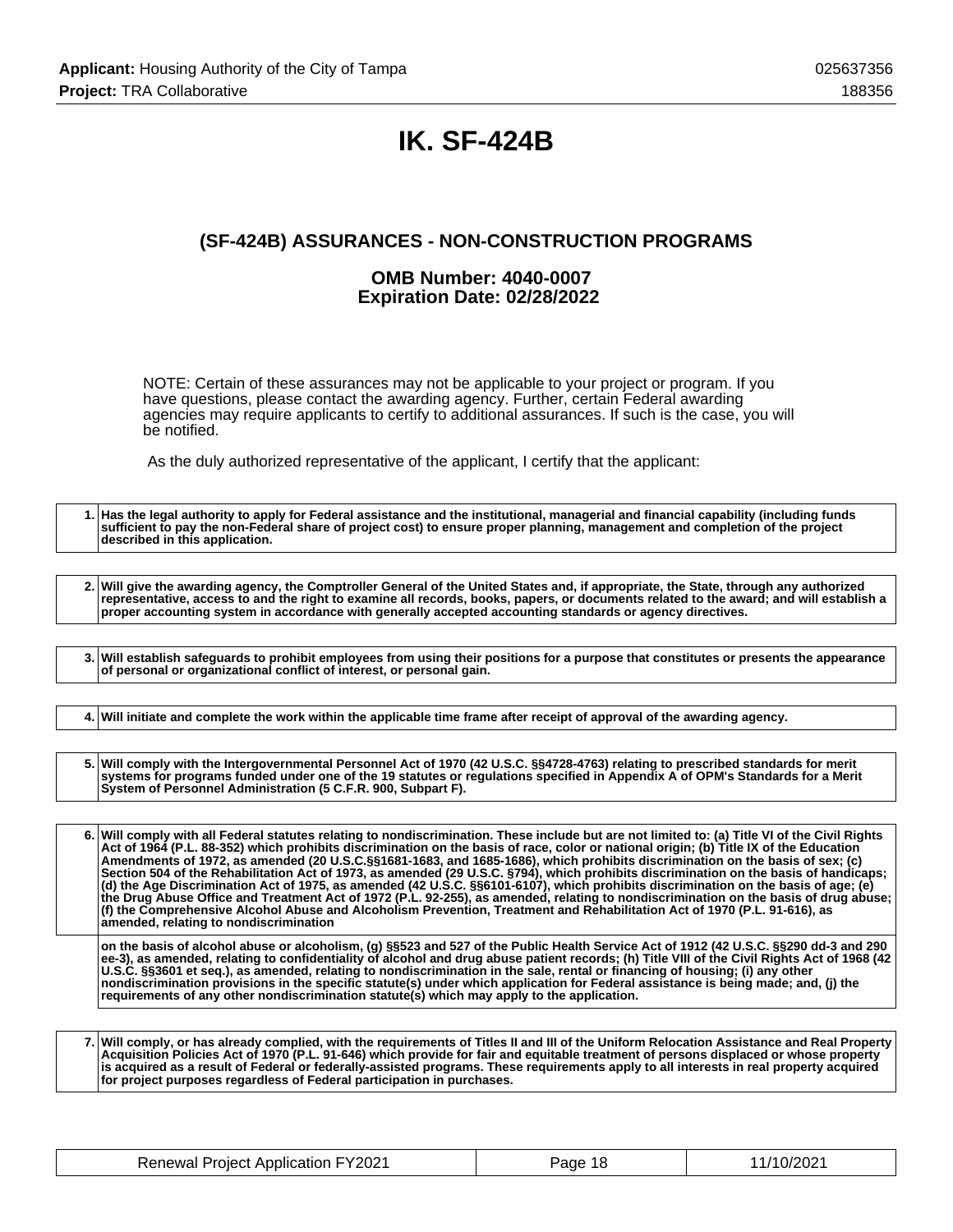**8. Will comply, as applicable, with provisions of the Hatch Act (5 U.S.C. §§1501-1508 and 7324-7328) which limit the political activities of employees whose principal employment activities are funded in whole or in part with Federal funds.**

**9. Will comply, as applicable, with the provisions of the Davis-Bacon Act (40 U.S.C. §§276a to 276a-7), the Copeland Act (40 U.S.C. §276c and 18 U.S.C. §874), and the Contract Work Hours and Safety Standards Act (40 U.S.C. §§327¬333), regarding labor standards for federally-assisted construction subagreements.**

**10. Will comply, if applicable, with flood insurance purchase requirements of Section 102(a) of the Flood Disaster Protection Act of 1973 (P.L. 93-234) which requires recipients in a special flood hazard area to participate in the program and to purchase flood insurance if the total cost of insurable construction and acquisition is \$10,000 or more.**

**11. Will comply with environmental standards which may be prescribed pursuant to the following: (a) institution of environmental quality control measures under the National Environmental Policy Act of 1969 (P.L. 91-190) and Executive Order (EO) 11514; (b) notification of violating facilities pursuant to EO 11738; (c) protection of wetlands pursuant to EO 11990; (d) evaluation of flood hazards in floodplains in accordance with EO 11988; (e) assurance of project consistency with the approved State management program developed under the Coastal Zone Management Act of 1972 (16 U.S.C. §§1451 et seq.); (f) conformity of Federal actions to State (Clean Air) Implementation Plans under Section 176(c) of the Clean Air Act of 1955, as amended (42 U.S.C. §§7401 et seq.); (g) protection of underground sources of drinking water under the Safe Drinking Water Act of 1974, as amended (P.L. 93-523); and, (h) protection of endangered species under the Endangered Species Act of 1973, as amended (P.L. 93¬205).**

**12. Will comply with the Wild and Scenic Rivers Act of 1968 (16 U.S.C. §§1271 et seq.) related to protecting components or potential components of the national wild and scenic rivers system.**

**13. Will assist the awarding agency in assuring compliance with Section 106 of the National Historic Preservation Act of 1966, as amended (16 U.S.C. §470), EO 11593 (identification and protection of historic properties), and the Archaeological and Historic Preservation Act of 1974 (16 U.S.C. §§469a-1 et seq.).**

**14. Will comply with P.L. 93-348 regarding the protection of human subjects involved in research, development, and related activities supported by this award of assistance.**

**15. Will comply with the Laboratory Animal Welfare Act of 1966 (P.L. 89-544, as amended, 7 U.S.C. §§2131 et seq.) pertaining to the care, handling, and treatment of warm blooded animals held for research, teaching, or other activities supported by this award of assistance.**

**16. Will comply with the Lead-Based Paint Poisoning Prevention Act (42 U.S.C. §§4801 et seq.) which prohibits the use of lead-based paint in construction or rehabilitation of residence structures.**

**17. Will cause to be performed the required financial and compliance audits in accordance with the Single Audit Act Amendments of 1996 and OMB Circular No. A-133, "Audits of States, Local Governments, and Non-Profit Organizations."**

**18. Will comply with all applicable requirements of all other Federal laws, executive orders, regulations, and policies governing this program.**

**19. Will comply with the requirements of Section 106(g) of the Trafficking Victims Protection Act (TVPA) of 2000, as amended (22 U.S.C. 7104) which prohibits grant award recipients or a sub-recipient from (1) Engaging in severe forms of trafficking in persons during the period of time that the award is in effect (2) Procuring a commercial sex act during the period of time that the award is in effect or (3) Using forced labor in the performance of the award or subawards under the award.**

### **As the duly authorized representative of the applicant, I certify:**

X

**Authorized Representative for:** Housing Authority of the City of Tampa

**Prefix:** Mr.

| <b>Renewal Project Application FY2021</b> | Page 19 | 11/10/2021 |
|-------------------------------------------|---------|------------|
|-------------------------------------------|---------|------------|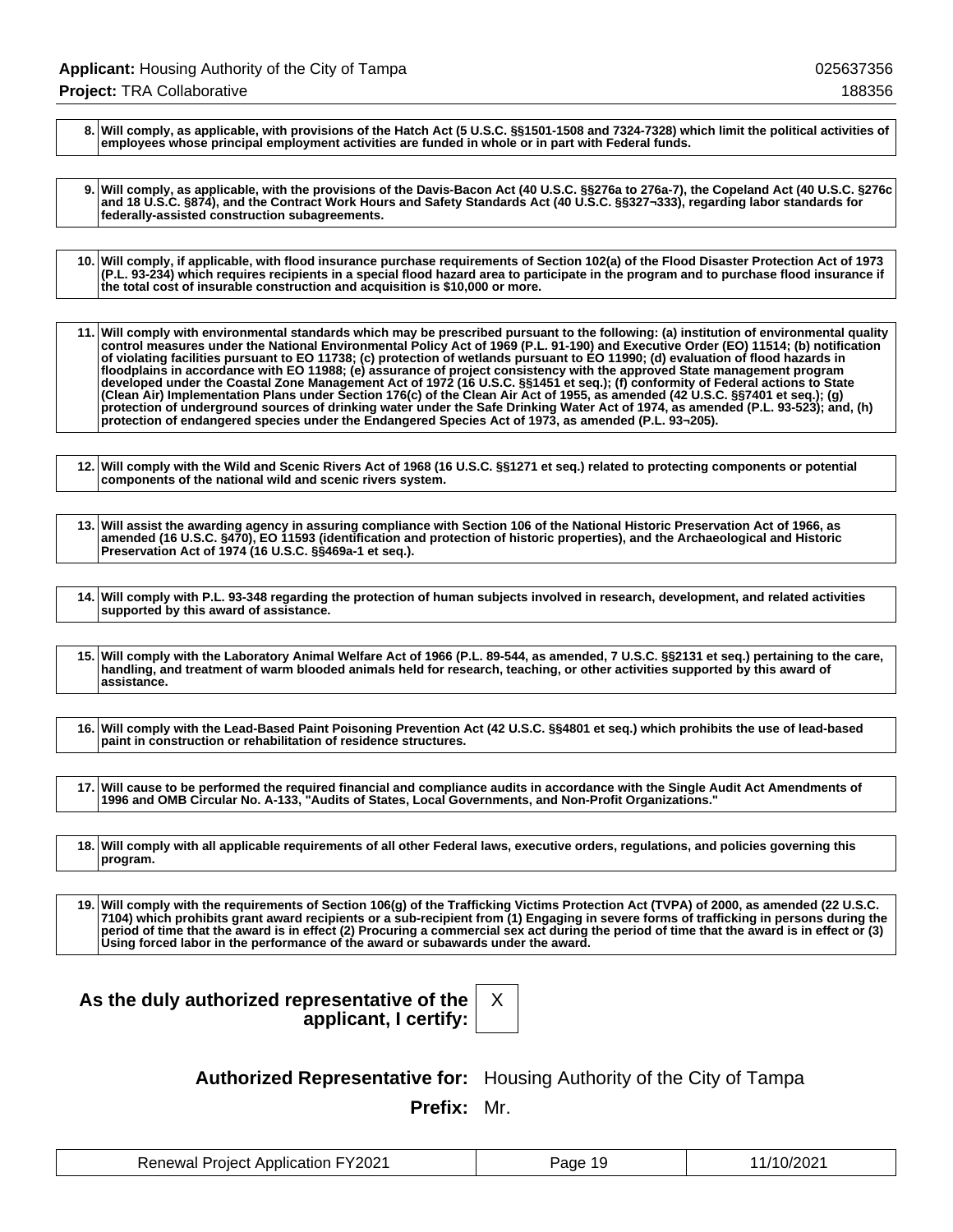| <b>First Name: Jerome</b> |                                                                                                   |
|---------------------------|---------------------------------------------------------------------------------------------------|
| Middle Name: D.           |                                                                                                   |
| <b>Last Name:</b> Ryans   |                                                                                                   |
| Suffix:                   |                                                                                                   |
|                           | <b>Title: President/CEO</b>                                                                       |
|                           | <b>Signature of Authorized Certifying Official:</b> Considered signed upon submission in e-snaps. |
| Date Signed: 11/10/2021   |                                                                                                   |

| Renewal Project Application FY2021 | 'age 20 | /10/2021 |
|------------------------------------|---------|----------|
|------------------------------------|---------|----------|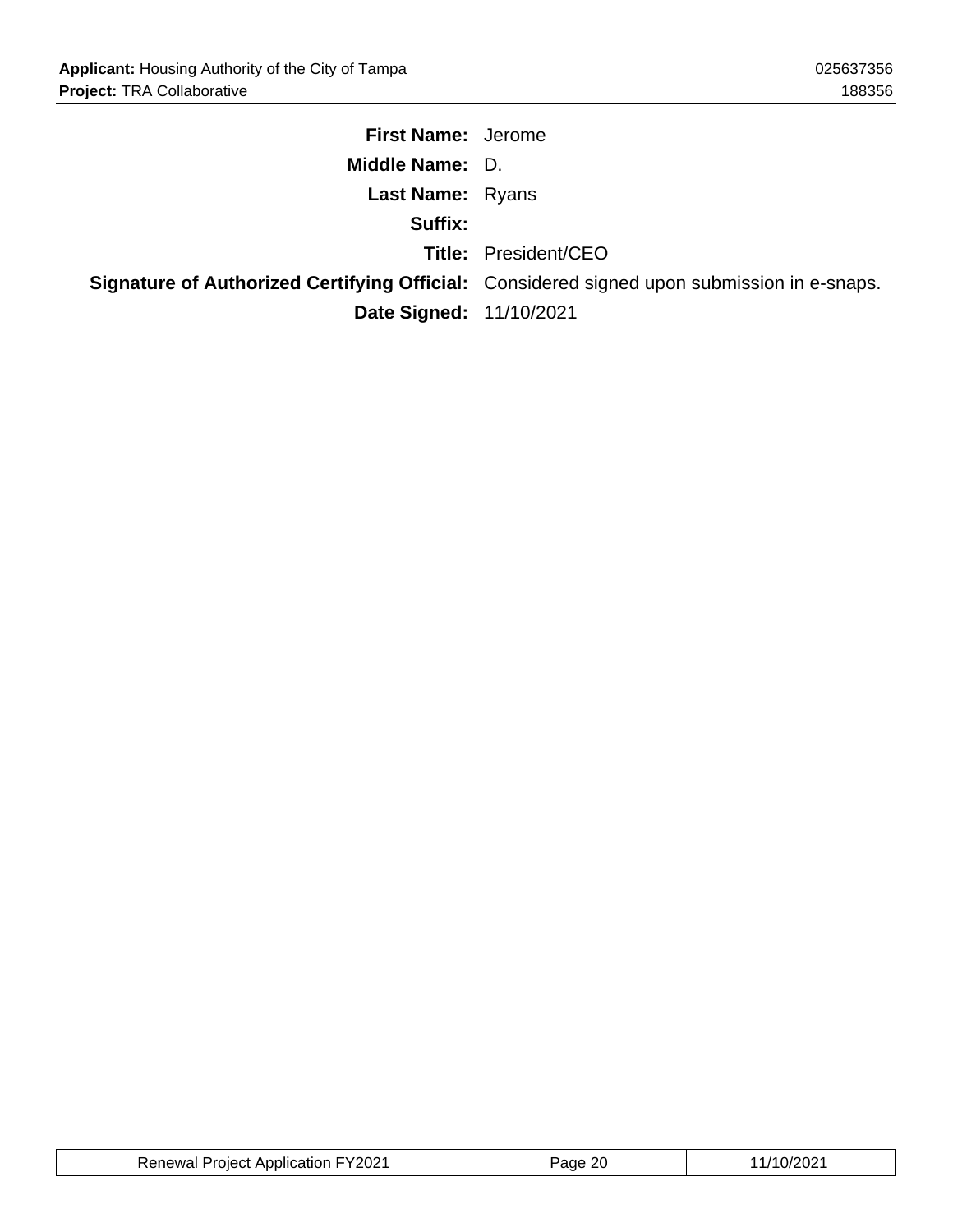### **Information About Submission without Changes**

Follow the instructions below making note of the exceptions and limitations to the "Submit Without Changes" process.

 In general, HUD expects a project's proposed project application information will remain the same from year-to-year unless changes are directed by HUD or approved through the grant agreement amendment process. However, HUD expects applicants to carefully review their information to determine if submitting without changes accurately reflects the expiring grant requesting renewal.

 Due to e-snaps limitations, only previously submitted renewal applications can import data into the FY 2021 renewal project application. The data from previously submitted new and renewal project applications can be imported into a FY 2021 renewal project application. The "Submit without Changes" process is not applicable for:

- first time renewing project applications
- a project application that did not import last FY 2019 information

 - a project that had Issues or Conditions that were addressed in FY 2019 Post-Award and updates need to be reflected in the FY 2021 project application

 - a project that had amendments approved in FY 2019 or FY 2020 that need to be reflected in the FY 2021 project application

 e-snaps will automatically be set to "Make Changes" and all questions on each screen must be updated.

 Renewal projects that brought forward data from FY 2019 and have either a Leasing budget, Operating budget or use HUD PAID RENTS (Actual Rents) instead of FMR MAY NOT use the "Submit Without Changes" process and e-snaps will automatically be set to "Make Changes". All Leasing and Operating budgets, along with Rental Assistance budgets that use HUD PAID Rent will need to be updated in the application. Refer to the GIW posted on the HUD Exchange for accurate budget information on leasing and operating budgets and refer to the HUD PAID RENT document sent by your field office from HUD HQ to accurately set your rental assistance budgets that use HUD PAID rents. This will only impact the FY 2021 competition.

 The e-snaps screens that remain "open" for required annual updates and do not affect applicants' ability to select "Submit without Changes" are:

- Recipient Performance Screen
- Consolidation and Expansion
- Screen 3A. Project Detail
- Screen 6D. Sources of Match
- All of Part 7: Attachments and Certification; and
- All of Part 8: Submission Summary.

 All other screens in Part 2 through Part 6 begin in "Read-Only" format and should be reviewed for accuracy; including any updates that were made to the 2019 or 2020 project during the CoC Post Award Issues and Conditions process or as amended. If all the imported data is accurate and no edits or updates are needed to any screens other than the mandatory screens and questions noted above, project applicants should select "Submit Without Changes" in Part 8. If project applicants imported data and do need to make updates to the information on one or more screens, they must navigate to Part 8: "Submission Without Changes" Screen, select "Make Changes", and check the box next to each relevant screen title to unlock screens for editing. After project applicants select the screens they intend to edit via checkboxes, click ""Save"" and those screens will be available for edit. Once a project applicant selects a checkbox and clicks ""Save"", the project applicant cannot uncheck the box.

 Please refer to the Detailed Instructions found on the left side menu of e-snaps or hud.gov to find more in depth information about applying under the FY 2021 CoC Competition.

| <b>Renewal Project Application FY2021</b> | Page 21 | 11/10/2021 |
|-------------------------------------------|---------|------------|
|-------------------------------------------|---------|------------|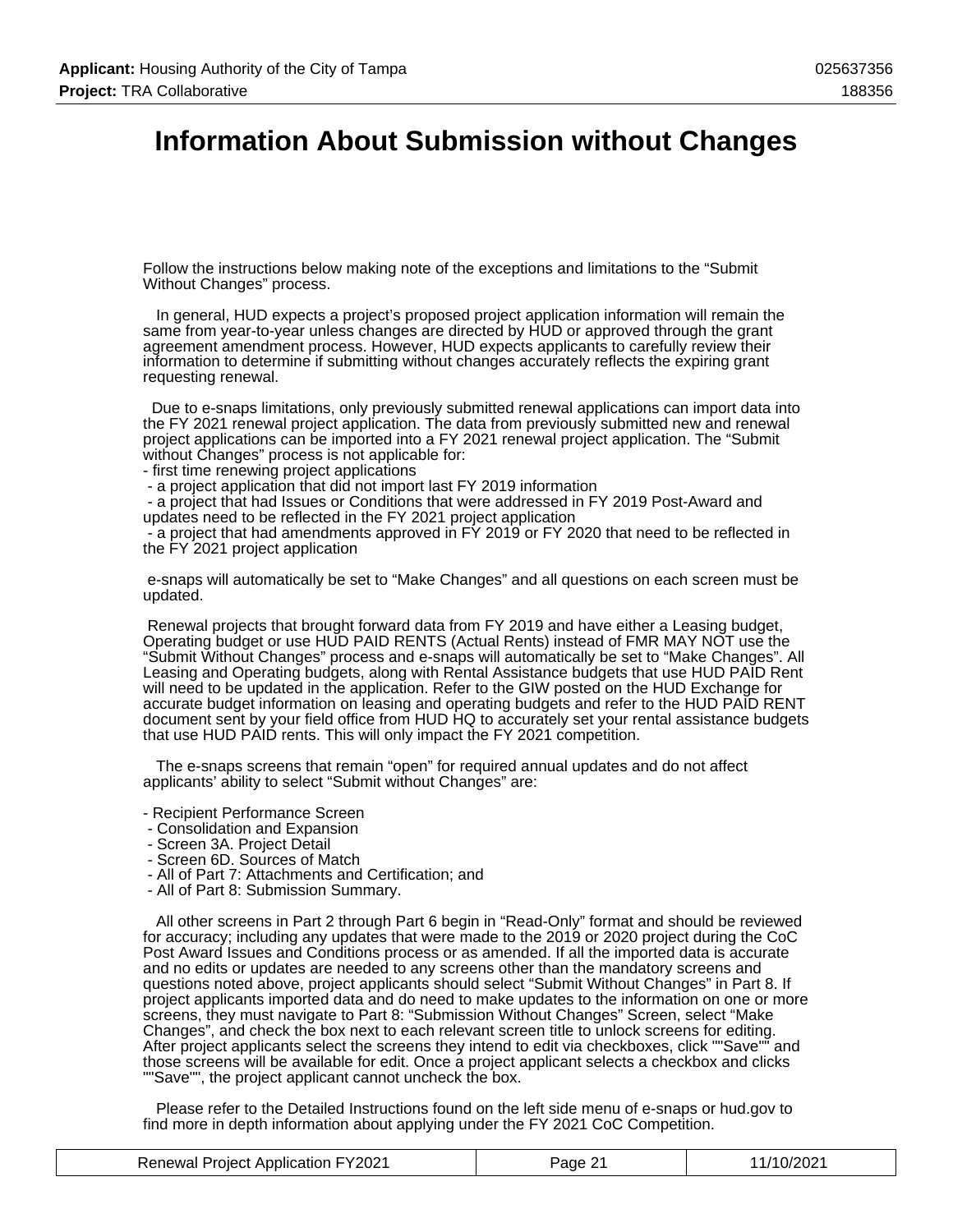# **Submission Without Changes**

#### **1. Are the requested renewal funds reduced** No **from the previous award due to reallocation?**

**2. Do you wish to submit this application** Make changes **without making changes? Please refer to the guidelines below to inform you of the requirements.**

#### **3. Specify which screens require changes by clicking the checkbox next to the name and then clicking the Save button.**

| Part 2 - Subrecipient Information              |         |            |              |
|------------------------------------------------|---------|------------|--------------|
| 2A. Subrecipients                              |         |            |              |
| Part 3 - Project Information                   |         |            |              |
| 3A. Project Detail                             |         |            | $\mathsf X$  |
| 3B. Description                                |         |            | $\times$     |
| <b>3C. Dedicated Plus</b>                      |         |            |              |
| Part 4 - Housing Services and HMIS             |         |            |              |
| <b>4A. Services</b>                            |         |            |              |
| <b>4B. Housing Type</b>                        |         |            |              |
| Part 5 - Participants and Outreach Information |         |            |              |
| 5A. Households                                 |         |            |              |
| 5B. Subpopulations                             |         |            |              |
| Part 6 - Budget Information                    |         |            |              |
| <b>6A. Funding Request</b>                     |         |            |              |
| 6C. Rental Assistance                          |         |            | $\mathsf{X}$ |
| 6D. Match                                      |         |            | $\mathsf{X}$ |
| 6E. Summary Budget                             |         |            |              |
| <b>Renewal Project Application FY2021</b>      | Page 22 | 11/10/2021 |              |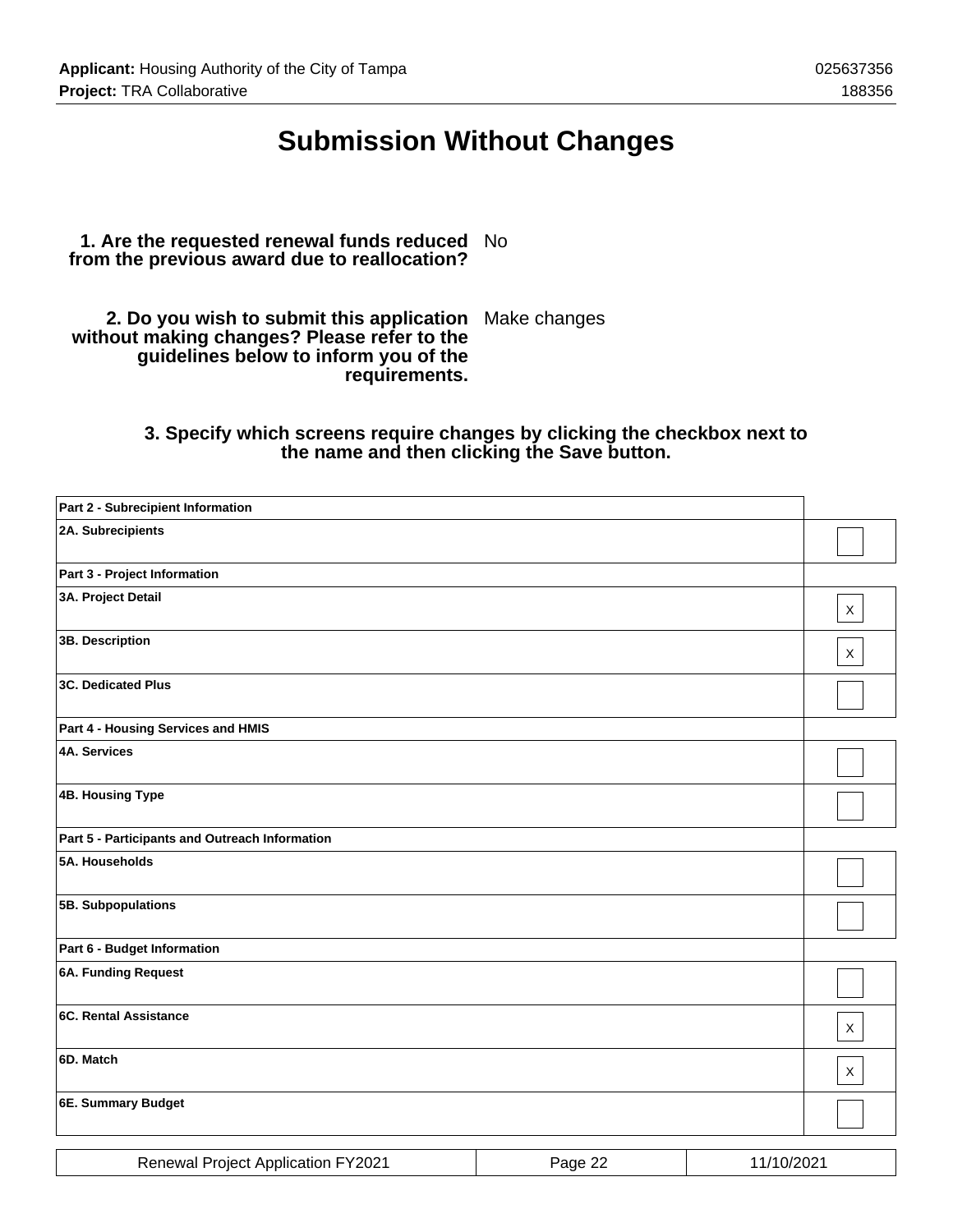| <b>Part 7 - Attachment(s) &amp; Certification</b> |   |
|---------------------------------------------------|---|
| 7A. Attachment(s)                                 | X |
| 7A. In-Kind Match MOU Attachment                  | X |
| 7B. Certification                                 | X |

**You have selected "Make Changes" to question #2 above. Provide a brief description of the changes that will be made to the project information screens (bullets are appropriate):**

Attach MOU

 **You have selected "Make Changes." Once this screen is saved, you will be prohibited from "unchecking" any box that has been checked regardless of whether a change to data on the corresponding screen will be made.**

| <b>Renewal Project Application FY2021</b> | Page 2J | 11/10/2021 |
|-------------------------------------------|---------|------------|
|-------------------------------------------|---------|------------|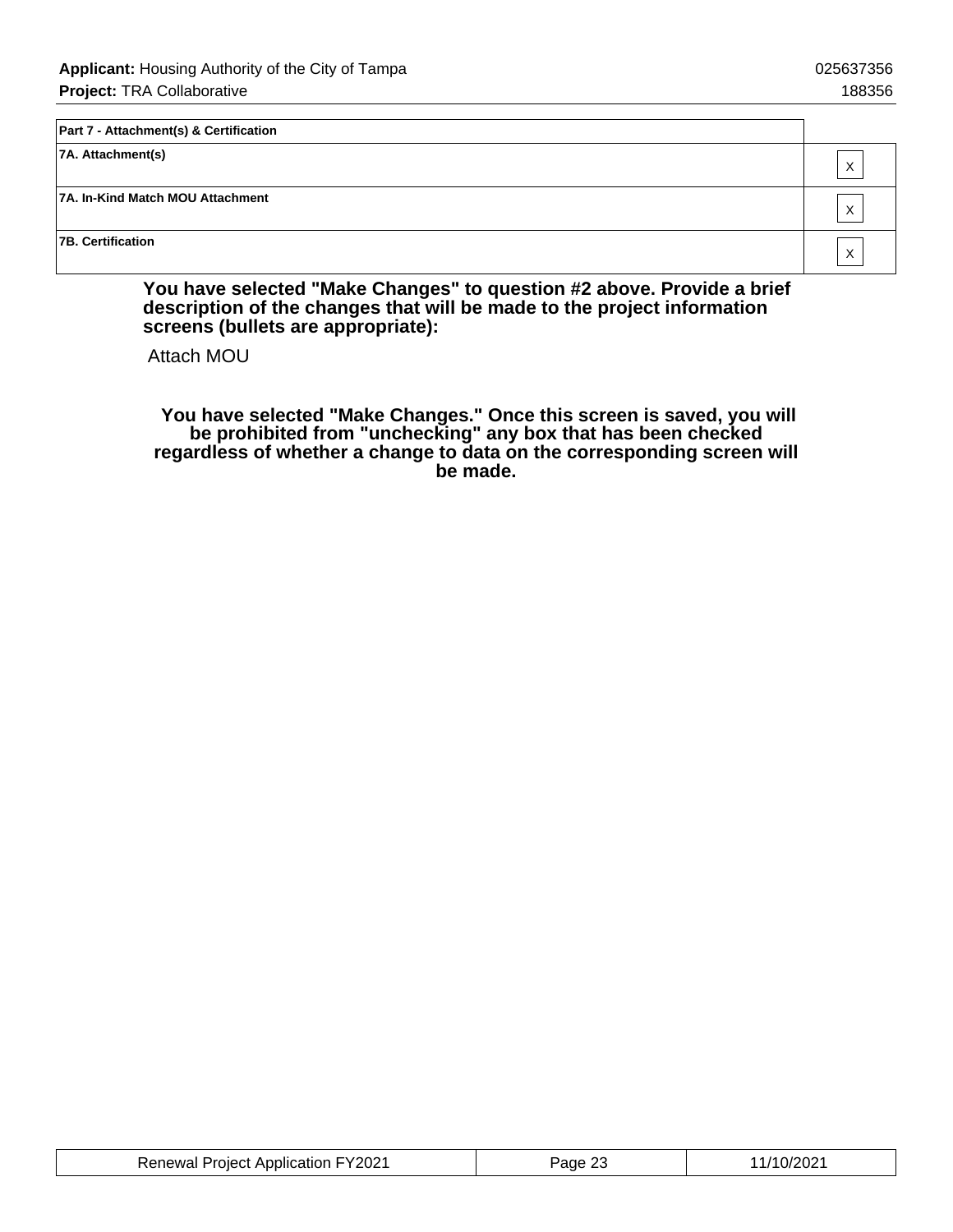### **Recipient Performance**

- **1. Did you submit your previous year's** Yes **Annual Performance Report (APR) on time?**
- **2. Do you have any unresolved HUD** No **Monitoring or OIG Audit finding(s) concerning any previous grant term related to this renewal project request?**
	- **3. Do you draw funds quarterly for your** Yes **current renewal project?**

#### **4. Have any funds remained available for** Yes **recapture by HUD for the most recently expired grant term related to this renewal project request?**

### **4a. If HUD recaptured funds provide an explanation.**

Approximately 34 families have received rental assistance which is above the 28 unit baseline and still had funding available. Average HAP is \$815.

| Renewal Project Application FY2021 | Page 24 | 11/10/2021 |
|------------------------------------|---------|------------|
|------------------------------------|---------|------------|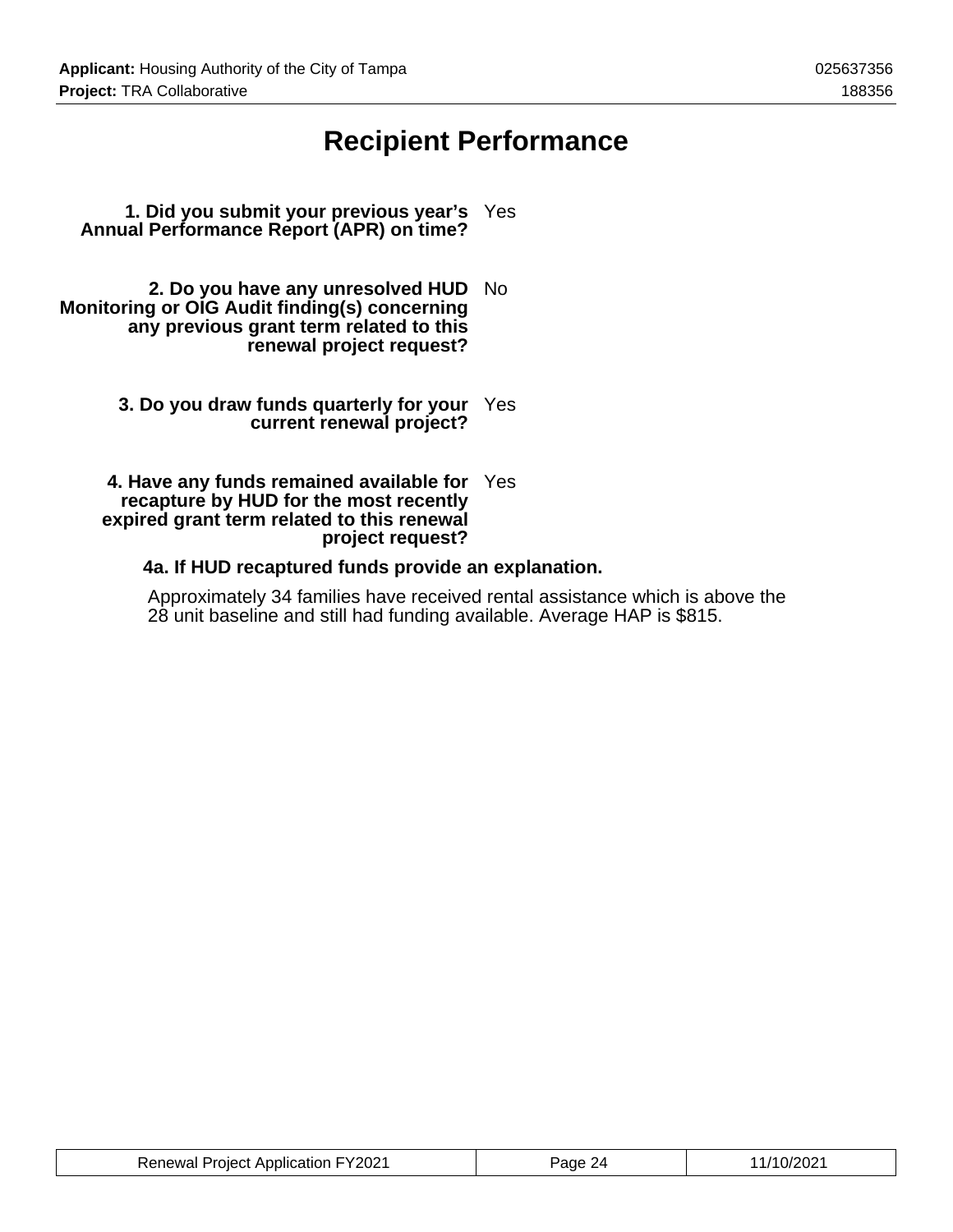### **Renewal Grant Consolidation or Renewal Grant Expansion**

The FY2021 CoC Competition will continue offering opportunities to expand or consolidate CoC projects. A few changes have occurred that differentiate the process from FY 2019.

1. Expansions and Consolidations will submit individual applications.

 a. Expansions will ONLY submit a Stand-Alone Renewal application and a Stand-Alone New application.

 b. Consolidations will ONLY submit individual renewal project applications, identifying the renewal application that will survive, and the renewal applications that will terminate. Up to 10 grants may be included in a consolidation.

 2. HUD HQ will combine the data (e.g., units, budgets) for Expansion or Consolidation requests from the individual project applications selected for conditional award and provide a data report with further instructions for the field office and conditional recipient.

#### **1. Is this renewal project application** No **requesting to consolidate or expand?**

If "No" click on "Next" or "Save & Next" below to move to the next screen.

| <b>Renewal Project Application FY2021</b> | Page 25 | 11/10/2021 |
|-------------------------------------------|---------|------------|
|-------------------------------------------|---------|------------|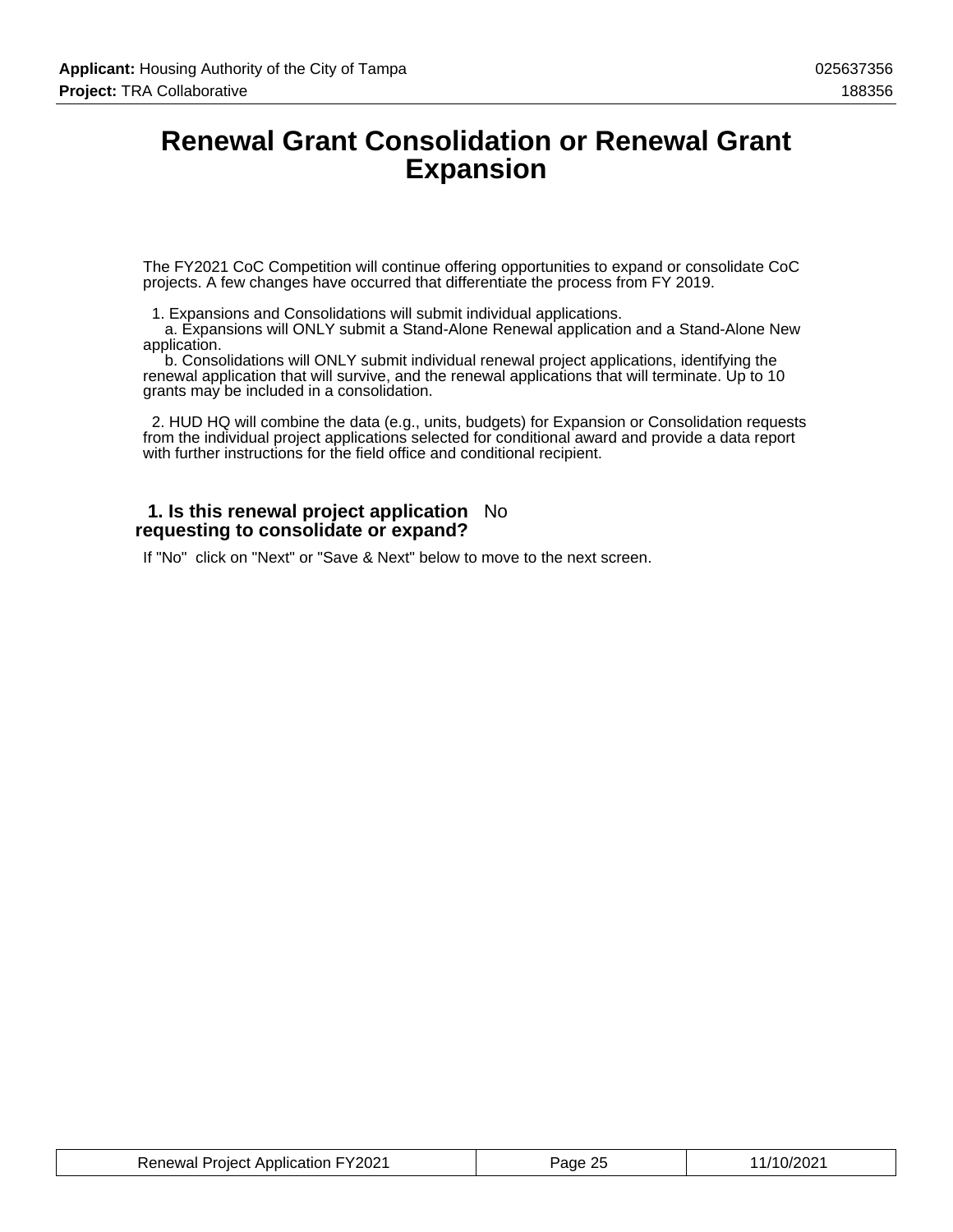# **2A. Project Subrecipients**

**This screen is currently read only and only includes data from the previous grant. To make changes to this information, navigate to the Submission without Changes screen, select "Make Changes" in response to Question 2, and then check the box next each screen that requires a change to match the current grant agreement, as amended, or to account for a reallocation of funds.**

**This form lists the subrecipient organization(s) for the project. To add a subrecipient, select the icon. To view or update subrecipient** information already listed, select the view

|  |  | <b>Total Expected Sub-Awards: \$0</b> |  |
|--|--|---------------------------------------|--|
|--|--|---------------------------------------|--|

| <b>Organization</b> | <b>Type</b>                 | Sub-<br>Award<br><b>Amount</b> |
|---------------------|-----------------------------|--------------------------------|
|                     | This list contains no items |                                |

| <b>Renewal Project Application FY2021</b> | Page 26 | 11/10/2021 |
|-------------------------------------------|---------|------------|
|-------------------------------------------|---------|------------|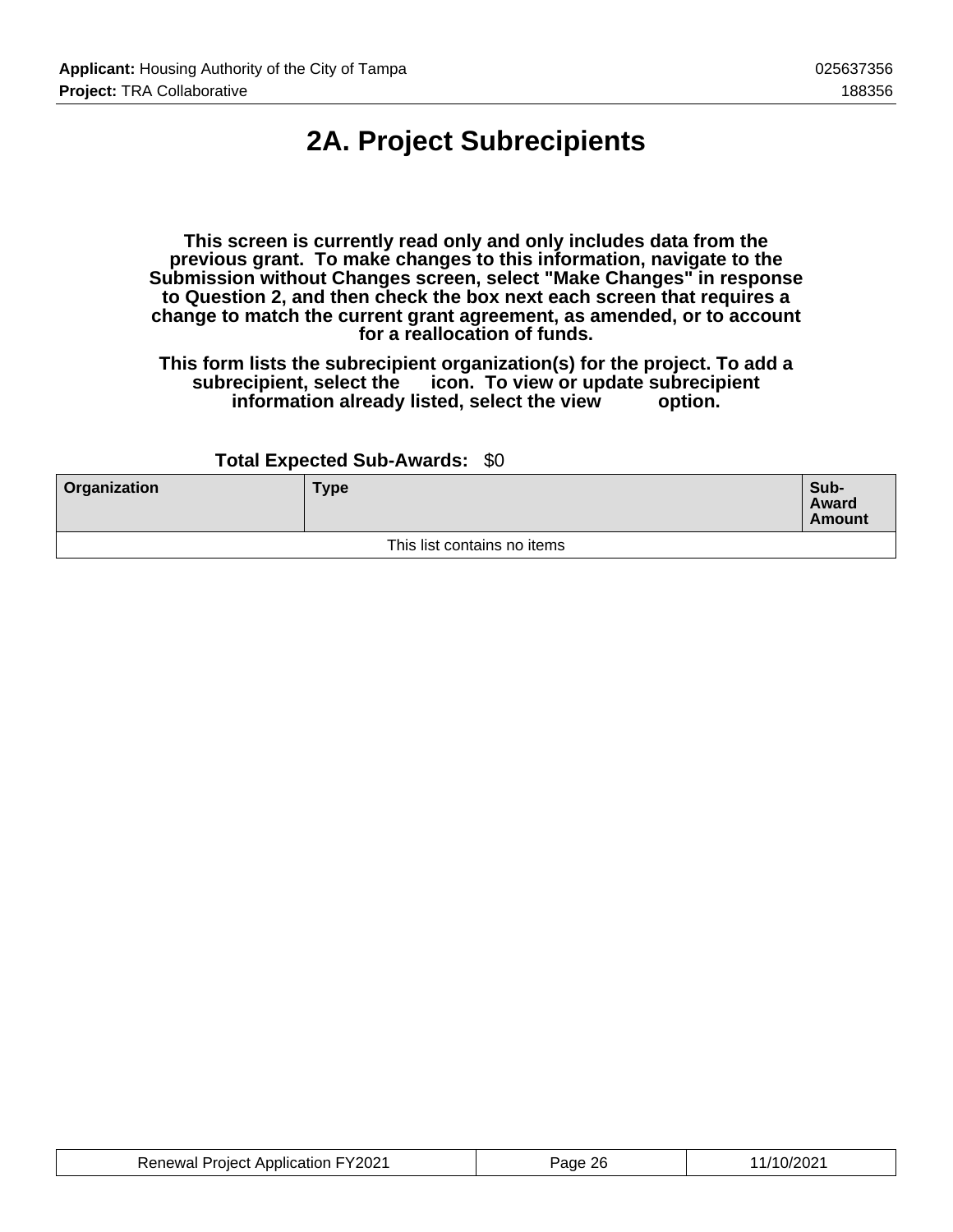# **3A. Project Detail**

### **1. Expiring Grant Project Identification** FL0023 **Number (PIN):**

(e.g., the "Federal Award Identifier" indicated on form 1A. Application Type)

**2. CoC Number and Name:** FL-501 - Tampa/Hillsborough County CoC

**3. CoC Collaborative Applicant Name:** Tampa Hillsborough Homeless Initiative

**4. Project Name:** TRA Collaborative

**5. Project Status:** Standard

**6. Component Type:** PH

**6a. Select the type of PH project.** PSH

**7. Is your organization, or subrecipient, a** No **victim service provider defined in 24 CFR 578.3?**

### **8. Does this project include Replacement** No **Reserves as a CoC Operating Cost?**

(Attachment Requirement)

| <b>Renewal Project Application FY2021</b> | Page 27 | 11/10/2021 |
|-------------------------------------------|---------|------------|
|-------------------------------------------|---------|------------|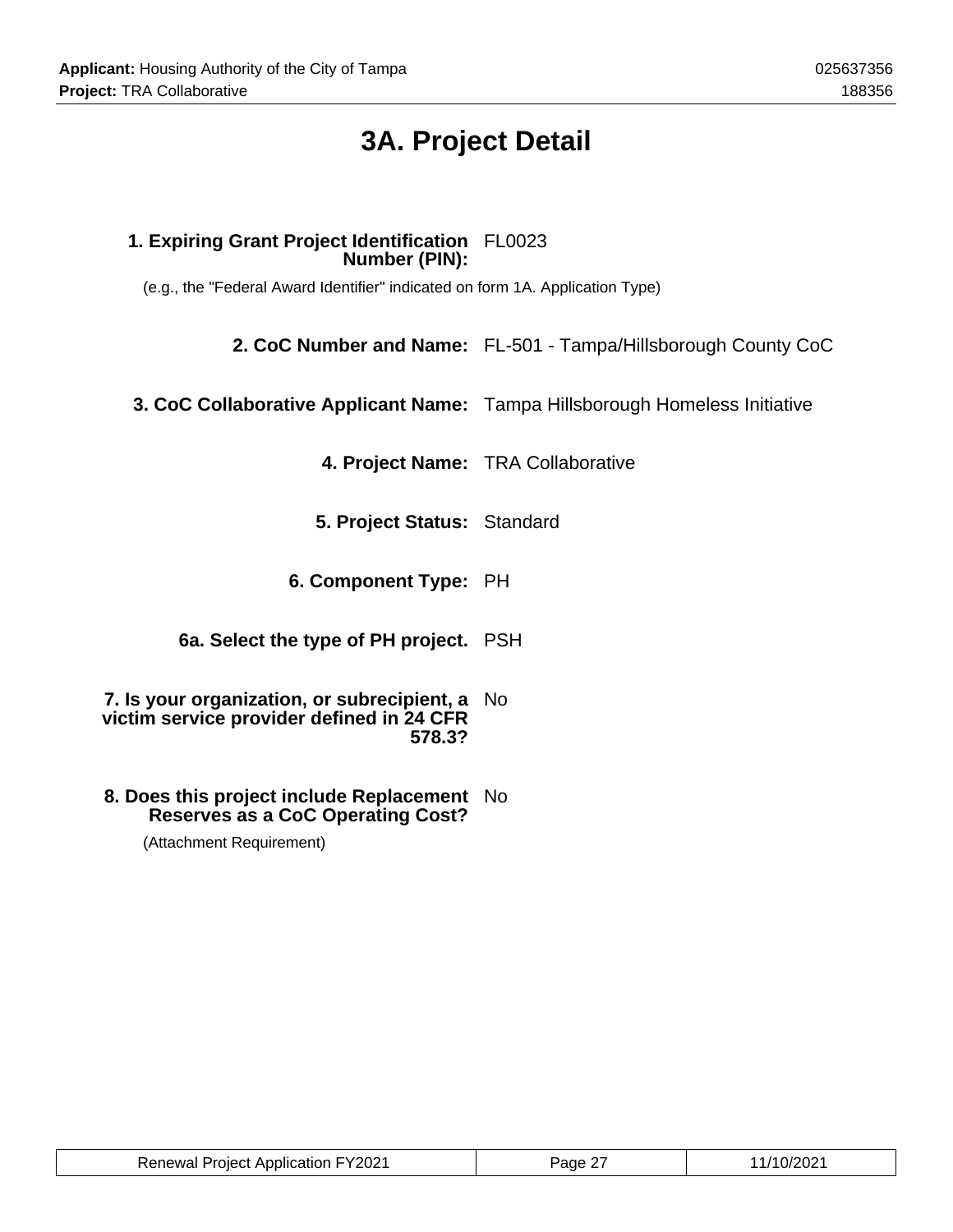# **3B. Project Description**

### **1. Provide a description that addresses the entire scope of the proposed project.**

TRA Collaborative is a tenant based rental assistance program designed to assist 28 homeless households move to permanent housing and achieve housing stability. To be eligible, there must be at least one adult who is disabled with a primary diagnosis of chronic mental illness or other qualifying disability. Participants may also qualify by have a co-occurring chronic substance use disorder. Rental subsidies must be reasonably matched by appropriate support services equal in value to 25% or more of the total grant. The grant will make priority for youth aging out of foster care, victims of domestic violence, and the chronically homeless.

Tampa Housing Authority (THA) hired a homeless case manager who will coordinate with other community organizations to ensure access to needed support services. The case manager will be responsible for outreach, comprehensive assessment, service planning, assisting participants through the application process in finding a suitable unit, and providing directly or arranging for those services needed to assist each household maintain their placement and work toward self-sufficiency. The case manager will assist participants apply for entitlement benefits including, but not limited to, Supplemental Security Income, Social Security Disability, Medicaid, Medicare, Social Security Retirement, Food Stamps, TANF, and Veterans Benefits; as well as other needed assistance. Case managers are being funded through non-COC funding. This case manager will also be providing one-on-one individual mental health counseling as part of her internship program.

The project follows the Housing First model, which is an effective approach providing immediate access to housing with assistance needed to foster longterm stability made available after move-in. THA participates in the Coordinated Assessment System, accepting those most vulnerable and highest priority for PSH with a priority given for chronically homeless. Staff are trained to use the HMIS system as well as the VISPDAT. THA expedites all applications, ensuring families are eligible at lease-up, and that the selected housing unit meets the Housing Quality Standards. Each year, THA completes an annual recertification and inspection of the unit. THA has been diligent in marketing the program to owners, placing information regarding the program on the website and providing information during monthly landlord meetings. This agency has made great efforts to prevent evictions that could lead to homelessness through successful mediation with the tenant and the owner when needed.

#### **2. Check the appropriate box(s) if this project will have a specific subpopulation focus. (Select all that apply)**

| <b>N/A - Project Serves All Subpopulations</b> |  |           | Domestic Violence |         |  |
|------------------------------------------------|--|-----------|-------------------|---------|--|
|                                                |  |           |                   |         |  |
| <b>Renewal Project Application FY2021</b>      |  | Page $28$ |                   | 10/2021 |  |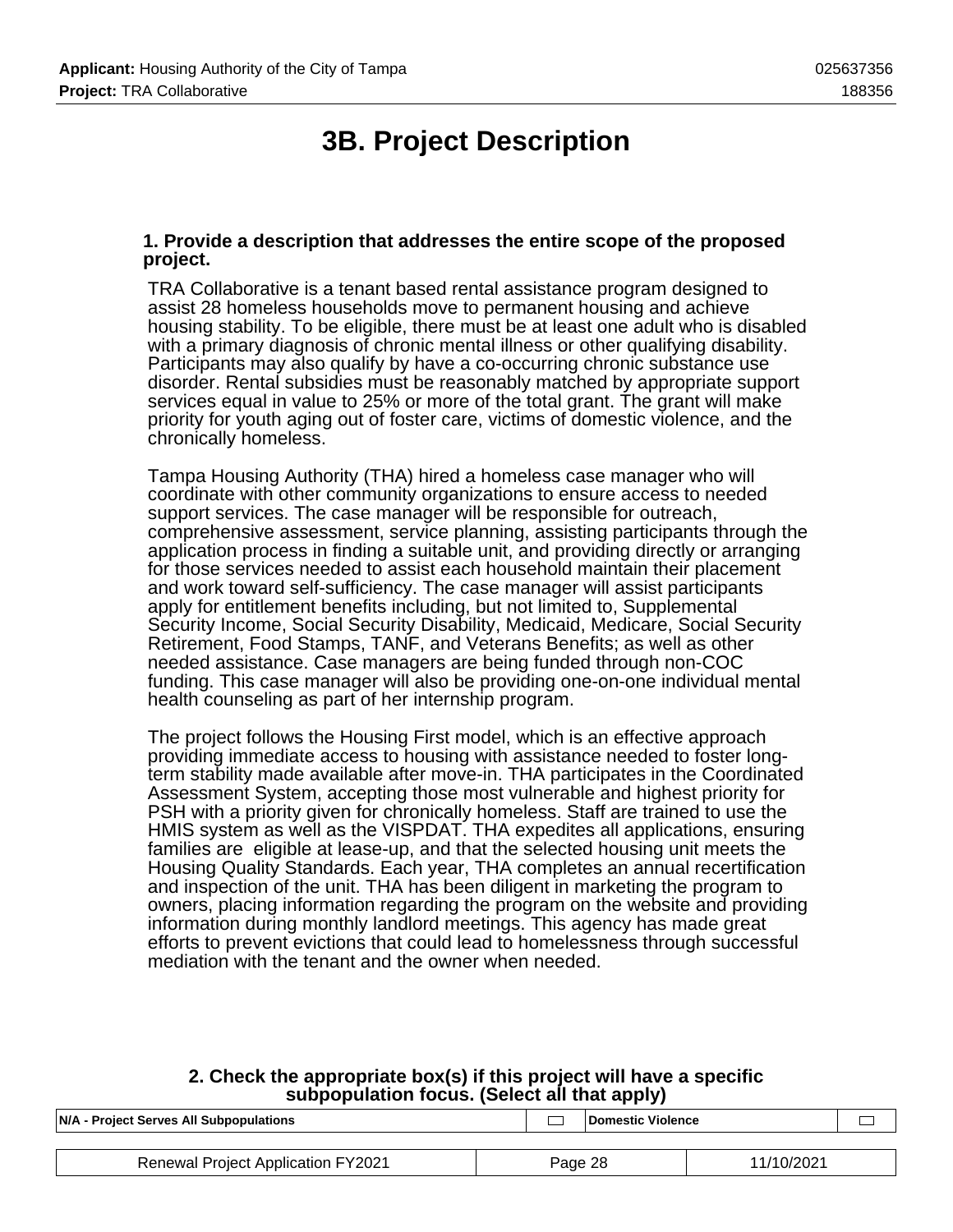| <b>Veterans</b>        | <b>Substance Abuse</b>        |  |
|------------------------|-------------------------------|--|
| Youth (under 25)       | Mental Illness                |  |
| Families with Children | <b>HIV/AIDS</b>               |  |
|                        | <b>Chronic Homeless</b>       |  |
|                        | Other(Click 'Save' to update) |  |

### **3. Housing First**

#### **3a. Does the project quickly move participants into permanent housing** Yes

### **3b. Does the project enroll program participants who have the following barriers? Select all that apply.**

| Having too little or little income                                                           | Χ |
|----------------------------------------------------------------------------------------------|---|
| Active or history of substance use                                                           | X |
| Having a criminal record with exceptions<br>for state-mandated restrictions                  | X |
| <b>History of victimization</b><br>(e.g. domestic violence, sexual assault, childhood abuse) | Χ |
| None of the above                                                                            |   |

### **3c. Will the project prevent program participant termination for the following reasons? Select all that apply.**

| Failure to participate in supportive services                                                                               | X |
|-----------------------------------------------------------------------------------------------------------------------------|---|
| Failure to make progress on a service plan                                                                                  | X |
| Loss of income or failure to improve income                                                                                 | X |
| Any other activity not covered in a lease agreement typically found for unassisted persons in the project's geographic area | X |
| None of the above                                                                                                           |   |

#### **3d. Does the project follow a "Housing First"** Yes **approach?**

| <b>Renewal Project Application FY2021</b> | ററ<br>'ane 29 | `∪/∠∪∠ |
|-------------------------------------------|---------------|--------|
|-------------------------------------------|---------------|--------|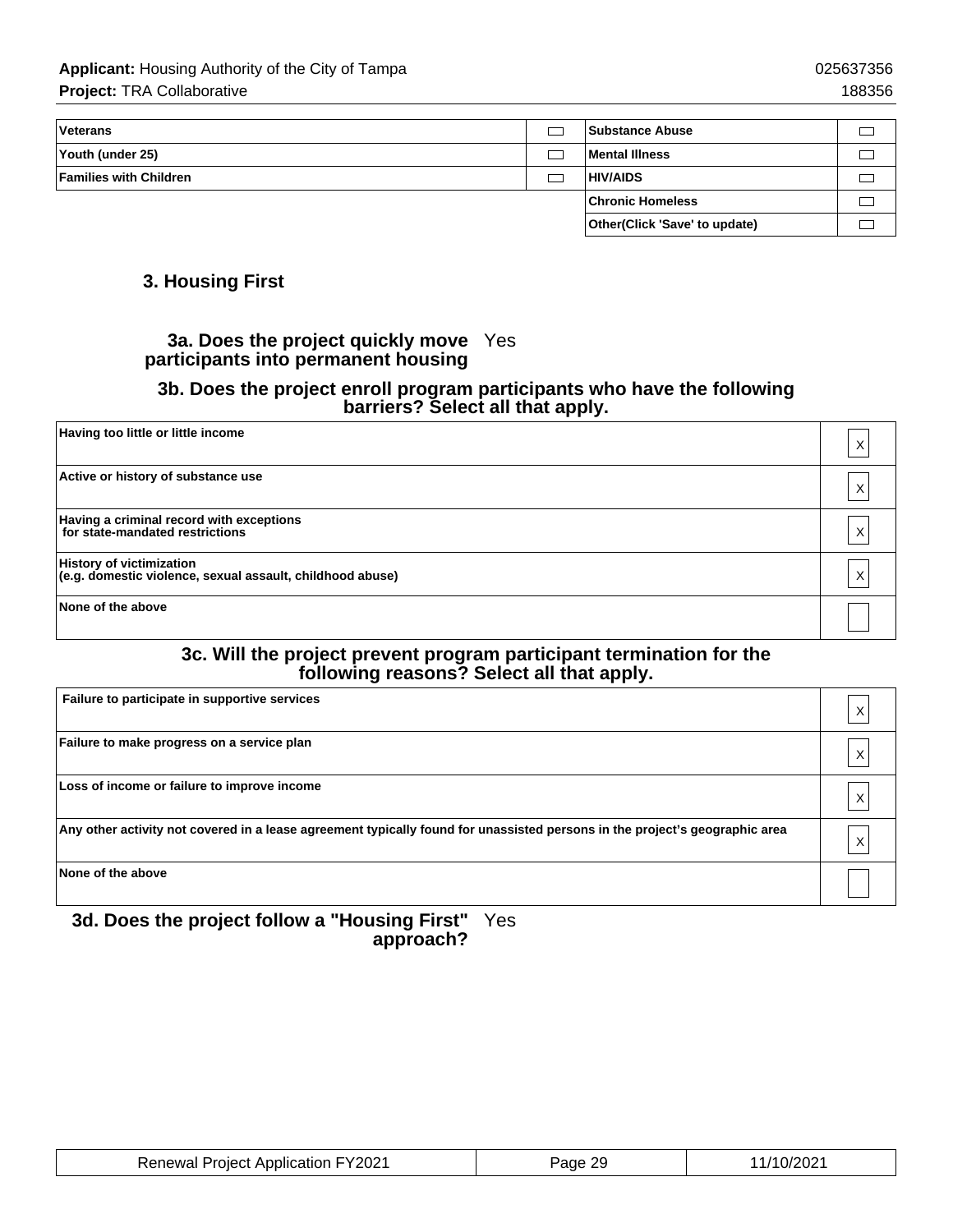# **3C. Dedicated Plus**

**This screen is currently read only and only includes data from the previous grant. To make changes to this information, navigate to the Submission without Changes screen, select "Make Changes" in response to Question 2, and then check the box next each screen that requires a change to match the current grant agreement, as amended, or to account for a reallocation of funds.**

**Dedicated and DedicatedPLUS**

**A "100% Dedicated" project is a permanent supportive housing project that commits 100% of its beds to chronically homeless individuals and families, according to NOFA Section lll.3.b.**

 **A "DedicatedPLUS" project is a permanent supportive housing project where 100% of the beds are dedicated to serve individuals with disabilities and families in which one adult or child has a disability, including unaccompanied homeless youth, that at a minimum, meet ONE of the following criteria according to NOFA Section lll.3.d:**

(1) experiencing chronic homelessness as defined in 24 CFR 578.3;

 (2) residing in a transitional housing project that will be eliminated and meets the definition of chronically homeless in effect at the time in which the individual or family entered the transitional housing project;

 (3) residing in a place not meant for human habitation, emergency shelter, or safe haven; but the individuals or families experiencing chronic homelessness as defined at 24 CFR 578.3 had been admitted and enrolled in a permanent housing project within the last year and were unable to maintain a housing placement;

 (4) residing in transitional housing funded by a joint TH and PH-RRH component project and who were experiencing chronic homelessness as defined at 24 CFR 578.3 prior to entering the project;

 (5)residing and has resided in a place not meant for human habitation, a safe haven, or emergency shelter for at least 12 months in the last three years, but has not done so on four separate occasions; or

 (6) receiving assistance through a Department of Veterans Affairs(VA)-funded homeless assistance program and met one of the above criteria at initial intake to the VA's homeless assistance system.

 A renewal project where 100 percent of the beds are dedicated in their current grant as described in NOFA Section lll.A.3.b. must either become DedicatedPLUS or remain 100% Dedicated. If a renewal project currently has 100 percent of its beds dedicated to chronically homeless individuals and families and elects to become a DedicatedPLUS project, the project will be required to adhere to all fair housing requirements at 24 CFR 578.93. Any beds that the applicant identifies in this application as being dedicated to chronically homeless individuals and families in a DedicatedPLUS project must continue to operate in accordance with Section lll.A.3.b. Beds are identified on Screen 4B.

### **1. Is this project "100% Dedicated,"** N/A

| <b>Renewal Project Application FY2021</b> | Page 30 | 11/10/2021 |
|-------------------------------------------|---------|------------|
|-------------------------------------------|---------|------------|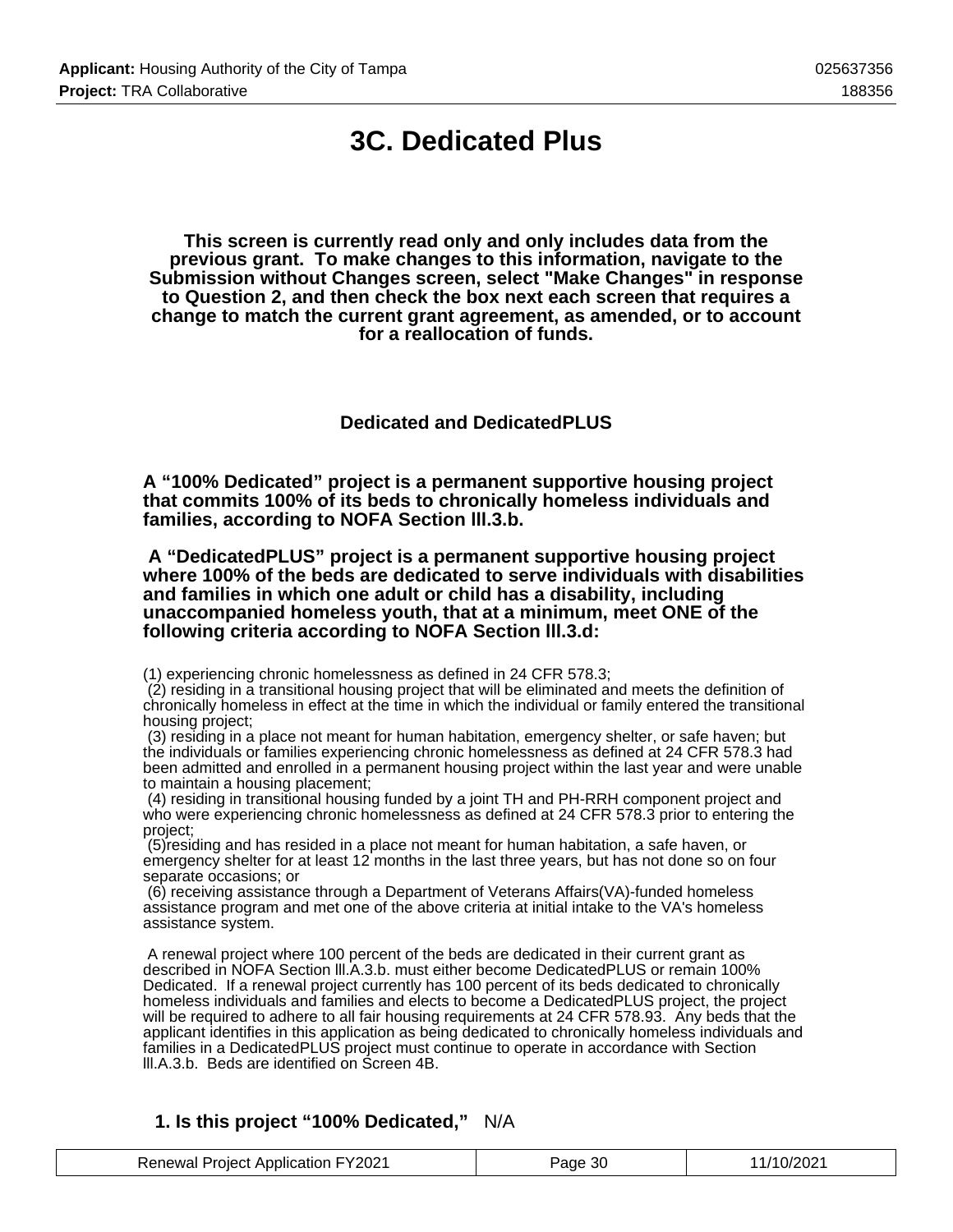**"DedicatedPLUS," or "N/A"? (Only select "N/A" if this project was originally awarded as a grant that did not have requirements to only serve persons experiencing chronic homelessness and meets the definition of "non-dedicated permanent supportive housing beds" in the NOFO Section III.C.2.p).**

| <b>Renewal Project Application FY2021</b> | Page 31 | 1/10/2021 |
|-------------------------------------------|---------|-----------|
|-------------------------------------------|---------|-----------|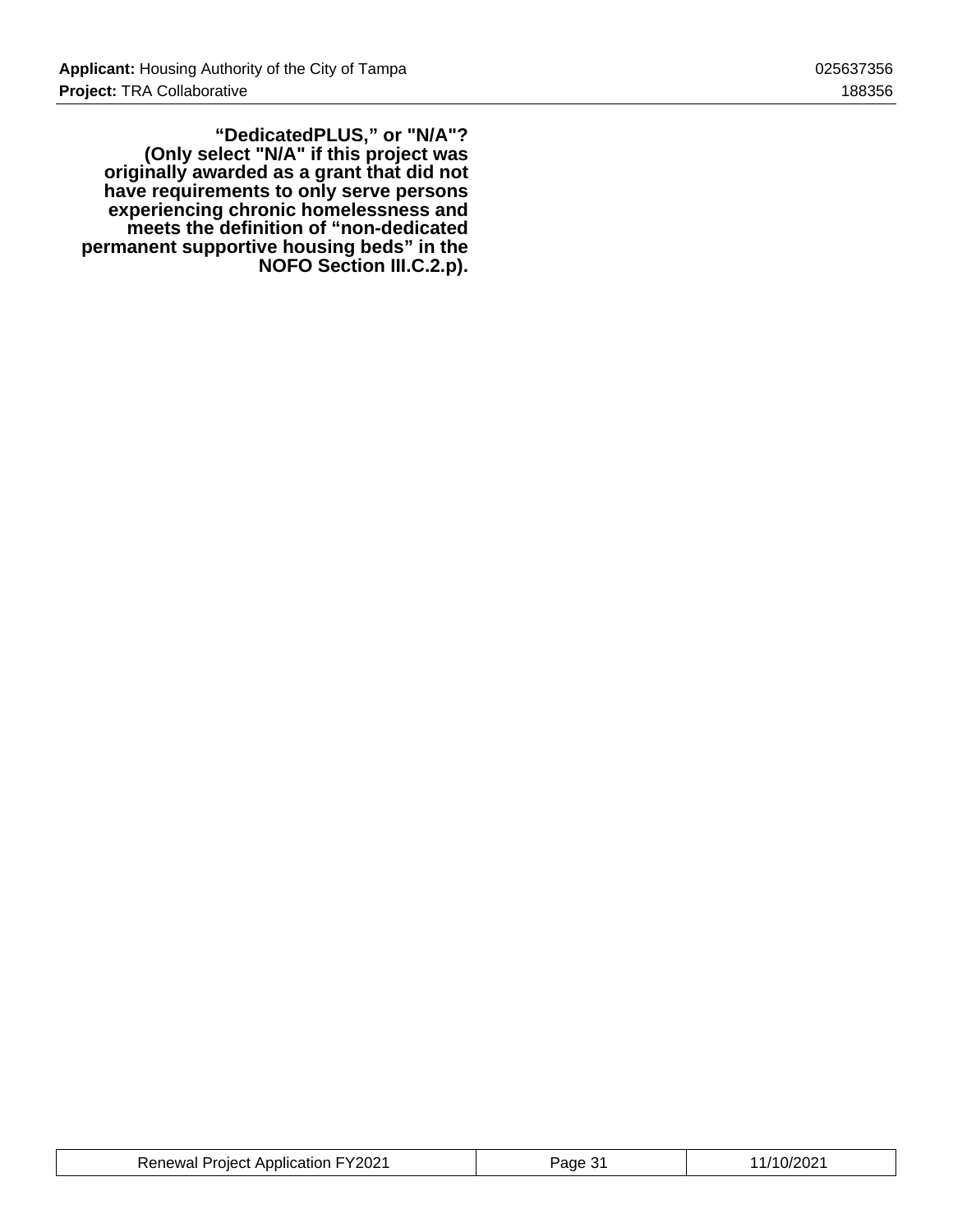# **4A. Supportive Services for Program Participants**

**This screen is currently read only and only includes data from the previous grant. To make changes to this information, navigate to the Submission without Changes screen, select "Make Changes" in response to Question 2, and then check the box next each screen that requires a change to match the current grant agreement, as amended, or to account for a reallocation of funds.**

#### **1. For all supportive services available to program participants, indicate who will provide them and how often they will be provided. Click 'Save' to update.**

| <b>Supportive Services</b>                    | Provider    | Frequency |
|-----------------------------------------------|-------------|-----------|
| <b>Assessment of Service Needs</b>            | Applicant   | Annually  |
| <b>Assistance with Moving Costs</b>           | Applicant   | As needed |
| <b>Case Management</b>                        | Applicant   | Monthly   |
| <b>Child Care</b>                             | Non-Partner | As needed |
| <b>Education Services</b>                     | Non-Partner | As needed |
| <b>Employment Assistance and Job Training</b> | Applicant   | As needed |
| Food                                          | Non-Partner | Weekly    |
| <b>Housing Search and Counseling Services</b> | Applicant   | As needed |
| <b>Legal Services</b>                         | Non-Partner | As needed |
| <b>Life Skills Training</b>                   | Applicant   | As needed |
| <b>Mental Health Services</b>                 | Partner     | As needed |
| <b>Outpatient Health Services</b>             | Non-Partner | As needed |
| <b>Outreach Services</b>                      | Applicant   | Weekly    |
| <b>Substance Abuse Treatment Services</b>     | Partner     | As needed |
| Transportation                                | Applicant   | As needed |
| <b>Utility Deposits</b>                       | Applicant   | As needed |

**Identify whether the project includes the following activities:**

**2. Transportation assistance to program** Yes **participants to attend mainstream benefit appointments, employee training, or jobs?**

**3. Annual follow-up with program participants** Yes **to ensure mainstream benefits are received and renewed?**

### **4. Do program participants have access to** Yes **SSI/SSDI technical assistance provided by**

| <b>Renewal Project Application FY2021</b> | Page 32 | 11/10/2021 |
|-------------------------------------------|---------|------------|
|-------------------------------------------|---------|------------|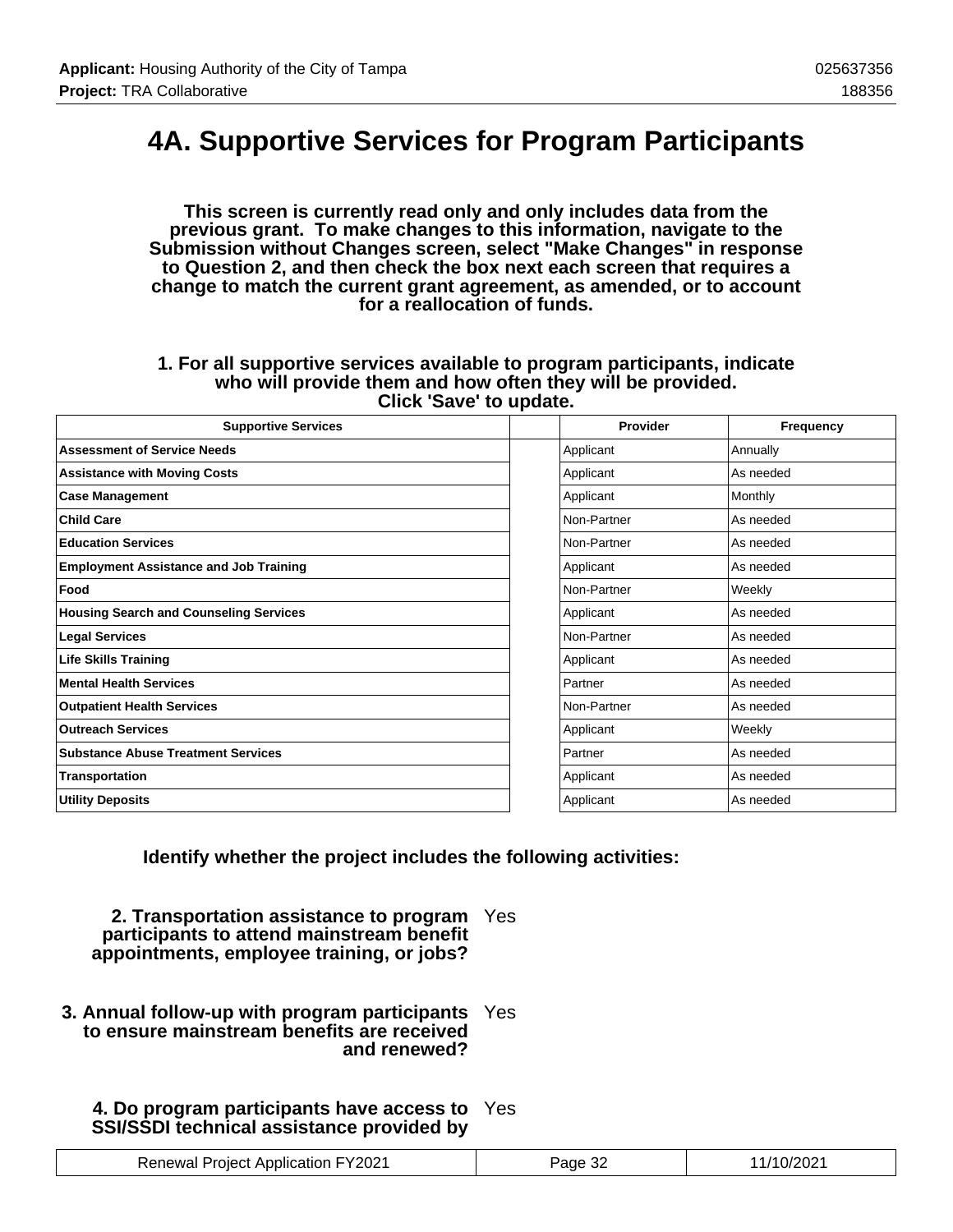### **this project, subrecipient, or partner agency?**

**4a. Has the staff person providing the technical assistance completed SOAR training in the past 24 months?** Yes

| <b>Renewal Project Application FY2021</b> | Page 33 | /10/2021 |
|-------------------------------------------|---------|----------|
|-------------------------------------------|---------|----------|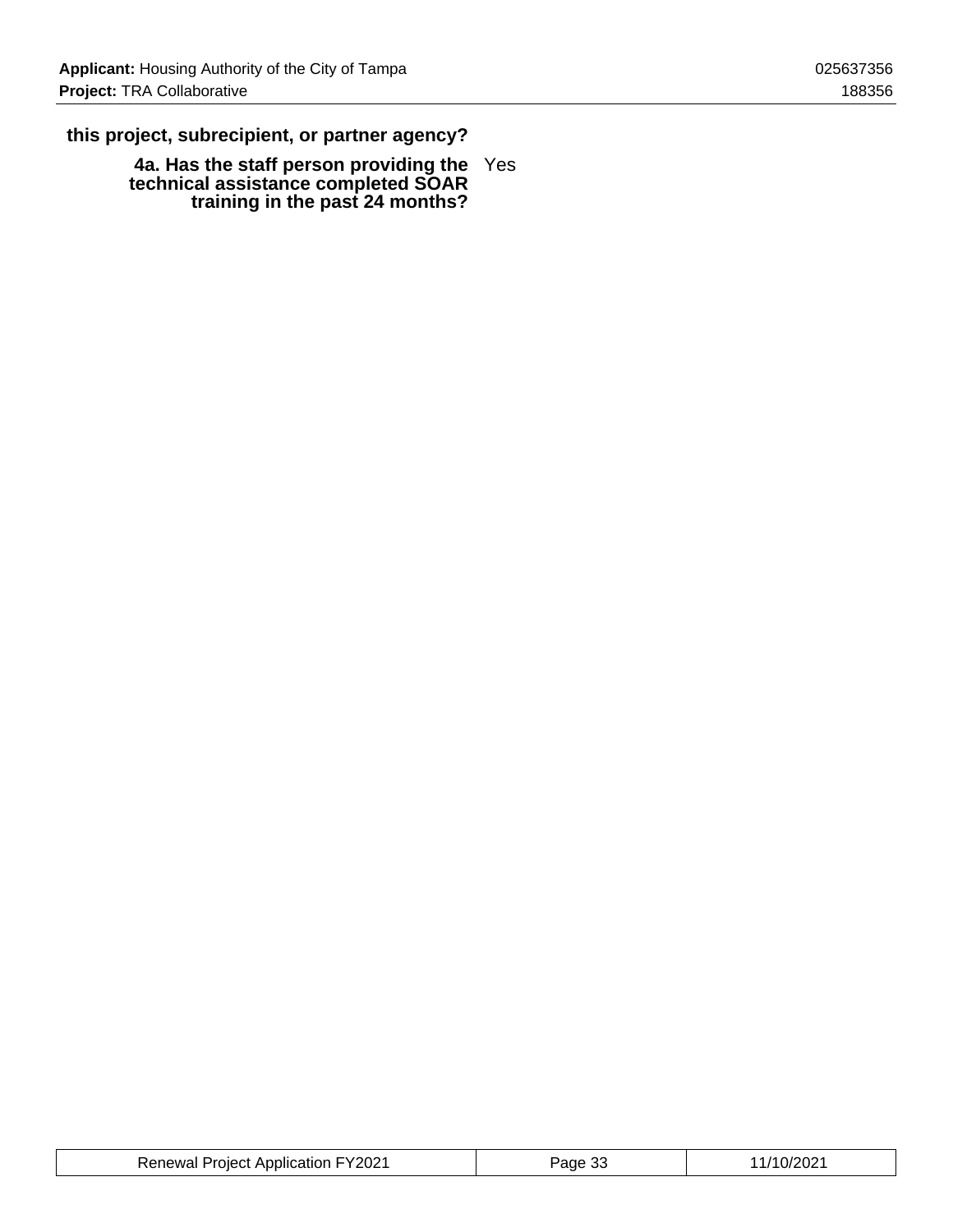# **4B. Housing Type and Location**

**This screen is currently read only and only includes data from the previous grant. To make changes to this information, navigate to the Submission without Changes screen, select "Make Changes" in response to Question 2, and then check the box next each screen that requires a change to match the current grant agreement, as amended, or to account for a reallocation of funds.**

**The following list summarizes each housing site in the project. To add a housing site to the list, select the icon. To view or update a housing site already listed, select the icon.**

#### **Total Units:** 28

#### **Total Beds:** 41

**Total Dedicated CH Beds:** 0

| <b>Housing Type</b>         | Housing Type (JOINT) | Units | <b>Beds</b> |
|-----------------------------|----------------------|-------|-------------|
| Scattered-site apartments ( | ---                  | 28    |             |

| <b>Renewal Project Application FY2021</b> | Page 34 | 11/10/2021 |
|-------------------------------------------|---------|------------|
|-------------------------------------------|---------|------------|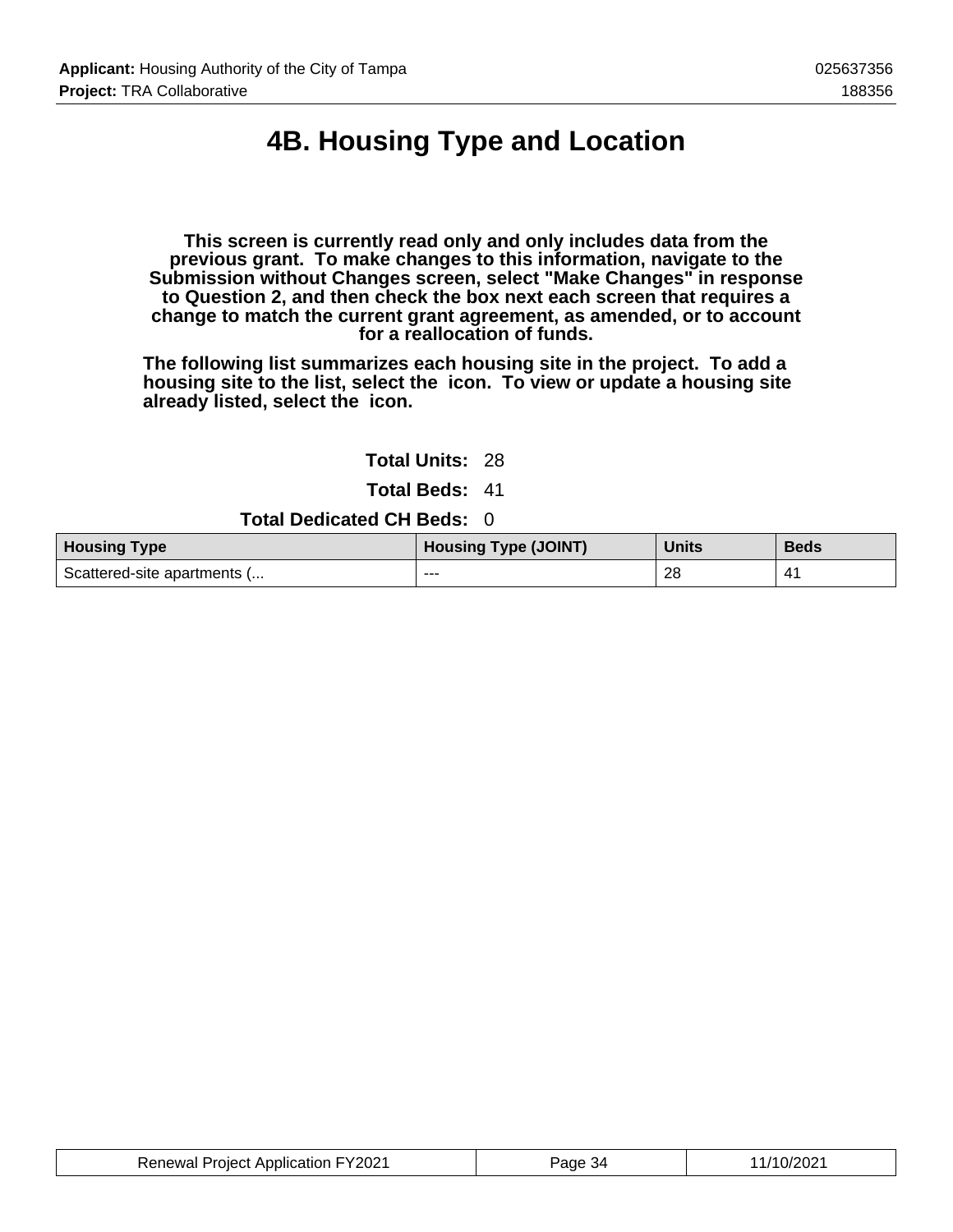# **4B. Housing Type and Location Detail**

**1. Housing Type:** Scattered-site apartments (including efficiencies)

#### **2. Indicate the maximum number of units and beds available for program participants at the selected housing site.**

**a. Units:** 28

**b. Beds:** 41

#### **3. How many beds of the total beds in "2b.** 0 **Beds" are dedicated to the chronically homeless?**

#### **This includes both the "dedicated" and "prioritized" beds from previous competitions.**

### **4. Address:**

Project applicants must enter an address for all proposed and existing properties. If the location is not yet known, enter the expected location of the housing units. For Scattered-site and Singlefamily home housing, or for projects that have units at multiple locations, project applicants should enter the address where the majority of beds will be located or where the majority of beds are located as of the application submission. Where the project uses tenant-based rental assistance in the RRH portion, or if the address for scattered-site or single-family homes housing cannot be identified at the time of application, enter the address for the project's administration office. Projects serving victims of domestic violence, including human trafficking, must use a PO Box or other anonymous address to ensure the safety of participants.

|                 | <b>Street 1: 5301 West Cypress Street</b> |
|-----------------|-------------------------------------------|
| Street 2:       |                                           |
|                 | City: Tampa                               |
|                 | <b>State: Florida</b>                     |
| ZIP Code: 33607 |                                           |
|                 |                                           |

#### **5. Select the geographic area(s) associated with the address: (for multiple selections hold CTRL Key)**

129057 Hillsborough County, 123012 Tampa

| <b>Renewal Project Application FY2021</b> | Page 35 | 11/10/2021 |
|-------------------------------------------|---------|------------|
|-------------------------------------------|---------|------------|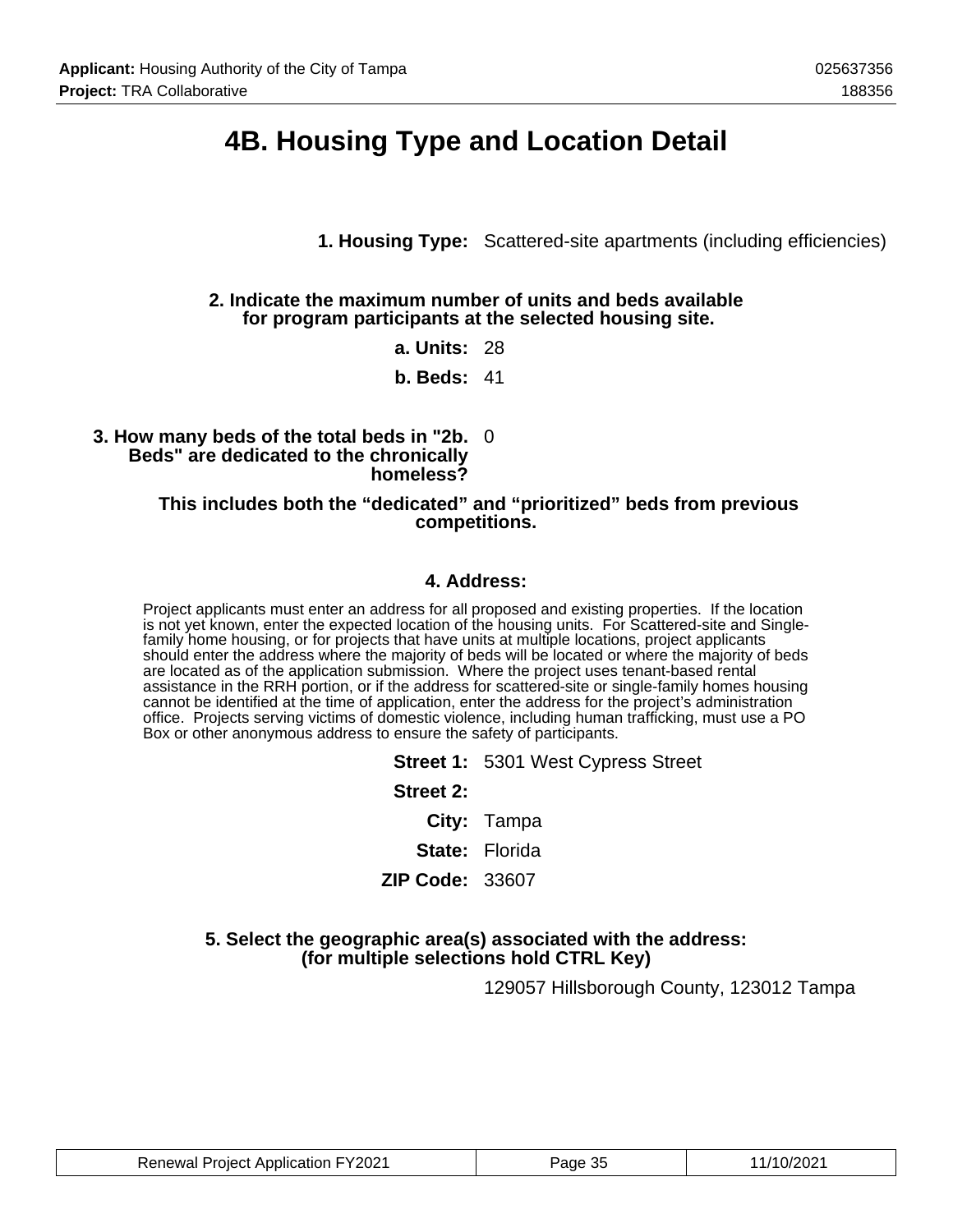# **5A. Program Participants - Households**

**This screen is currently read only and only includes data from the previous grant. To make changes to this information, navigate to the Submission without Changes screen, select "Make Changes" in response to Question 2, and then check the box next each screen that requires a change to match the current grant agreement, as amended, or to account for a reallocation of funds.**

| <b>Households</b>                   | Households with at<br><b>Least One Adult</b><br>and One Child               | <b>Adult Households</b><br>without Children                             | <b>Households with</b><br><b>Only Children</b>               | Total          |
|-------------------------------------|-----------------------------------------------------------------------------|-------------------------------------------------------------------------|--------------------------------------------------------------|----------------|
| <b>Total Number of Households</b>   | 11                                                                          | 17                                                                      | 0                                                            | 28             |
|                                     |                                                                             |                                                                         |                                                              |                |
| <b>Characteristics</b>              | Persons in<br>Households with at<br><b>Least One Adult</b><br>and One Child | <b>Adult Persons in</b><br><b>Households without</b><br><b>Children</b> | Persons in<br><b>Households with</b><br><b>Only Children</b> | <b>Total</b>   |
| Persons over age 24                 | 11                                                                          | 17                                                                      |                                                              | 28             |
| Persons ages 18-24                  | 2                                                                           | $\Omega$                                                                |                                                              | $\overline{2}$ |
| Accompanied Children under age 18   | 11                                                                          |                                                                         | $\mathbf 0$                                                  | 11             |
| Unaccompanied Children under age 18 |                                                                             |                                                                         | $\mathbf 0$                                                  | $\overline{0}$ |
| <b>Total Persons</b>                | 24                                                                          | 17                                                                      | $\mathbf 0$                                                  | 41             |

**Click Save to automatically calculate totals**

| <b>Renewal Project Application FY2021</b> | Page 36 | 11/10/2021 |
|-------------------------------------------|---------|------------|
|-------------------------------------------|---------|------------|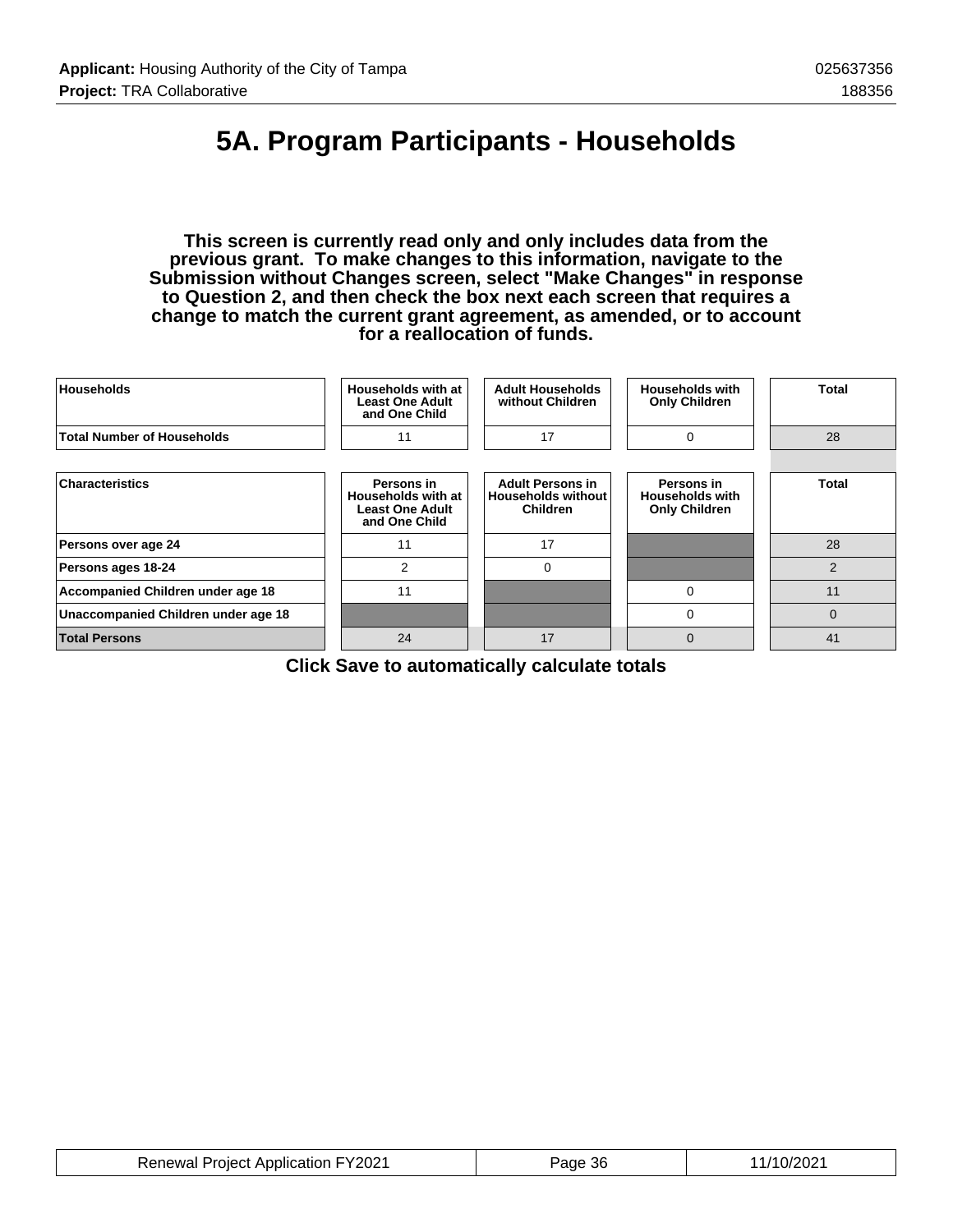# **5B. Program Participants - Subpopulations**

**This screen is currently read only and only includes data from the previous grant. To make changes to this information, navigate to the Submission without Changes screen, select "Make Changes" in response to Question 2, and then check the box next each screen that requires a change to match the current grant agreement, as amended, or to account for a reallocation of funds.**

### **Persons in Households with at Least One Adult and One Child**

| <b>Characteristics</b> | <b>CH</b><br>(Not<br>Veterans   Veterans | <b>CH</b> | (Not CH) Substan | Veterans Chronic<br><b>ce</b><br><b>Abuse</b> | <b>HIV/AID</b><br>s | <b>Severely</b><br><b>Mentally</b><br>Ш | <b>DV</b> | <b>Physical</b><br><b>Disability</b> | Developmenta<br><b>Disability</b> | <b>Persons Not</b><br>Represented<br>by a<br>Listed<br>Subpopulatio |
|------------------------|------------------------------------------|-----------|------------------|-----------------------------------------------|---------------------|-----------------------------------------|-----------|--------------------------------------|-----------------------------------|---------------------------------------------------------------------|
| Persons over age 24    |                                          |           |                  | 11                                            |                     |                                         | 6         |                                      | 11                                |                                                                     |
| Persons ages 18-24     |                                          | 0         |                  |                                               |                     |                                         |           |                                      |                                   |                                                                     |
| Children under age 18  |                                          |           |                  |                                               |                     |                                         |           |                                      |                                   | 11                                                                  |
| <b>Total Persons</b>   |                                          |           |                  | 11                                            | $\Omega$            |                                         | 6         |                                      | 11                                | 13                                                                  |

**Click Save to automatically calculate totals**

### **Persons in Households without Children**

| <b>Characteristics</b> | <b>CH</b><br>(Not<br><b>Veterans</b> | <b>CH</b><br><b>Veterans</b> | <b>Veterans</b><br>(Not CH) Chronic | <b>Substan</b><br>ce<br>Abuse | <b>HIV/AID</b><br>s | <b>Severely</b><br><b>Mentally</b><br>Ш | <b>DV</b> | <b>Physical</b><br><b>Disability</b> | Developmenta<br><b>Disability</b> | <b>Persons Not</b><br>Represented<br>by a<br>Listed<br>Subpopulatio |
|------------------------|--------------------------------------|------------------------------|-------------------------------------|-------------------------------|---------------------|-----------------------------------------|-----------|--------------------------------------|-----------------------------------|---------------------------------------------------------------------|
| Persons over age 24    |                                      |                              |                                     | 14                            |                     | 17                                      | 4         | 9                                    | ົ                                 |                                                                     |
| Persons ages 18-24     |                                      | 0                            |                                     |                               |                     |                                         |           |                                      |                                   |                                                                     |
| <b>Total Persons</b>   | 0                                    |                              | 4                                   | 14                            | ົ                   | 17                                      | 4         | 9                                    | $\Omega$                          |                                                                     |

**Click Save to automatically calculate totals**

| <b>Characteristics</b>                        | <b>CH</b><br>(Not<br><b>Veterans</b> | <b>CH</b><br>Veterans | <b>Veterans</b><br>(Not CH) Chronic | <b>Substan</b><br>ce<br><b>Abuse</b> | <b>HIV/AID</b><br>S | <b>Severely</b><br><b>Mentally</b><br>Ш | <b>DV</b> | <b>Physical</b><br><b>Disability</b> | Developmenta<br><b>Disability</b> | <b>Persons Not</b><br>Represented<br>by a<br>Listed<br>Subpopulatio |
|-----------------------------------------------|--------------------------------------|-----------------------|-------------------------------------|--------------------------------------|---------------------|-----------------------------------------|-----------|--------------------------------------|-----------------------------------|---------------------------------------------------------------------|
| Accompanied Children under<br>age 18          |                                      |                       |                                     |                                      |                     |                                         |           |                                      |                                   |                                                                     |
| <b>Unaccompanied Children</b><br>under age 18 |                                      |                       |                                     |                                      |                     |                                         |           |                                      |                                   |                                                                     |

### **Persons in Households with Only Children**

| <b>Renewal Project Application FY2021</b> | Page 37 | 11/10/2021 |
|-------------------------------------------|---------|------------|
|-------------------------------------------|---------|------------|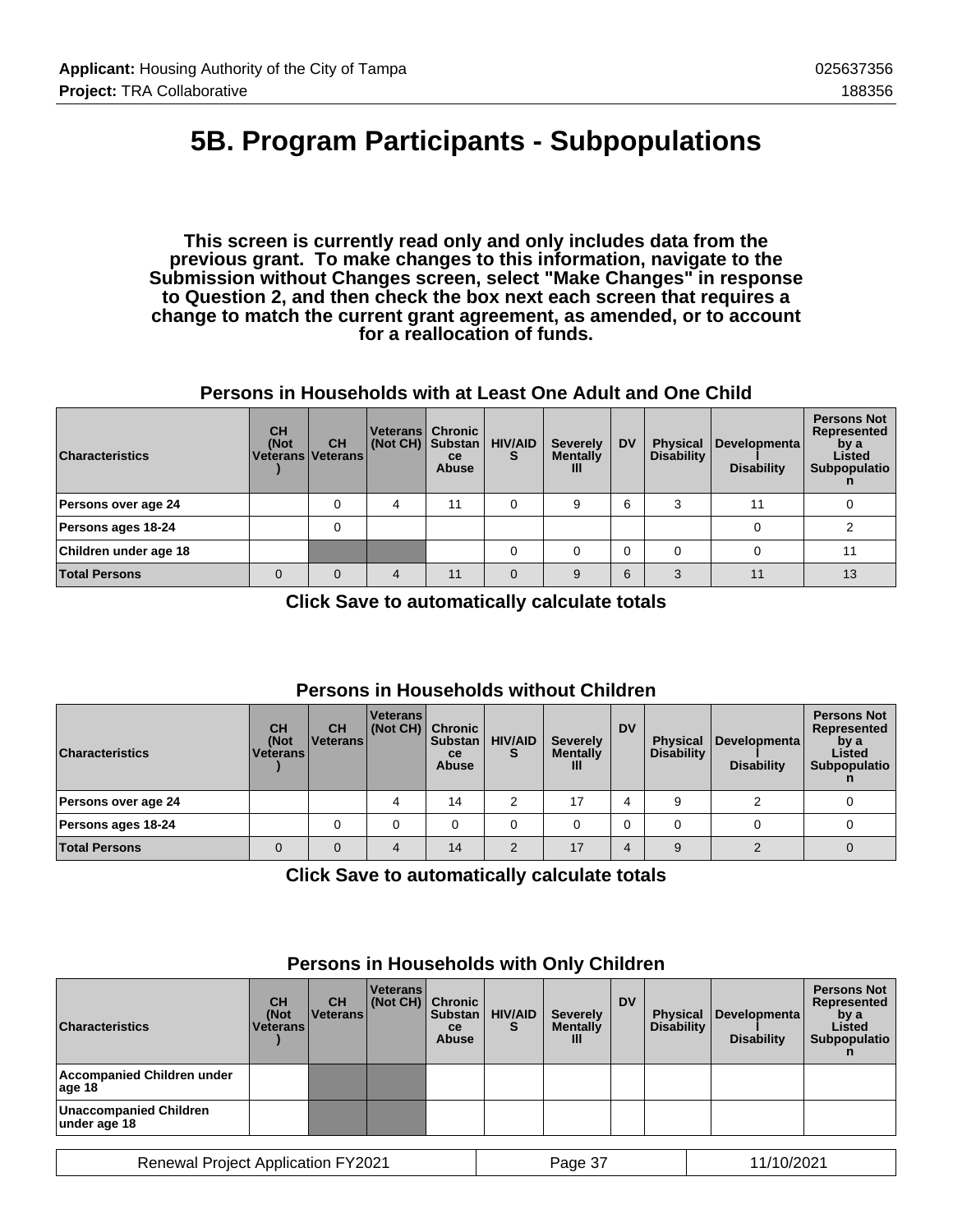| <b>Total Persons</b> |  |  |  |  |  |
|----------------------|--|--|--|--|--|

### **Describe the unlisted subpopulations referred to above:**

Non-Chronic project serving mixed population

| <b>Renewal Project Application FY2021</b> | Page 38 | 11/10/2021 |
|-------------------------------------------|---------|------------|
|-------------------------------------------|---------|------------|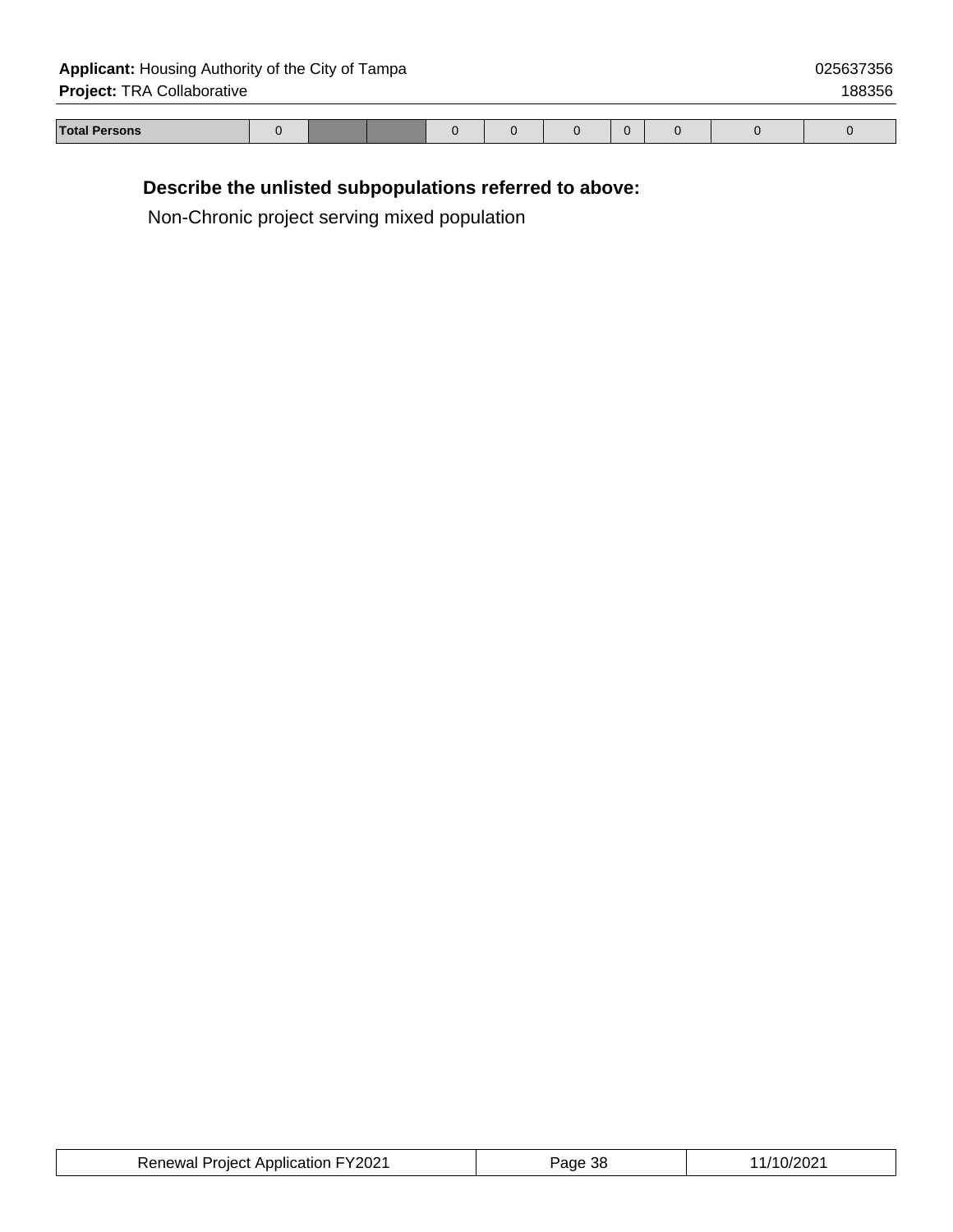# **6A. Funding Request**

| This screen is currently read only and only includes data from the<br>previous grant. To make changes to this information, navigate to the<br>Submission without Changes screen, select "Make Changes" in response<br>to Question 2, and then check the box next each screen that requires a<br>change to match the current grant agreement, as amended, or to account<br>for a reallocation of funds. |     |  |  |  |  |  |  |  |
|--------------------------------------------------------------------------------------------------------------------------------------------------------------------------------------------------------------------------------------------------------------------------------------------------------------------------------------------------------------------------------------------------------|-----|--|--|--|--|--|--|--|
| 1. Do any of the properties in this project No<br>have an active restrictive covenant?                                                                                                                                                                                                                                                                                                                 |     |  |  |  |  |  |  |  |
| 2. Was the original project awarded as either<br>a Samaritan Bonus or Permanent Housing<br><b>Bonus project?</b>                                                                                                                                                                                                                                                                                       | No. |  |  |  |  |  |  |  |
| 3. Does this project propose to allocate funds No<br>according to an indirect cost rate?                                                                                                                                                                                                                                                                                                               |     |  |  |  |  |  |  |  |
| 4. Renewal Grant Term: This field is pre- 1 Year<br>populated with a one-year grant term and<br>cannot be edited:                                                                                                                                                                                                                                                                                      |     |  |  |  |  |  |  |  |
| 5. Select the costs for which funding is<br>requested:                                                                                                                                                                                                                                                                                                                                                 |     |  |  |  |  |  |  |  |
| <b>Leased Units</b>                                                                                                                                                                                                                                                                                                                                                                                    |     |  |  |  |  |  |  |  |
| <b>Leased Structures</b>                                                                                                                                                                                                                                                                                                                                                                               |     |  |  |  |  |  |  |  |
| <b>Rental Assistance</b>                                                                                                                                                                                                                                                                                                                                                                               | X   |  |  |  |  |  |  |  |
| <b>Supportive Services</b>                                                                                                                                                                                                                                                                                                                                                                             |     |  |  |  |  |  |  |  |
| Operating                                                                                                                                                                                                                                                                                                                                                                                              |     |  |  |  |  |  |  |  |

**HMIS**

| <b>Renewal Project Application FY2021</b> | Page 39 | 11/10/2021 |
|-------------------------------------------|---------|------------|
|-------------------------------------------|---------|------------|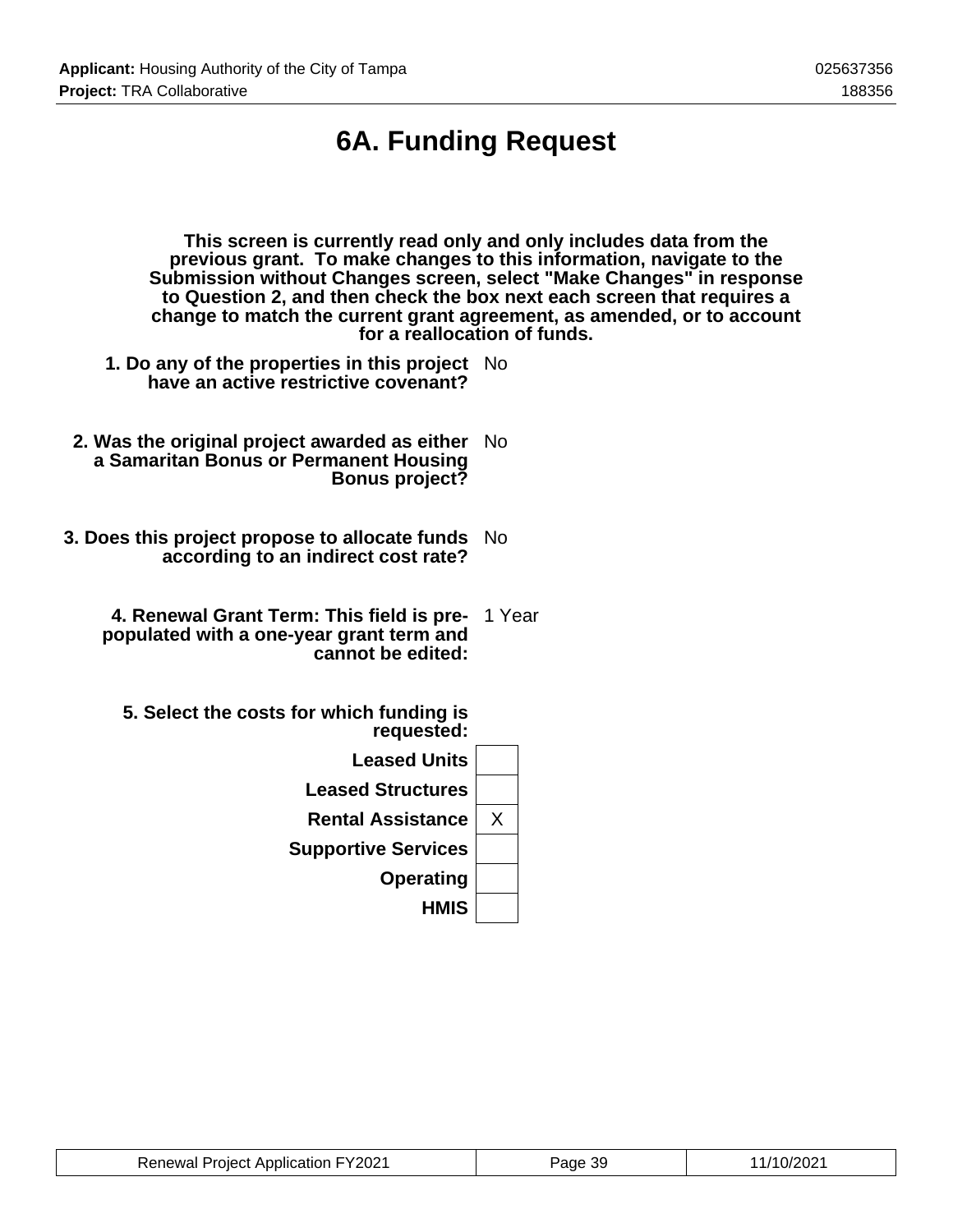# **6C. Rental Assistance Budget**

#### **The following list summarizes the rental assistance funding request for the total term of the project. To add information to the list, select the icon. To view or update information already listed, select the icon.**

|                                     | Total Request for Grant Term:         |  |                                        | \$389,052            |
|-------------------------------------|---------------------------------------|--|----------------------------------------|----------------------|
|                                     | <b>Total Units:</b>                   |  |                                        | 28                   |
| Type of Rental<br><b>Assistance</b> | <b>FMR Area</b>                       |  | <b>Total Units</b><br><b>Requested</b> | <b>Total Request</b> |
| <b>TRA</b>                          | FL - Tampa-St. Petersburg-Clearwater, |  | 28                                     | \$389,052            |

| <b>Renewal Project Application FY2021</b> | Page 40 | 11/10/2021 |
|-------------------------------------------|---------|------------|
|-------------------------------------------|---------|------------|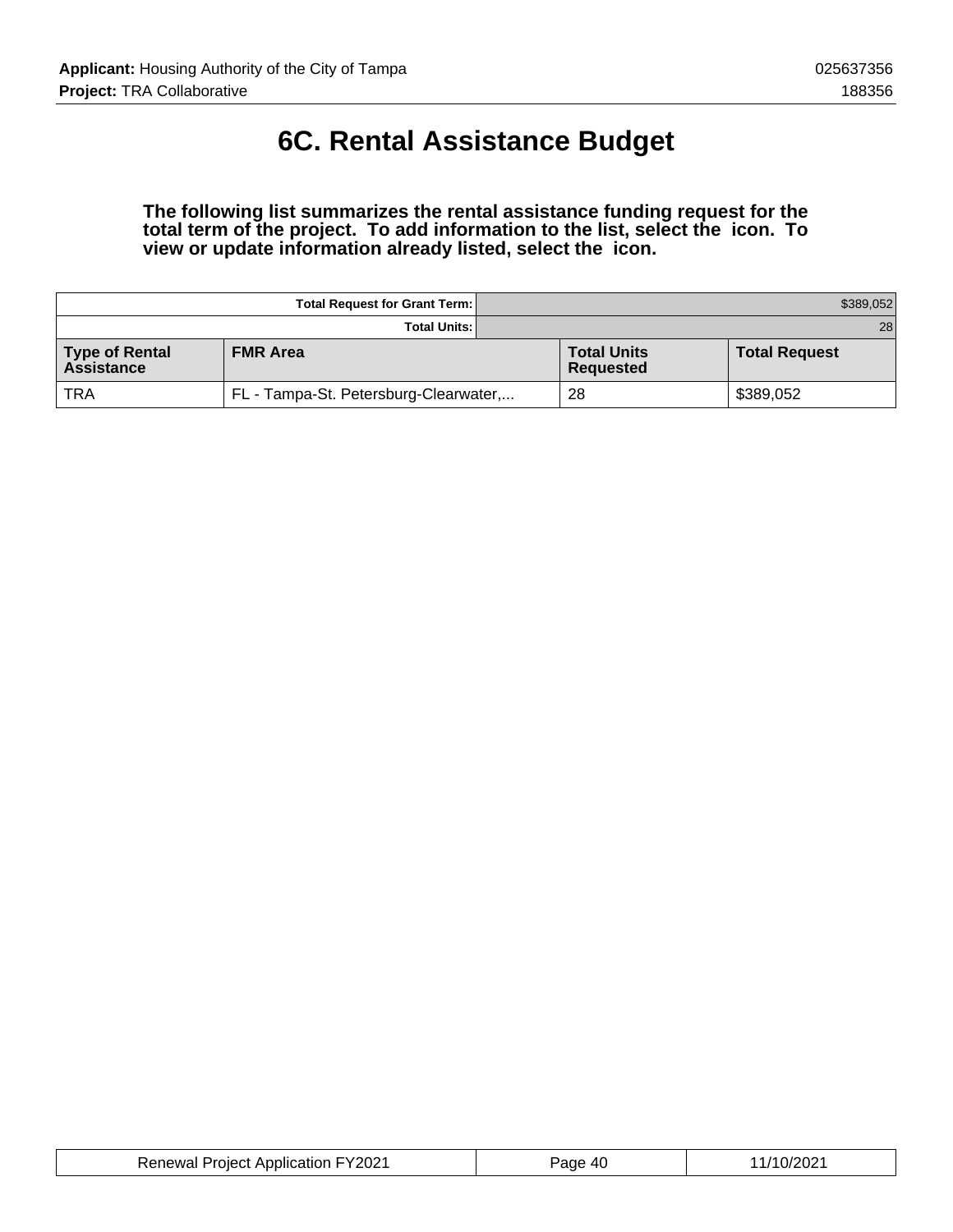### **Rental Assistance Budget Detail**

### **Type of Rental Assistance:** TRA

### **Metropolitan or non-metropolitan fair market rent area:**

FL - Tampa-St. Petersburg-Clearwater, FL MSA (1205399999)

#### **Does the applicant request rental assistance funding for less than the area's per unit size fair market rents?** No

| <b>Size of Units</b>                                         | # of Units<br>(Applicant) |                           | <b>FMR Area</b><br>(Applicant) | <b>HUD Paid</b><br>Rent<br>(Applicant) | 12 Months |          | <b>Total</b><br>Request<br>(Applicant) |
|--------------------------------------------------------------|---------------------------|---------------------------|--------------------------------|----------------------------------------|-----------|----------|----------------------------------------|
| <b>SRO</b>                                                   |                           | $\boldsymbol{x}$          | \$742                          | $$742$ $\times$                        | 12        | Ξ.       | \$0                                    |
| 0 Bedroom                                                    |                           | $\mathbf{x}$              | \$989                          | $$989$ $\times$                        | 12        | =        | \$0                                    |
| 1 Bedroom                                                    | $17 \times$               |                           | \$1,040                        | $$1,040$ x                             | 12        | $=$      | \$212,160                              |
| 2 Bedrooms                                                   | 9                         | ١x                        | \$1,271                        | $$1,271$ $\times$                      | 12        | =        | \$137,268                              |
| 3 Bedrooms                                                   | $\overline{2}$            | $\boldsymbol{\mathsf{x}}$ | \$1,651                        | $$1,651$ x                             | 12        | Ξ        | \$39,624                               |
| 4 Bedrooms                                                   |                           | X                         | \$2,028                        | $$2,028$ x                             | 12        | =        | \$0                                    |
| 5 Bedrooms                                                   |                           | X                         | \$2,332                        | $$2,332$ x                             | 12        | $=$      | \$0                                    |
| 6 Bedrooms                                                   |                           | $\boldsymbol{x}$          | \$2,636                        | $$2,636$ x                             | 12        | Ξ        | \$0                                    |
| 7 Bedrooms                                                   |                           | X                         | \$2,941                        | $$2,941$ x                             | 12        | =        | \$0                                    |
| 8 Bedrooms                                                   |                           | $\boldsymbol{x}$          | \$3,245                        | $$3,245$ x                             | 12        | $\equiv$ | \$0                                    |
| 9 Bedrooms                                                   |                           | X                         | \$3,549                        | $$3,549$ x                             | 12        | $=$      | \$0                                    |
| <b>Total Units and Annual Assistance</b><br><b>Requested</b> | 28                        |                           |                                |                                        |           |          | \$389,052                              |
| <b>Grant Term</b>                                            |                           |                           |                                |                                        |           |          | 1 Year                                 |
| <b>Total Request for Grant Term</b>                          |                           |                           |                                |                                        |           |          | \$389,052                              |

**Click the 'Save' button to automatically calculate totals.**

| <b>Renewal Project Application FY2021</b> | <sup>9</sup> age 41 | 1/10/202 <sup>4</sup> |
|-------------------------------------------|---------------------|-----------------------|
|-------------------------------------------|---------------------|-----------------------|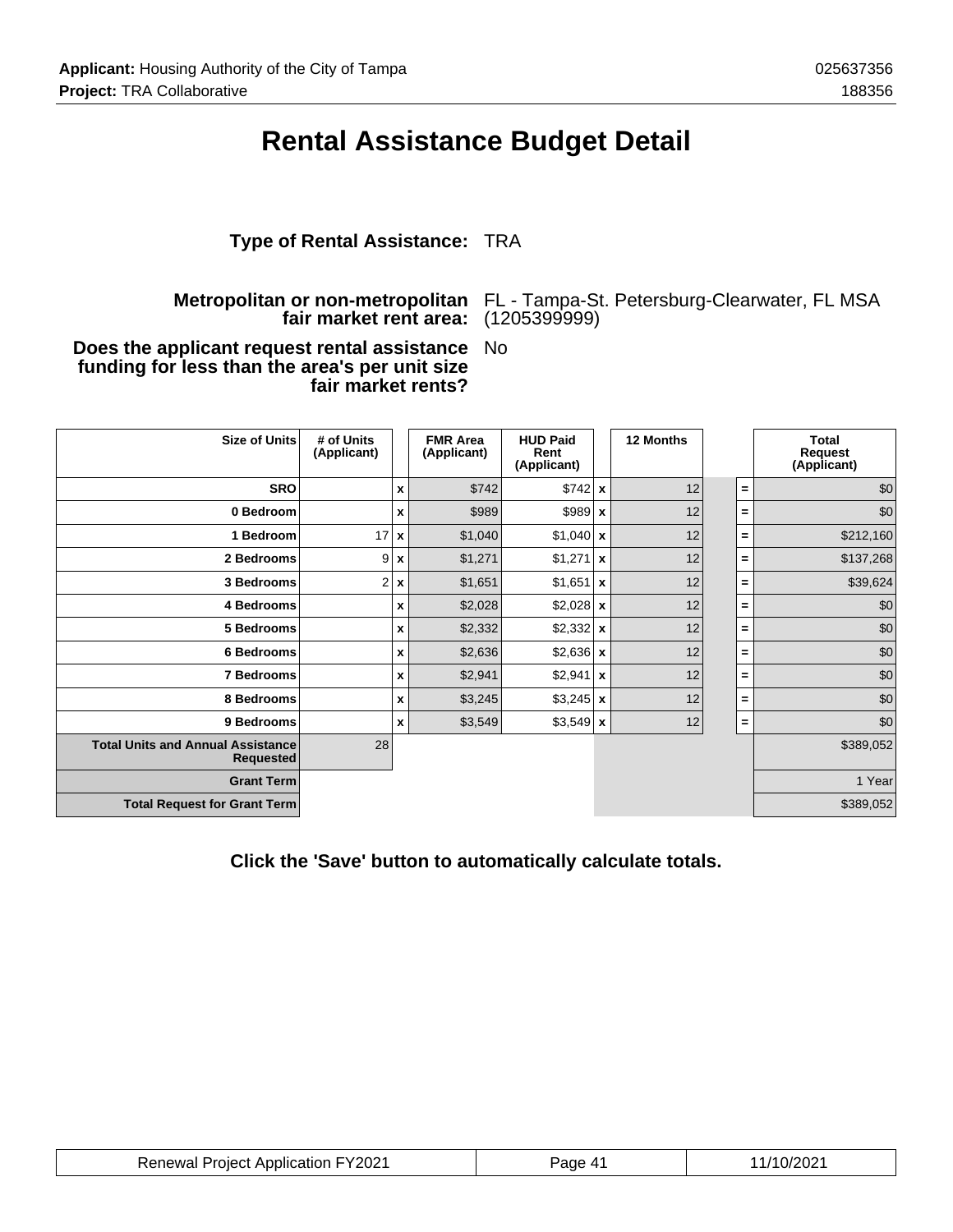# **6D. Sources of Match**

#### **The following list summarizes the funds that will be used as Match for this project. To add a Match source to the list, select the icon. To view or update a Match source already listed, select the icon.**

### **Summary for Match**

| <b>Total Value of Cash Commitments:</b>    | \$250     |
|--------------------------------------------|-----------|
| <b>Total Value of In-Kind Commitments:</b> | \$109.299 |
| <b>Total Value of All Commitments:</b>     | \$109,549 |

#### **1. Will this project generate program income** No **described in 24 CFR 578.97 to use as Match for this project?**

#### **Before grant execution, services to be provided by a third party must be documented by a memorandum of understanding (MOU) between the recipient or subrecipient and the third party that will provide the services.**

| <b>Type</b> | <b>Source</b> | <b>Contributor</b> | <b>Value of Commitments</b> |
|-------------|---------------|--------------------|-----------------------------|
| In-Kind     | Government    | Hillsborough Coun  | \$20,288                    |
| In-Kind     | Government    | Tampa Housing Aut  | \$89,011                    |
| Cash        | Private       | Tampa Housing Aut  | \$250                       |

| Renewal Project Application FY2021 | <sup>o</sup> aqe 42 | 11/10/2021 |
|------------------------------------|---------------------|------------|
|                                    |                     |            |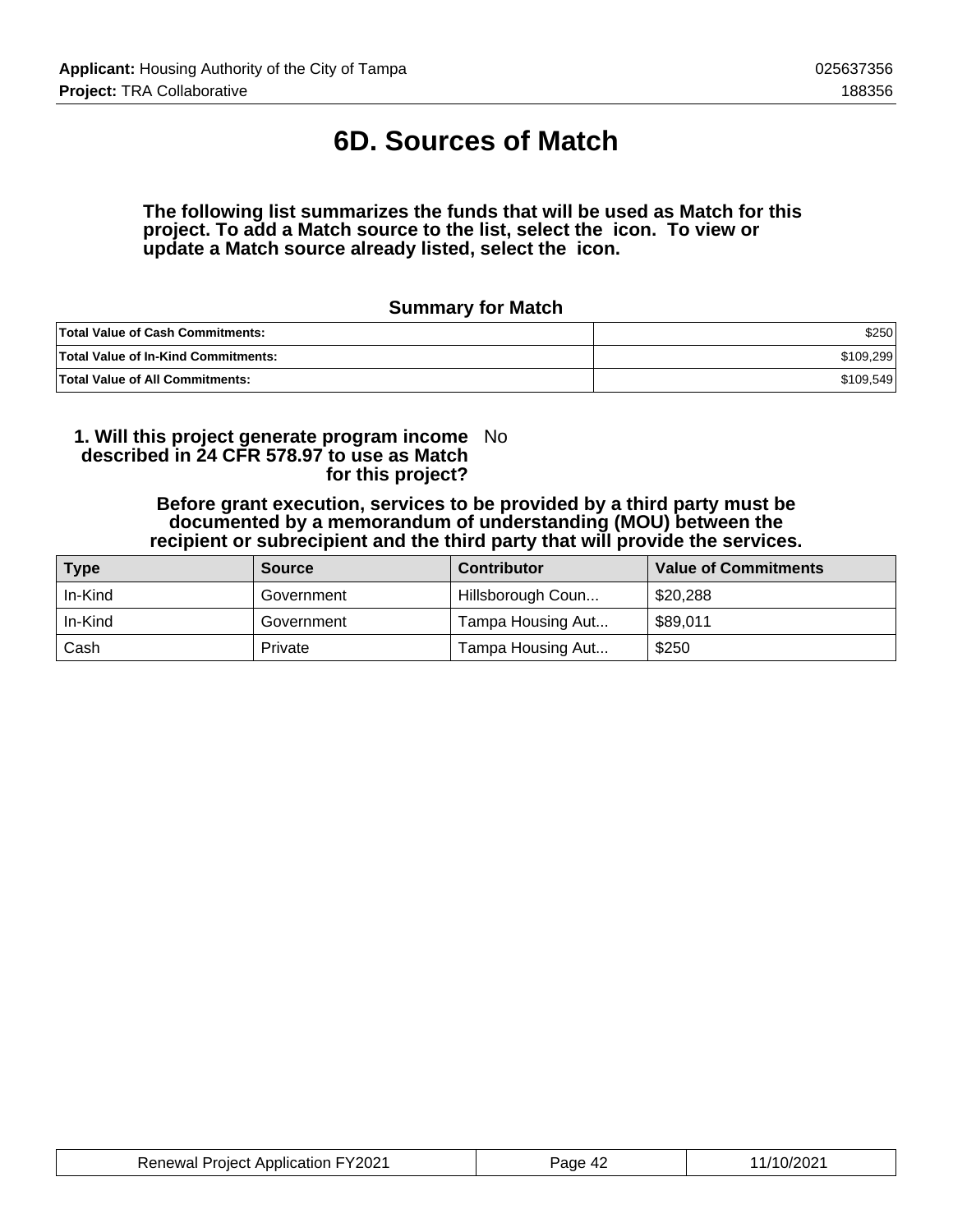### **Sources of Match Detail**

**1. Type of Match Commitment:** In-Kind **2. Source:** Government **3. Name of Source:** Hillsborough County Health Services  **(Be as specific as possible and include the office or grant program as applicable) 4. Amount of Written Committment:** \$20,288 **Before grant execution, services to be provided by a third party must be**

**documented by a memorandum of understanding (MOU) between the recipient or subrecipient and the third party that will provide the services.**

### **Sources of Match Detail**

**1. Type of Match Commitment:** In-Kind

**2. Source:** Government

 **(Be as specific as possible and include the office or grant program as applicable)**

**4. Amount of Written Committment:** \$89,011

**Before grant execution, services to be provided by a third party must be documented by a memorandum of understanding (MOU) between the recipient or subrecipient and the third party that will provide the services.**

### **Sources of Match Detail**

**1. Type of Match Commitment:** Cash

**2. Source:** Private

**3. Name of Source:** Tampa Housing Authority Homeless Funds  **(Be as specific as possible and include the office or grant program as applicable)**

**4. Amount of Written Committment:** \$250

| <b>Renewal Project Application FY2021</b> | Page 43 | 11/10/2021 |
|-------------------------------------------|---------|------------|
|-------------------------------------------|---------|------------|

**3. Name of Source:** Tampa Housing Authority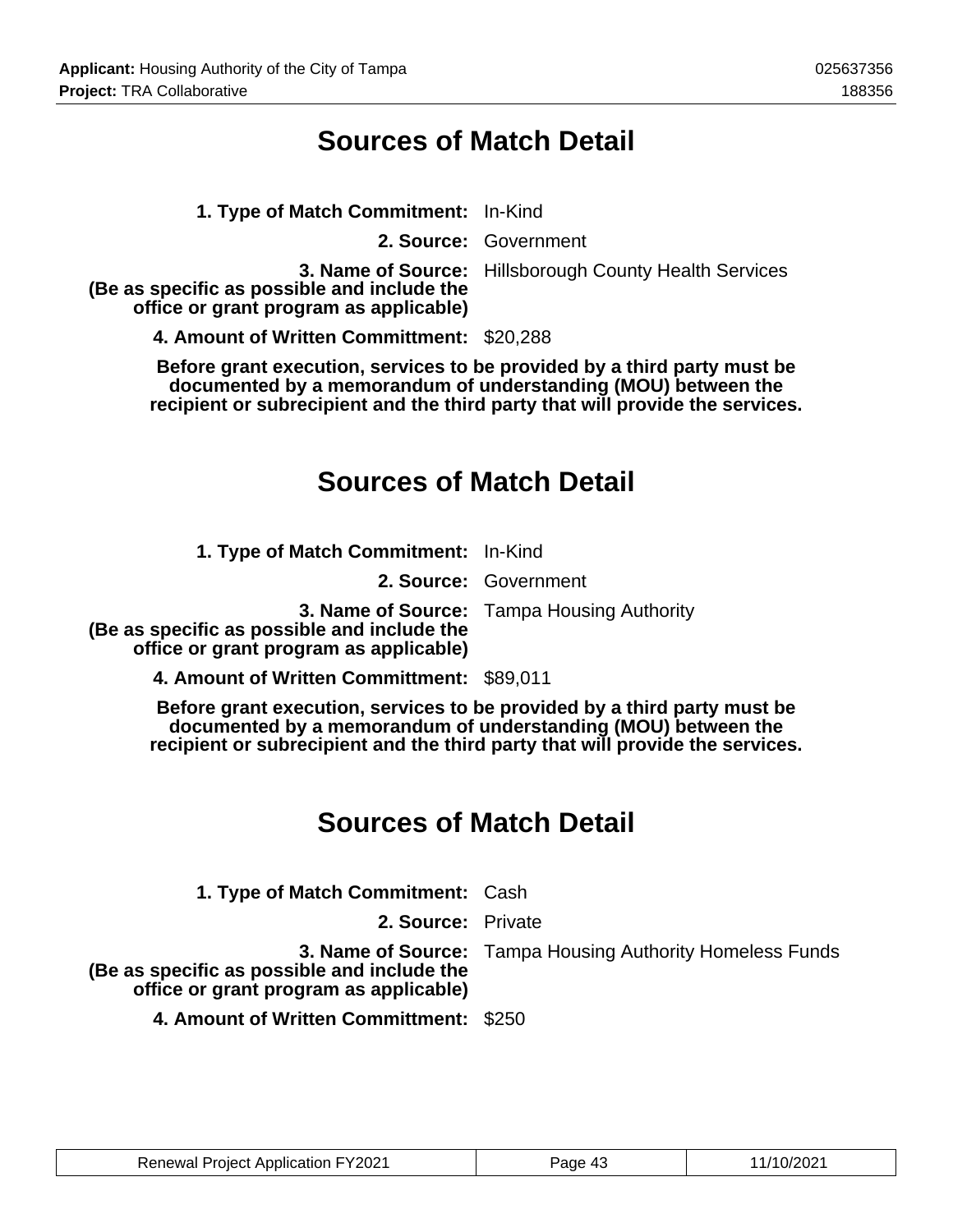# **6E. Summary Budget**

**This screen is currently read only and only includes data from the previous grant. To make changes to this information, navigate to the Submission without Changes screen, select "Make Changes" in response to Question 2, and then check the box next each screen that requires a change to match the current grant agreement, as amended, or to account for a reallocation of funds.**

**The following information summarizes the funding request for the total term of the project. Budget amounts from the Leased Units, Rental Assistance, and Match screens have been automatically imported and cannot be edited. However, applicants must confirm and correct, if necessary, the total budget amounts for Leased Structures, Supportive Services, Operating, HMIS, and Admin. Budget amounts must reflect the most accurate project information according to the most recent project grant agreement or project grant agreement amendment, the CoC's final HUD-approved FY 2018 GIW or the project budget as reduced due to CoC reallocation. Please note that, new for FY 2018, there are no detailed budget screens for Leased Structures, Supportive Services, Operating, or HMIS costs. HUD expects the original details of past approved budgets for these costs to be the basis for future expenses. However, any reasonable and eligible costs within each CoC cost category can be expended and will be verified during a HUD monitoring.**

| <b>Eligible Costs</b>                       | <b>Total Assistance</b><br><b>Requested</b><br>for 1 year<br><b>Grant Term</b><br>(Applicant) |
|---------------------------------------------|-----------------------------------------------------------------------------------------------|
| 1a. Leased Units                            | \$0                                                                                           |
| 1b. Leased Structures                       | \$0                                                                                           |
| 2. Rental Assistance                        | \$389,052                                                                                     |
| 3. Supportive Services                      | \$0                                                                                           |
| 4. Operating                                | \$0                                                                                           |
| 5. HMIS                                     | \$0                                                                                           |
| 6. Sub-total Costs Requested                | \$389,052                                                                                     |
| 7. Admin<br>(Up to 10%)                     | \$5,688                                                                                       |
| 8. Total Assistance<br>plus Admin Requested | \$394,740                                                                                     |
| 9. Cash Match                               | \$250                                                                                         |
| 10. In-Kind Match                           | \$109,299                                                                                     |
| 11. Total Match                             | \$109,549                                                                                     |
| 12. Total Budget                            | \$504,289                                                                                     |

| <b>Renewal Project Application FY2021</b> | Paqe 44 | 11/10/2021 |
|-------------------------------------------|---------|------------|
|-------------------------------------------|---------|------------|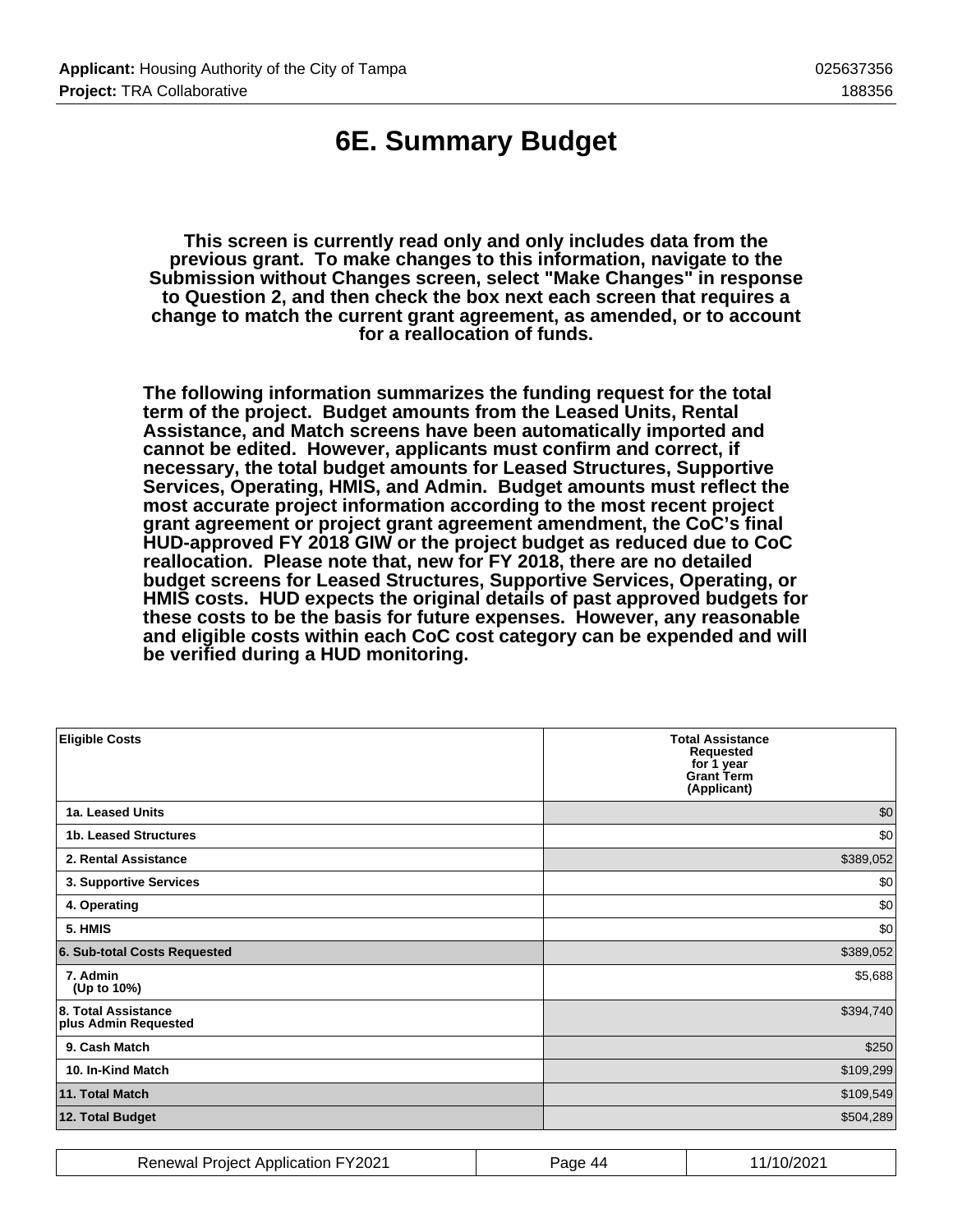# **7A. Attachment(s)**

| <b>Document Type</b>                       | <b>Required?</b> | <b>Document Description</b> | Date Attached |
|--------------------------------------------|------------------|-----------------------------|---------------|
| 1) Subrecipient Nonprofit<br>Documentation | No               |                             |               |
| 2) Other Attachment                        | No               | Hillsborough Match          | 10/11/2021    |
| 3) Other Attachment                        | No               |                             |               |

| <b>Renewal Project Application FY2021</b> | 'age<br>$\mathbf{u}$ | ∪<br>WZ. |
|-------------------------------------------|----------------------|----------|
|-------------------------------------------|----------------------|----------|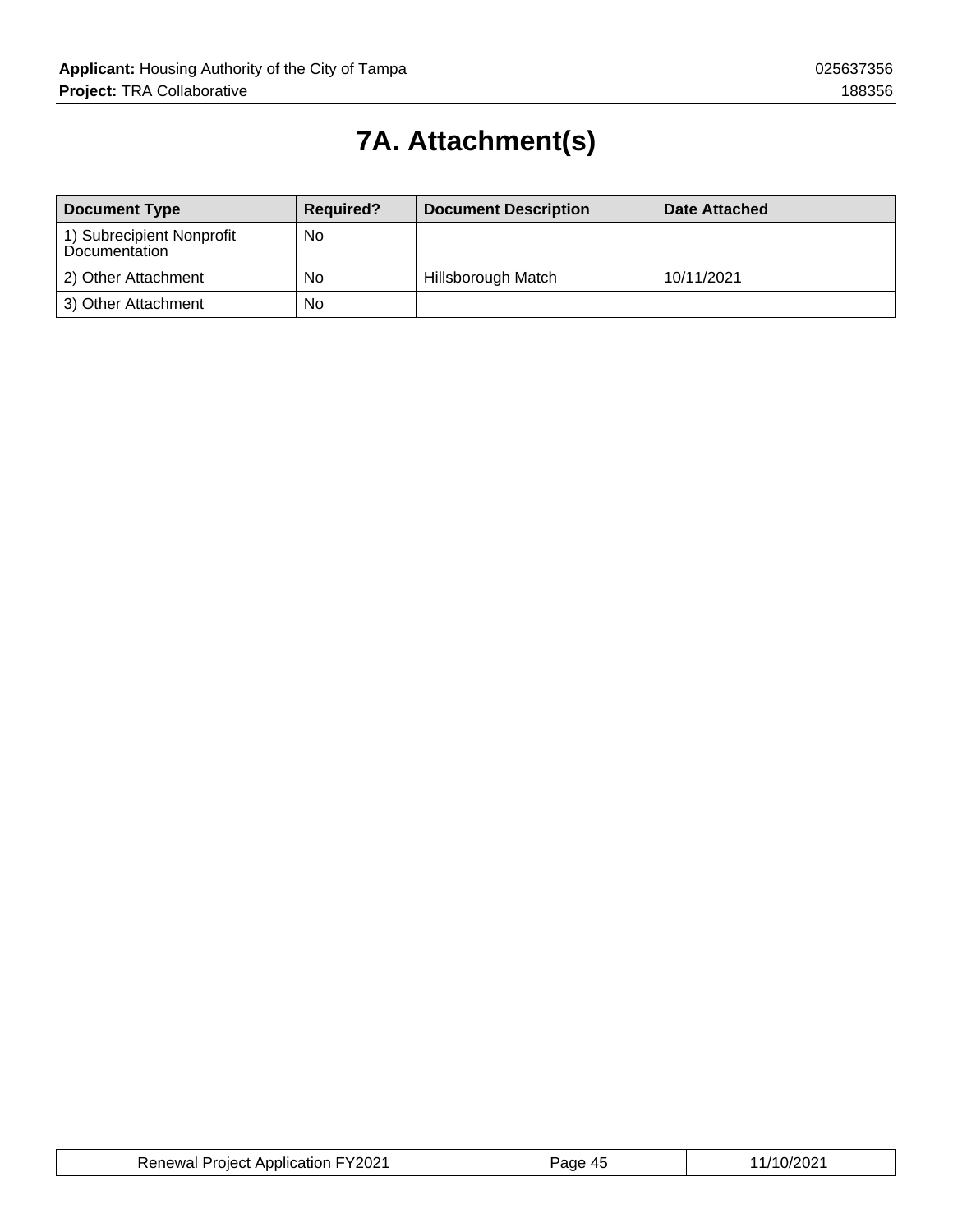# **Attachment Details**

**Document Description:**

# **Attachment Details**

**Document Description:** Hillsborough Match

# **Attachment Details**

**Document Description:** Match Healthcare

| <b>Renewal Project Application FY2021</b> | Page 46 | /10/2021 |
|-------------------------------------------|---------|----------|
|                                           |         |          |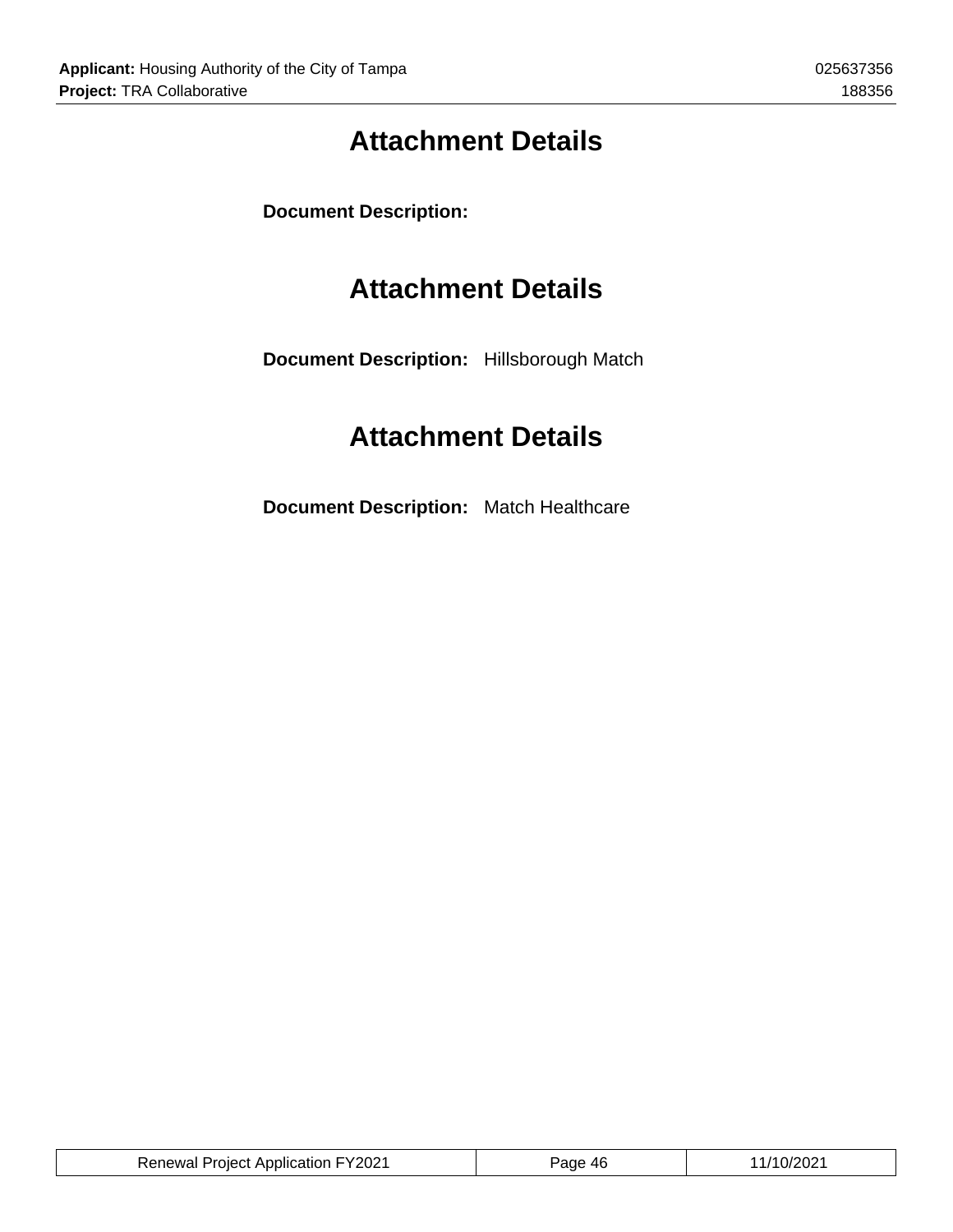# **7A. In-Kind Match MOU Attachment**

| <b>↓Document Type</b> | <b>Required?</b> | Document Description | <b>Date Attached</b> |
|-----------------------|------------------|----------------------|----------------------|
| I In-Kind Match MOU   | No               | TRA Collaborative    | 11/10/2021           |

| <b>Renewal Project Application FY2021</b> | Page 47 | 11/10/2021 |
|-------------------------------------------|---------|------------|
|-------------------------------------------|---------|------------|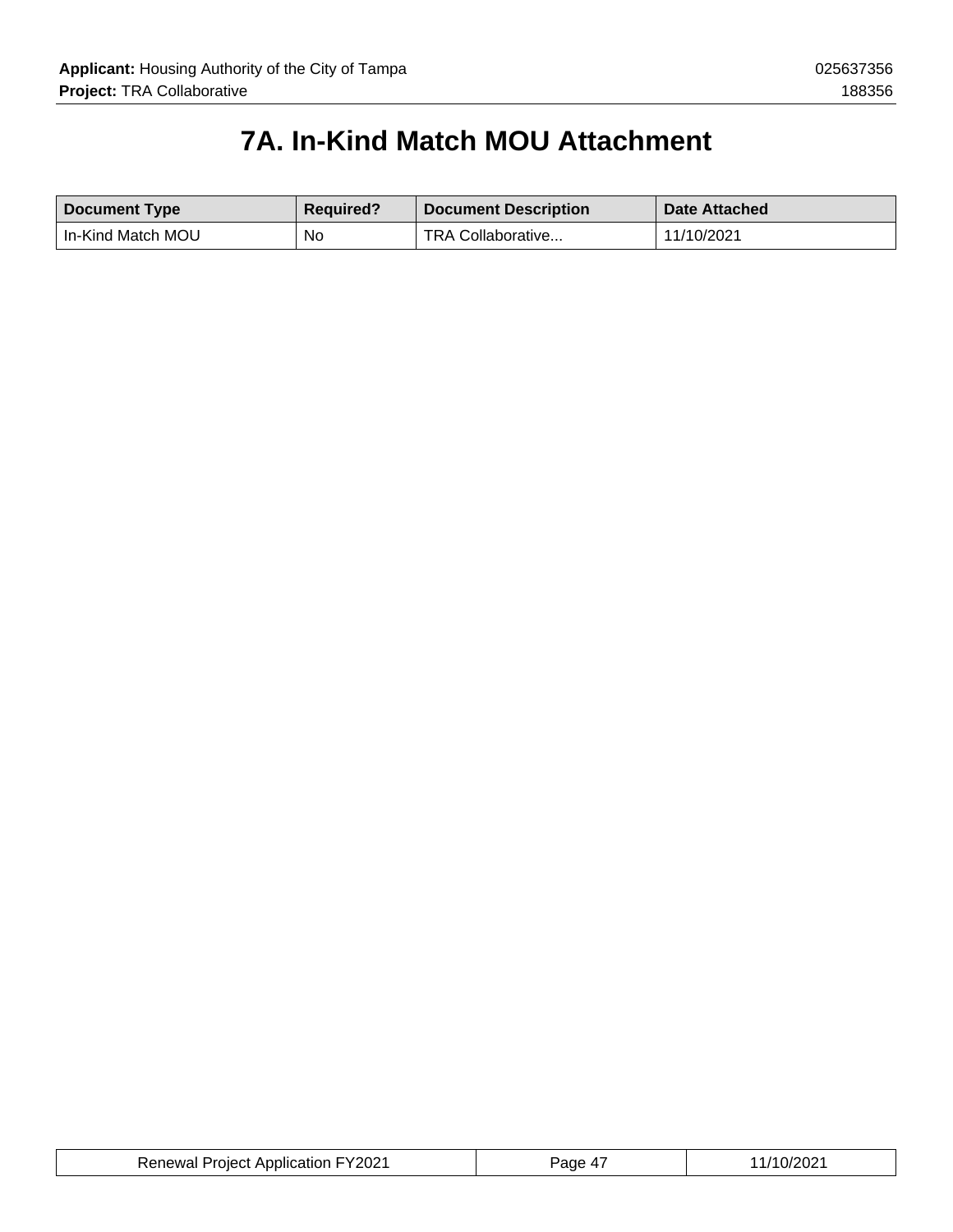# **Attachment Details**

**Document Description:** TRA Collaborative Match Certification

| <b>Renewal Project Application FY2021</b> | Page 48 | 11/10/2021 |
|-------------------------------------------|---------|------------|
|-------------------------------------------|---------|------------|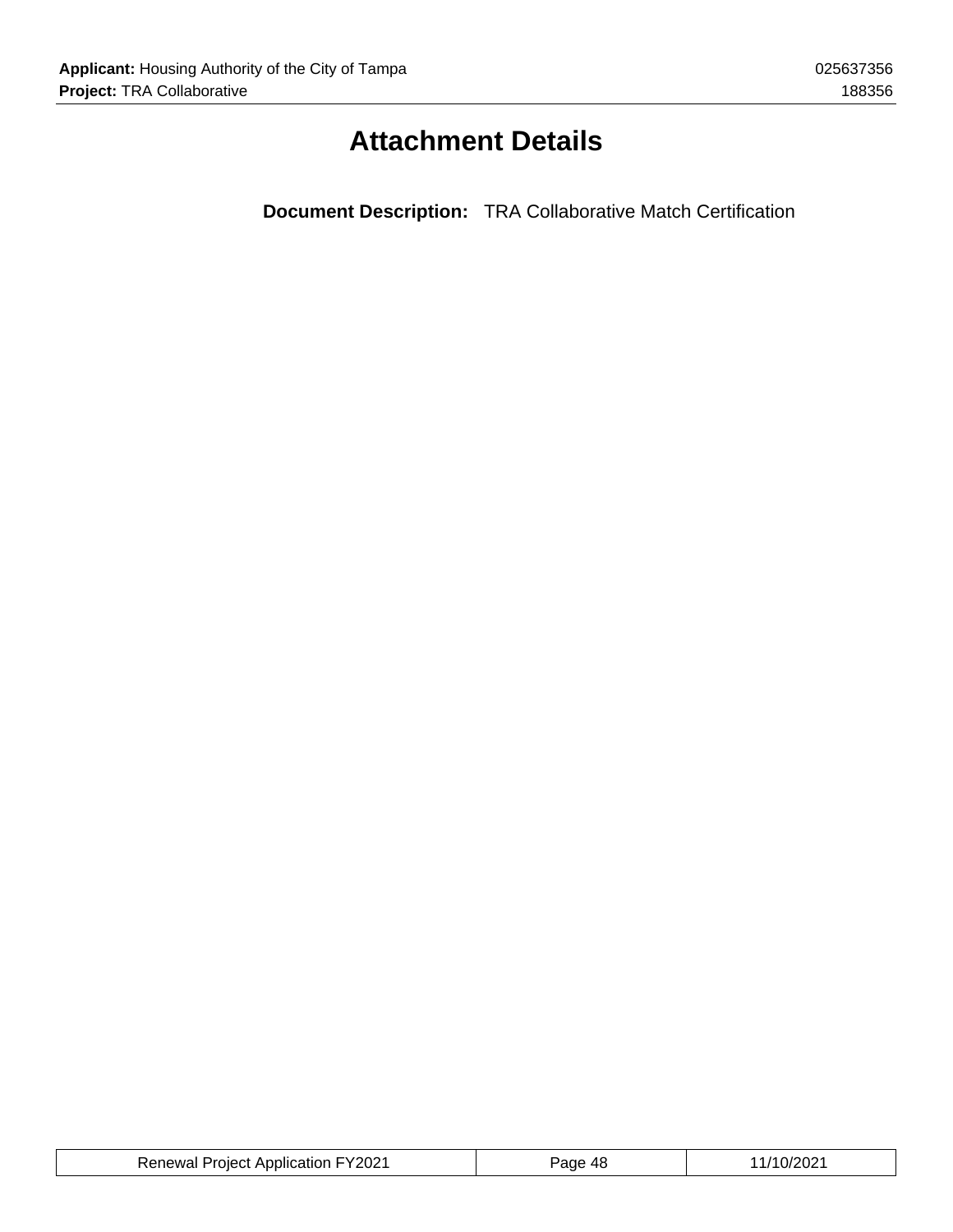# **7B. Certification**

### **A. For all projects: Fair Housing and Equal Opportunity**

It will comply with Title VI of the Civil Rights Act of 1964 (42 U.S.C. 2000(d)) and regulations pursuant thereto (Title 24 CFR part I), which state that no person in the United States shall, on the ground of race, color or national origin, be excluded from participation in, be denied the benefits of, or be otherwise subjected to discrimination under any program or activity for which the applicant receives Federal financial assistance, and will immediately take any measures necessary to effectuate this agreement. With reference to the real property and structure(s) thereon which are provided or improved with the aid of Federal financial assistance extended to the applicant, this assurance shall obligate the applicant, or in the case of any transfer, transferee, for the period during which the real property and structure(s) are used for a purpose for which the Federal financial assistance is extended or for another purpose involving the provision of similar services or benefits.

It will comply with the Fair Housing Act (42 U.S.C. 3601-19), as amended, and with implementing regulations at 24 CFR part 100, which prohibit discrimination in housing on the basis of race, color, religion, sex, disability, familial status or national origin.

It will comply with Executive Order 11063 on Equal Opportunity in Housing and with implementing regulations at 24 CFR Part 107 which prohibit discrimination because of race, color, creed, sex or national origin in housing and related facilities provided with Federal financial assistance.

It will comply with Executive Order 11246 and all regulations pursuant thereto (41 CFR Chapter 60-1), which state that no person shall be discriminated against on the basis of race, color, religion, sex or national origin in all phases of employment during the performance of Federal contracts and shall take affirmative action to ensure equal employment opportunity. The applicant will incorporate, or cause to be incorporated, into any contract for construction work as defined in Section 130.5 of HUD regulations the equal opportunity clause required by Section 130.15(b) of the HUD regulations.

It will comply with Section 3 of the Housing and Urban Development Act of 1968, as amended (12 U.S.C. 1701(u)), and regulations pursuant thereto (24 CFR Part 135), which require that to the greatest extent feasible opportunities for training and employment be given to lower-income residents of the project and contracts for work in connection with the project be awarded in substantial part to persons residing in the area of the project.

It will comply with Section 504 of the Rehabilitation Act of 1973 (29 U.S.C. 794), as amended, and with implementing regulations at 24 CFR Part 8, which prohibit discrimination based on disability in Federally-assisted and conducted programs and activities.

It will comply with the Age Discrimination Act of 1975 (42 U.S.C. 6101-07), as amended, and implementing regulations at 24 CFR Part 146, which prohibit discrimination because of age in projects and activities receiving Federal financial assistance.

| <b>Renewal Project Application FY2021</b> | Page 49 | 11/10/2021 |
|-------------------------------------------|---------|------------|
|-------------------------------------------|---------|------------|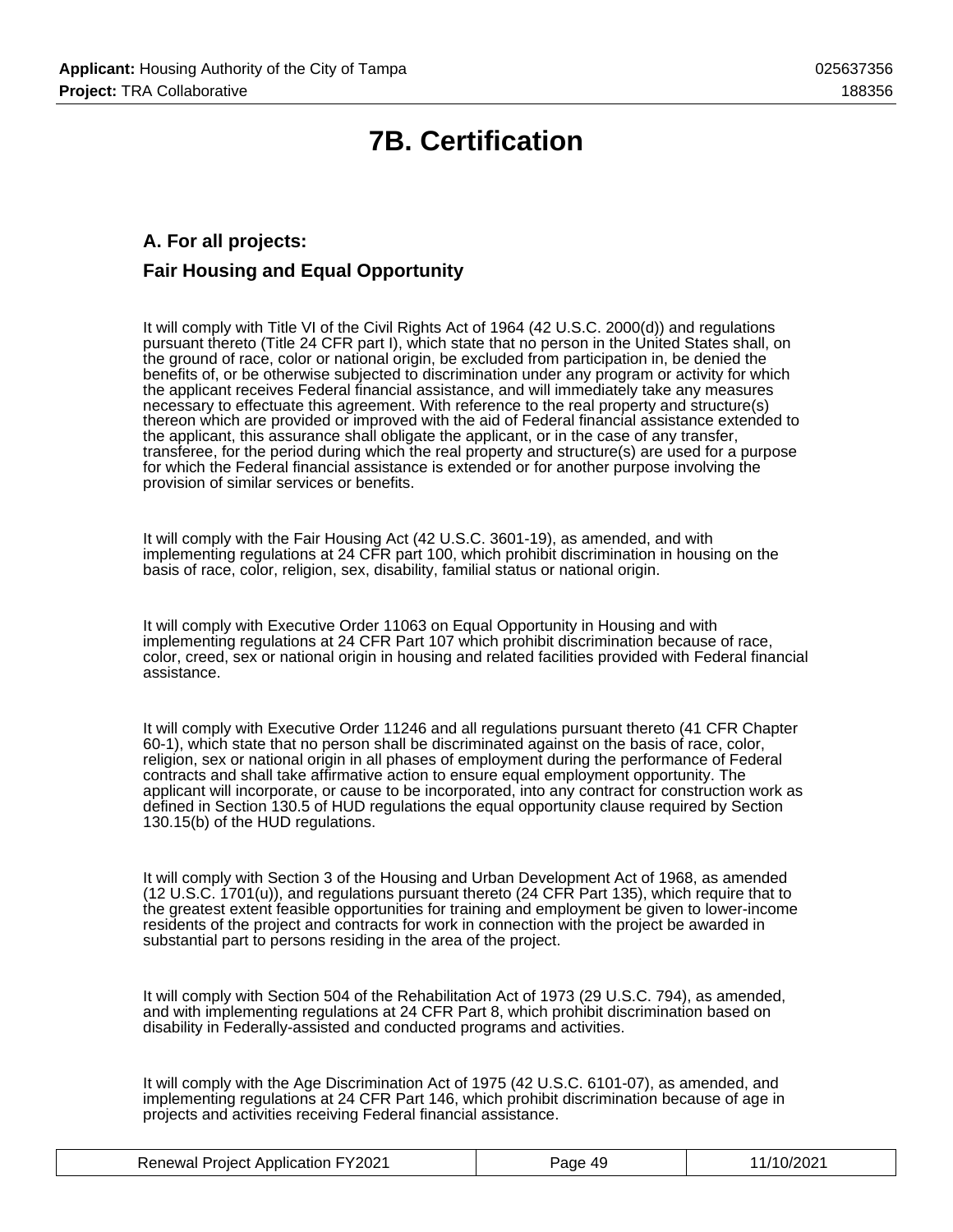It will comply with Executive Orders 11625, 12432, and 12138, which state that program participants shall take affirmative action to encourage participation by businesses owned and operated by members of minority groups and women.

If persons of any particular race, color, religion, sex, age, national origin, familial status, or disability who may qualify for assistance are unlikely to be reached, it will establish additional procedures to ensure that interested persons can obtain information concerning the assistance. It will comply with the reasonable modification and accommodation requirements and, as appropriate, the accessibility requirements of the Fair Housing Act and section 504 of the Rehabilitation Act of 1973, as amended.

### **Additional for Rental Assistance Projects:**

If applicant has established a preference for targeted populations of disabled persons pursuant to 24 CFR 578.33(d) or 24 CFR 582.330(a), it will comply with this section's nondiscrimination requirements within the designated population.

### **B. For non-Rental Assistance Projects Only.**

#### **20-Year Operation Rule.**

Applicants receiving assistance for acquisition, rehabilitation or new construction: The project will be operated for no less than 20 years from the date of initial occupancy or the date of initial service provision for the purpose specified in the application.

### **15-Year Operation Rule – 24 CFR part 578 only.**

Applicants receiving assistance for acquisition, rehabilitation or new construction: The project will be operated for no less than 15 years from the date of initial occupancy or the date of initial service provision for the purpose specified in the application.

#### **1-Year Operation Rule.**

For applicants receiving assistance for supportive services, leasing, or operating costs but not receiving assistance for acquisition, rehabilitation, or new construction: The project will be operated for the purpose specified in the application for any year for which such assistance is provided.

### **C. Explanation.**

Where the applicant is unable to certify to any of the statements in this certification, such applicant shall provide an explanation.

### **Name of Authorized Certifying Official** Jerome Ryans

**Date:** 11/10/2021

#### **Title:** President/CEO

#### **Applicant Organization:** Housing Authority of the City of Tampa

| <b>Renewal Project Application FY2021</b> | Page 50 | 11/10/2021 |
|-------------------------------------------|---------|------------|
|-------------------------------------------|---------|------------|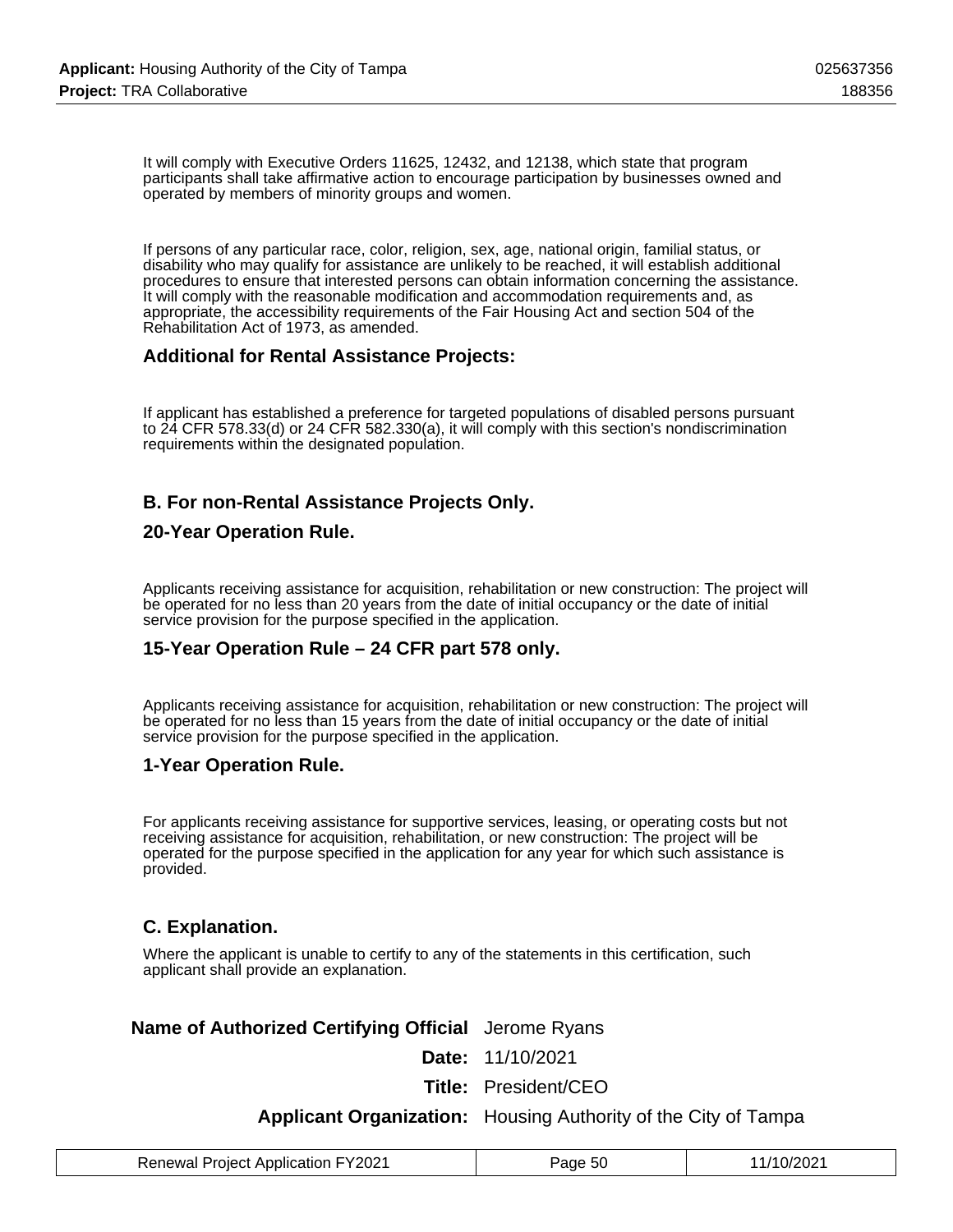### **PHA Number (For PHA Applicants Only):**

- **I certify that I have been duly authorized by the applicant to submit this Applicant Certification and to ensure compliance. I am aware that any false, ficticious, or fraudulent statements or claims may subject me to criminal, civil, or administrative penalties . (U.S. Code, Title 218, Section 1001).** X
- **Active SAM Status Requirement. I certify that our organization has an active System for Award Management (SAM) registration as required by 2 CFR 200.300(b) at the time of project application submission to HUD and will ensure this SAM registration will be renewed annually to meet this requirement.** X

| <b>Renewal Project Application FY2021</b> | Page 51 | 11/10/2021 |
|-------------------------------------------|---------|------------|
|-------------------------------------------|---------|------------|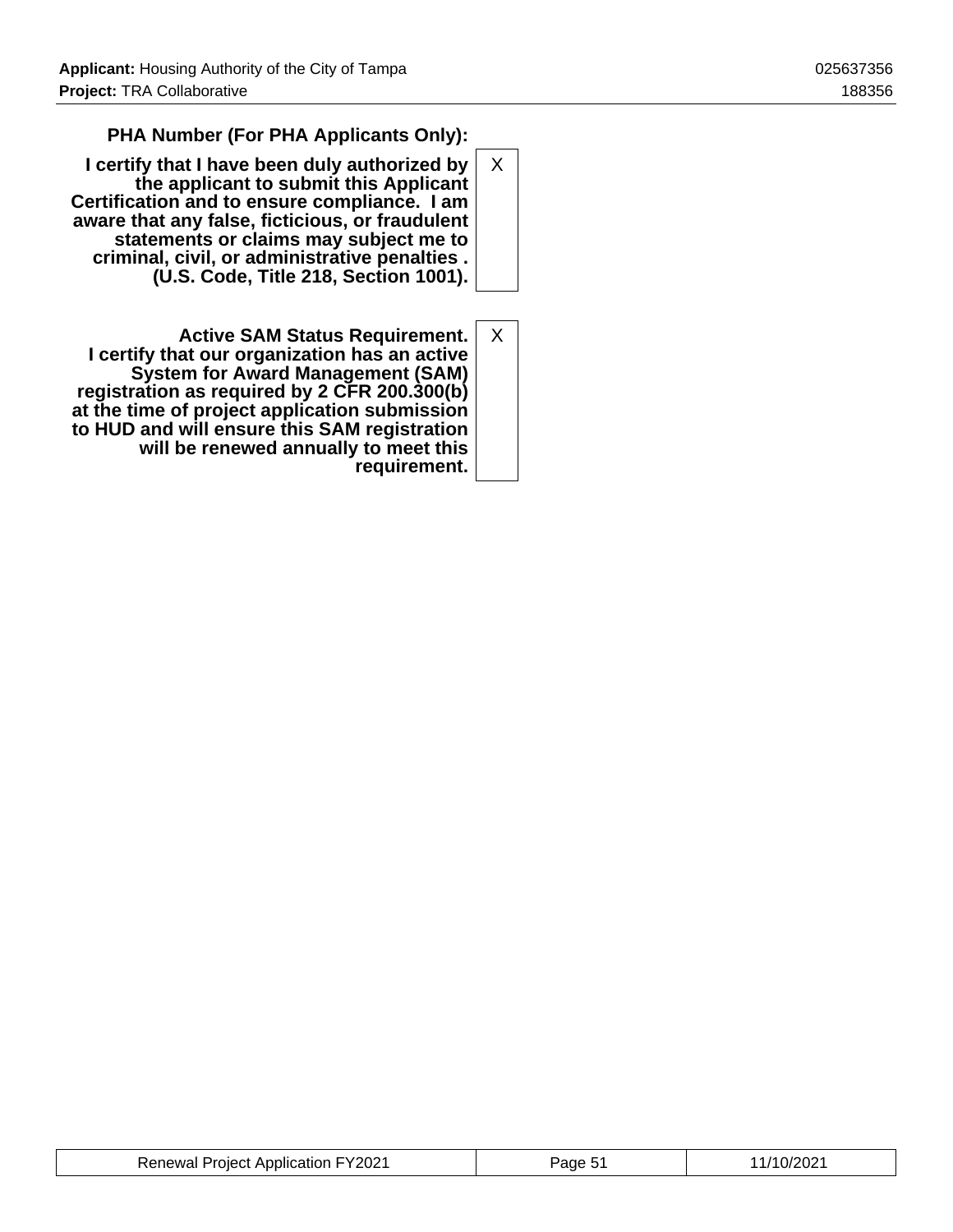# **8B Submission Summary**

| Page                                      | <b>Last Updated</b> |            |  |  |
|-------------------------------------------|---------------------|------------|--|--|
| 1A. SF-424 Application Type               | 10/04/2021          |            |  |  |
| 1B. SF-424 Legal Applicant                | No Input Required   |            |  |  |
| <b>Renewal Project Application FY2021</b> | Page 52             | 11/10/2021 |  |  |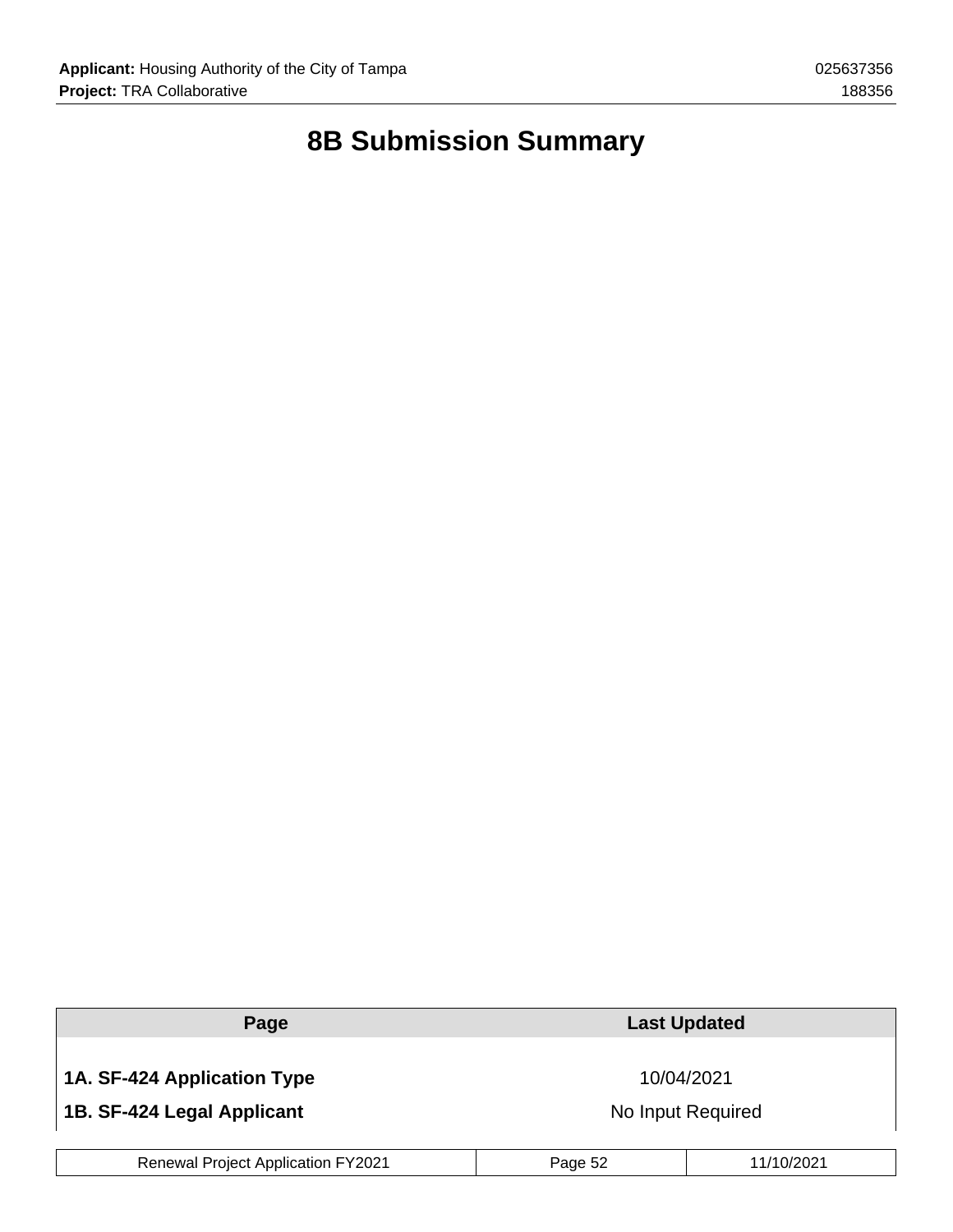| <b>1C. SF-424 Application Details</b>                                   | No Input Required |
|-------------------------------------------------------------------------|-------------------|
| 1D. SF-424 Congressional District(s)                                    | 10/04/2021        |
| 1E. SF-424 Compliance                                                   | 10/01/2021        |
| 1F. SF-424 Declaration                                                  | 10/01/2021        |
| 1G. HUD-2880                                                            | 10/01/2021        |
| 1H. HUD-50070                                                           | 10/04/2021        |
| 11. Cert. Lobbying                                                      | 10/01/2021        |
| 1J. SF-LLL                                                              | 10/01/2021        |
| <b>IK. SF-424B</b>                                                      | 10/01/2021        |
| <b>Submission Without Changes</b>                                       | 11/10/2021        |
| <b>Recipient Performance</b>                                            | 10/04/2021        |
| <b>Renewal Grant Consolidation or Renewal</b><br><b>Grant Expansion</b> | 10/04/2021        |
| <b>2A. Subrecipients</b>                                                | No Input Required |
|                                                                         |                   |
| <b>3A. Project Detail</b>                                               | 10/04/2021        |
| <b>3B. Description</b>                                                  | 10/04/2021        |
| <b>3C. Dedicated Plus</b>                                               | 10/01/2021        |
| <b>4A. Services</b>                                                     | 10/01/2021        |
| <b>4B. Housing Type</b>                                                 | 10/01/2021        |
| <b>5A. Households</b>                                                   | 10/01/2021        |
| <b>5B. Subpopulations</b>                                               | 10/01/2021        |
| <b>6A. Funding Request</b>                                              | 10/01/2021        |
| <b>6C. Rental Assistance</b>                                            | 10/01/2021        |
| 6D. Match                                                               | 11/10/2021        |
| <b>6E. Summary Budget</b>                                               | No Input Required |
| 7A. Attachment(s)                                                       | 10/11/2021        |
| <b>7A. In-Kind Match MOU Attachment</b>                                 | 11/10/2021        |

| Y2021 <sup>-</sup><br>Renewal<br>. olert.<br>. Annlication '<br>$- - - -$<br>. | япе<br>JJ | .UZ. |
|--------------------------------------------------------------------------------|-----------|------|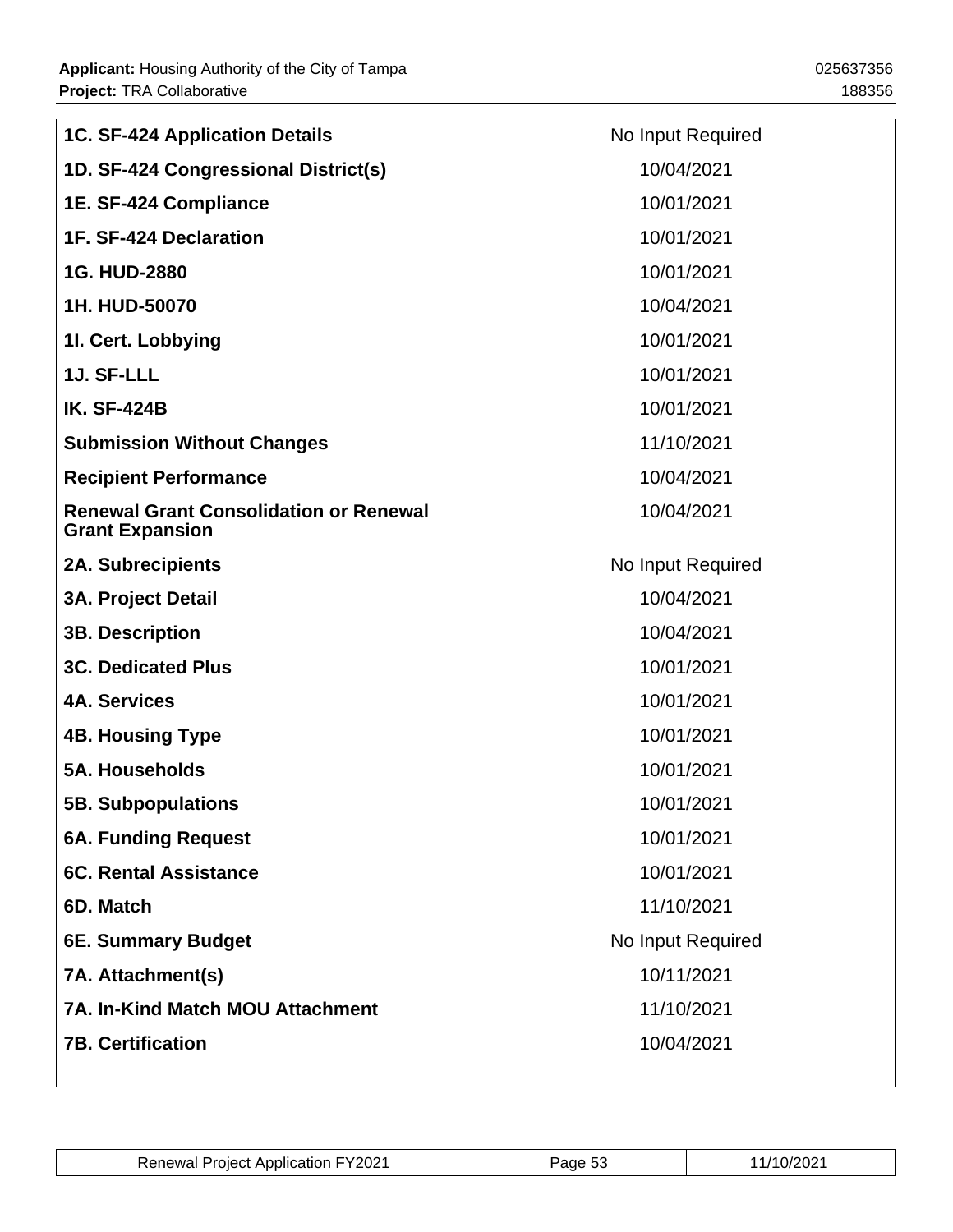

**HEALTH CARE SERVICES** PO Box 1110, Tampa, FL 33601‐1110 (813) 301‐7356 | Fax: (813) 276‐2865

October 1, 2021

### **Certification of Match Resources Commitment Tampa Hillsborough Homeless Initiative Continuum of Care Programs**

It is understood that the Tampa Hillsborough Homeless Initiative (THHI), formally Homeless Coalition of Hillsborough County, is coordinating the FY21 Application to the U.S. Department of Housing and Urban Development under the Continuum of Care Program.

 **COMMISSIONERS**  Harry Cohen Ken Hagan Pat Kemp Gwendolyn "Gwen" Myers Kimberly Overman Mariella Smith Stacy R. White **COUNTY ADMINISTRATOR**  Bonnie M. Wise **COUNTY ATTORNEY** Christine M. Beck **INTERNAL AUDITOR**  Peggy Caskey

**BOARD OF COUNTY** 

**CHIEF HUMAN SERVICES ADMINISTRATOR** Carl S. Harness

Also, it is understood that the attached project list provides the information about projects being submitted and the number of households who will be eligible for Hillsborough County Health Care and that THHI and other community organizations will be arranging for case management and other community-based services to ensure access to the needed supports to obtain and retain housing placement; and, that care managers will be assisting with applications for disability income, Medicaid and other community resources as appropriate, including substance abuse treatment.

It is understood that the value of the health care received is used as match to support the project's CoC application to the U.S. Department of Housing and Urban Development and that THHI will have the responsibility for tracking access to these resources. The Hillsborough County Health Care Plan (HCHCP) is supported by sales tax revenues.

Hillsborough County is committed to making health care services available to persons at 138% of poverty level and below. Given that THHI and other community organizations will be offering services to persons with little or no income, Hillsborough County is committed to providing the match to the project listed below for the grant term indicated:

 Tampa Housing Authority – TRA Collaborative– estimated five (5) of adults for the grant term of October 1, 2022 – October 1, 2023, with the value of match estimated to be \$20,228.00.

Signed and dated ∙

Gene E. Earley

\_\_\_\_\_\_\_\_\_\_\_\_\_\_\_\_\_\_\_\_\_\_\_\_\_\_\_\_\_\_\_\_\_\_\_\_\_\_\_\_\_\_\_\_\_\_\_\_\_\_\_ \_\_\_\_\_\_\_\_\_\_\_\_\_ 10/5/2021

Gene E. Earley Jr. *I* Health Care Services Department Director **Date** 

 $\ell$ B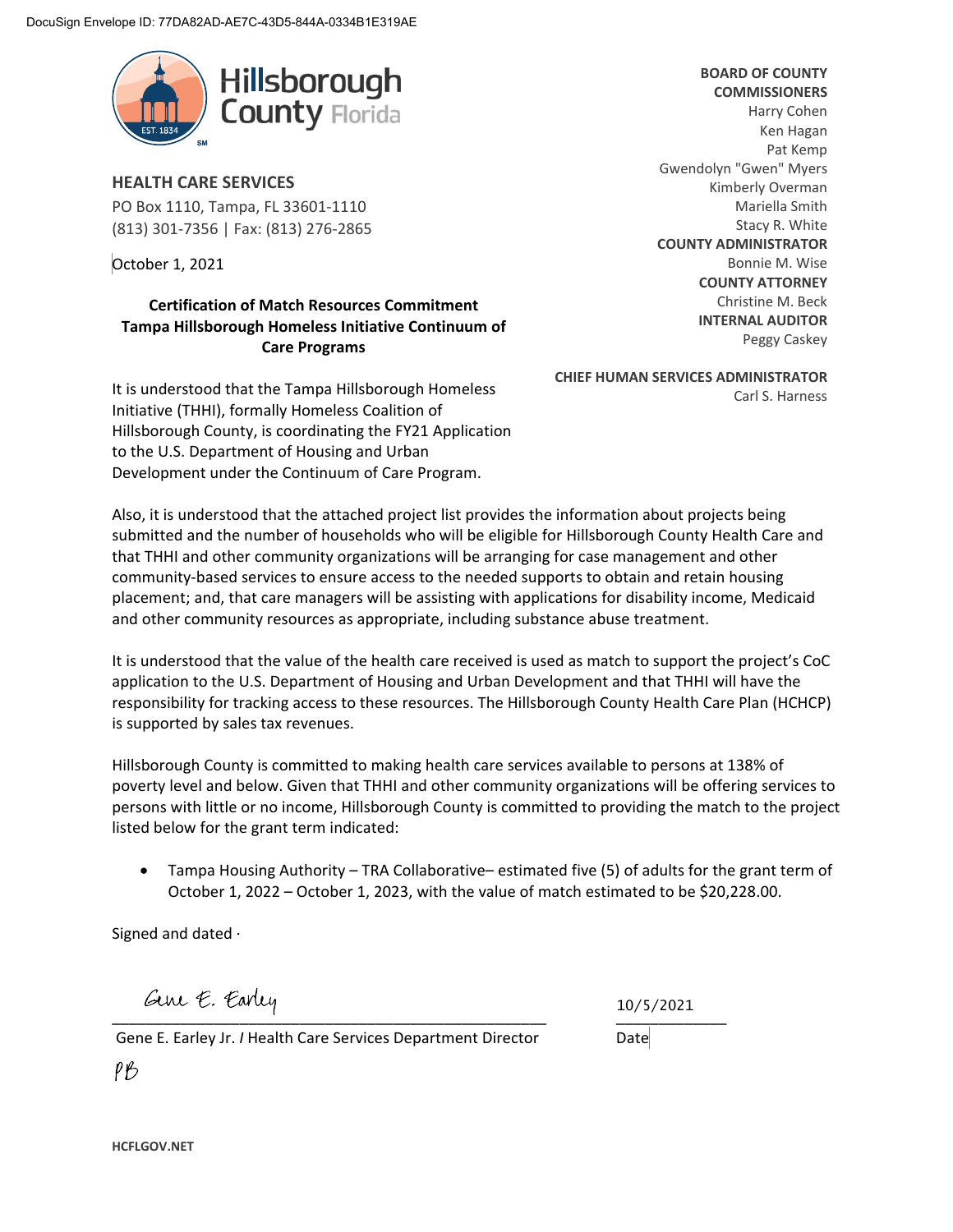| <b>Program Name</b>                         | <b>Project Type</b> | <b>Project Population</b> | # Proiected<br>Project<br><b>Households</b> | ∣% Estimated  <br><b>Eligible for</b><br><b>HCHCP</b> | Estimated<br><b>Avg Months</b><br>in Plan | Project<br>Projected # of  <br>adults on<br><b>HCHCP</b> | <b>PMPM</b> | <b>Value of Health</b><br>Care |
|---------------------------------------------|---------------------|---------------------------|---------------------------------------------|-------------------------------------------------------|-------------------------------------------|----------------------------------------------------------|-------------|--------------------------------|
| Tampa Housing Authority - TRA Collaborative | <b>PSH</b>          | Chronic - Individuals     | 34                                          | 15%                                                   | 10.4                                      |                                                          | \$389.00    | 20,228.00                      |
|                                             |                     |                           |                                             |                                                       |                                           |                                                          |             | 20,228.00                      |